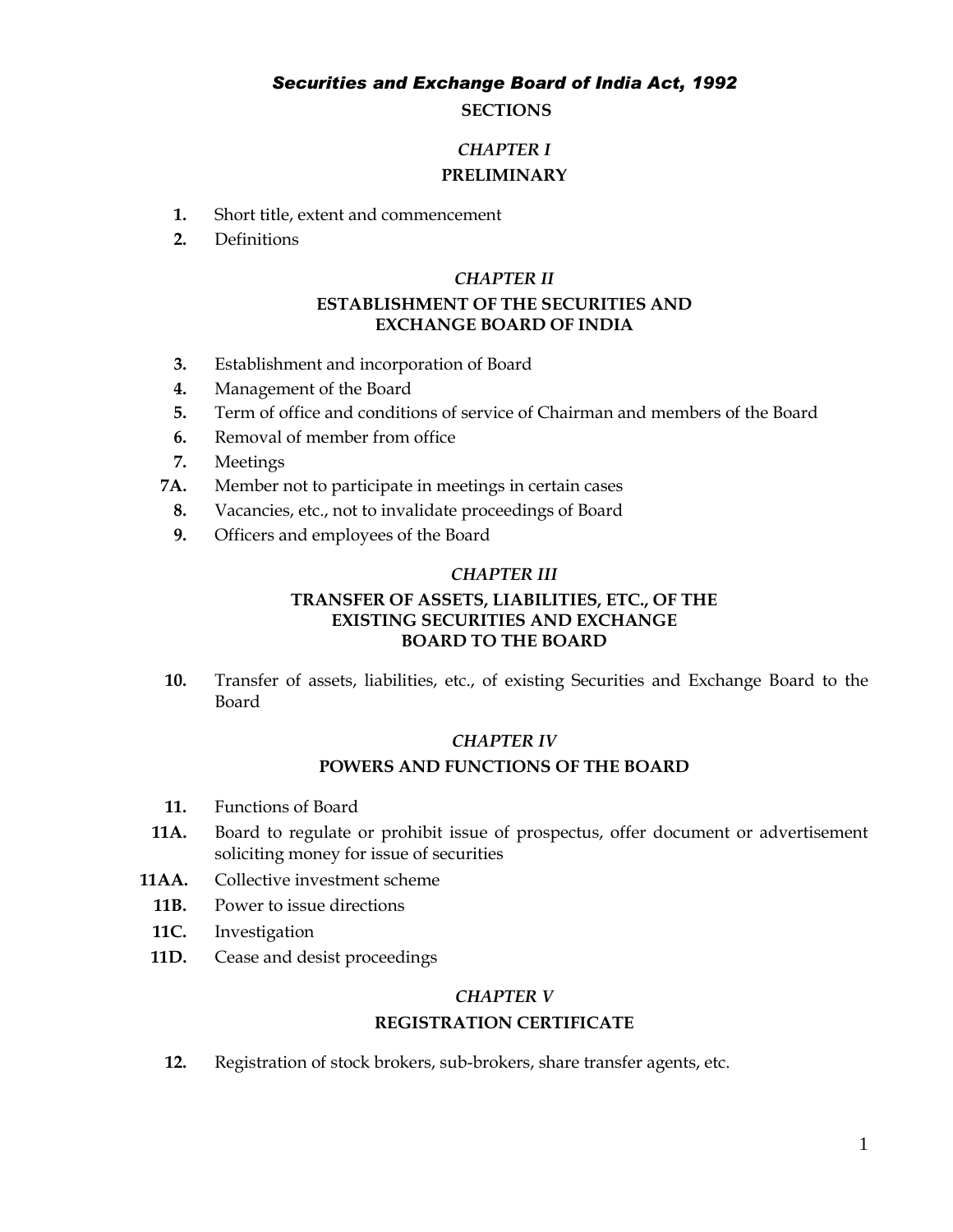## *CHAPTER VA* **PROHIBITION OF MANIPULATIVE AND DECEPTIVE DEVICES, INSIDER TRADING AND SUBSTANTIAL ACQUISITION OF SECURITIES OR CONTROL**

**12A.** Prohibition of manipulative and deceptive devices, insider trading and substantial acquisition of securities or control

### *CHAPTER VI*

### **FINANCE, ACCOUNTS AND AUDIT**

- **13.** Grants by the Central Government
- **14.** Fund
- **15.** Accounts and audit

#### *CHAPTER VIA*

#### **PENALTIES AND ADJUDICATION**

- **15A.** Penalty for failure to furnish information, return, etc*.*
- **15B.** Penalty for failure by any person to enter into agreement with clients
- **15C.** Penalty for failure to redress investors' grievances
- **15D.** Penalty for certain defaults in case of mutual funds
- **15E.** Penalty for failure to observe rules and regulations by an asset management company
- **15EA.** Penalty for default in case of alternative investment funds, infrastructure investment trusts and real estate investment trusts.
- **15EB.** Penalty for default in case of investment adviser and research **analyst.**
- **15F.** Penalty for default in case of stock brokers
- **15G.** Penalty for insider trading
- **15H.** Penalty for non-disclosure of acquisition of shares and takeovers
- **15HA.** Penalty for fraudulent and unfair trade practices
- **15HB.** Penalty for contravention where no separate penalty has been provided
- **15-I.** Power to adjudicate
- **15J.** Factors to be taken into account by the Adjudicating Officer
- **15JA.** Crediting sums realised by way of penalties to Consolidated Fund of India
- **15JB.** Settlement of administrative and civil proceedings

#### *CHAPTER VIB*

### **ESTABLISHMENT, JURISDICTION, AUTHORITY AND PROCEDURE OF APPELLATE TRIBUNAL**

- **15K.** Establishment of Securities Appellate Tribunals
- **15L.** Composition of Securities Appellate Tribunal
- **15M.** Qualification for appointment as Presiding Officer or Member of Securities Appellate Tribunal
- **15N.** Tenure of office of Presiding Officer and other members of Securities Appellate Tribunal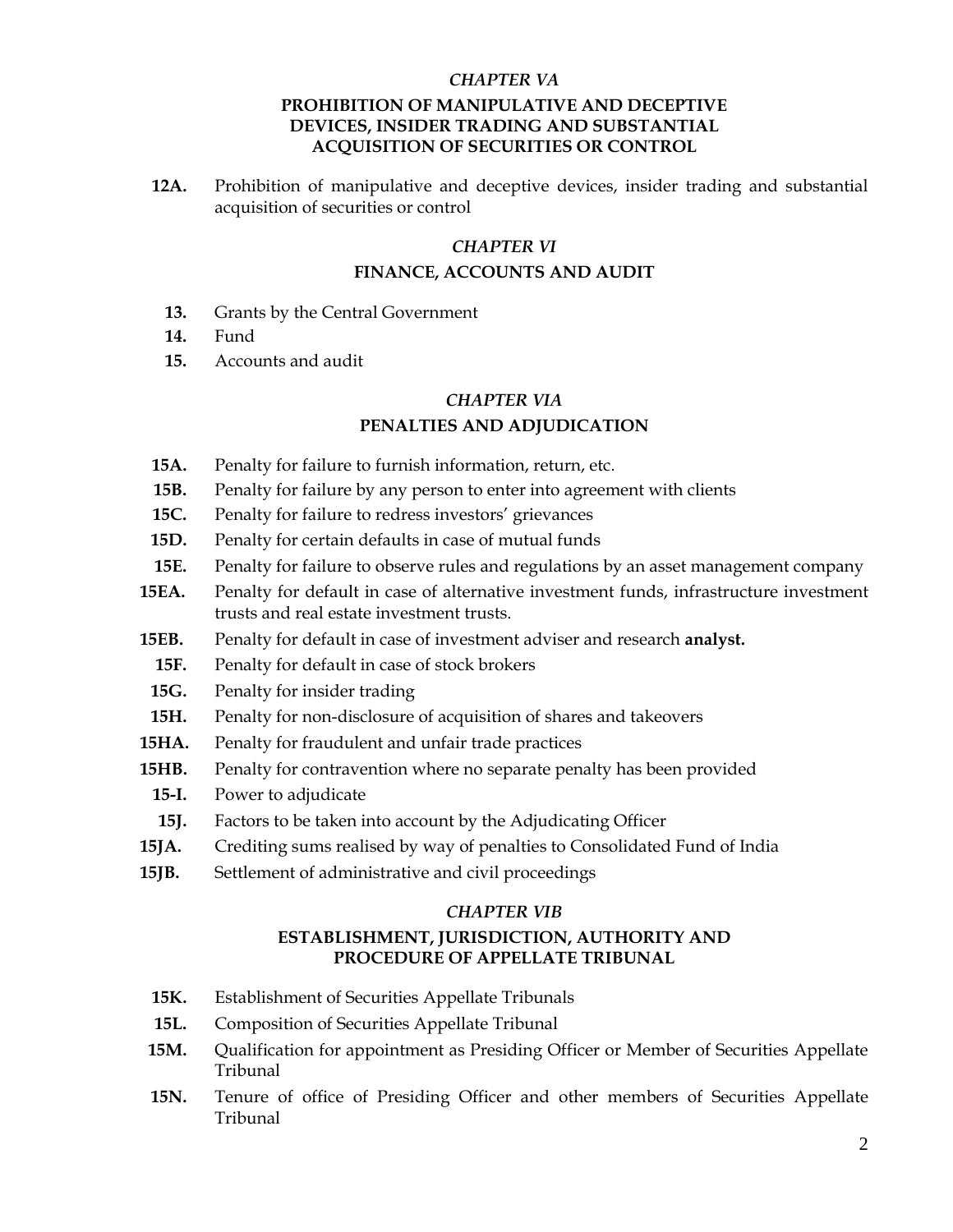- **15-O.** Salary and allowances and other terms and conditions of service of Presiding Officers
- **15P.** Filling up of vacancies
- **15Q.** Resignation and removal
- **15R.** Orders constituting Appellate Tribunal to be final and not to invalidate its proceedings
- **15S.** Staff of the Securities Appellate Tribunal
- **15T.** Appeal to the Securities Appellate Tribunal
- **15U.** Procedure and powers of the Securities Appellate Tribunal
- **15V.** Right to legal representation
- **15W.** Limitation
- **15X.** Presiding Officer, members and staff of Securities Appellate Tribunals to be public servants
- **15Y.** Civil Court not to have jurisdiction
- **15Z.** Appeal to Supreme Court

## *CHAPTER VII* **MISCELLANEOUS**

- **16.** Power of Central Government to issue directions
- **17.** Power of Central Government to supersede the Board
- **18.** Returns and reports
- **19.** Delegation
- **20.** Appeals
- **20A.** Bar of jurisdiction
	- **21.** Savings
	- **22.** Members, officers and employees of the Board to be public servants
	- **23.** Protection of action taken in good faith
	- **24.** Offences
- **24A.** Composition of certain offences
- **24B.** Power to grant immunity
	- **25.** Exemption from tax on wealth and income
- **26.** Cognizance of offences by Courts
- **26A.** Establishment of Special Courts
- **26B.** Offences triable by Special Courts
- **26C.** Appeal and revision
- **26D.** Application of Code to proceedings before Special Court
- **26E.** Transitional Provisions
	- **27.** Offences by companies
- **28.** [Omitted by the Securities Laws (Amendment) Act, 1995, w.e.f. 25-1-1995]
- **28A.** Recovery of amounts
- **28B.** Continuance of proceedings
	- **29.** Power to make rules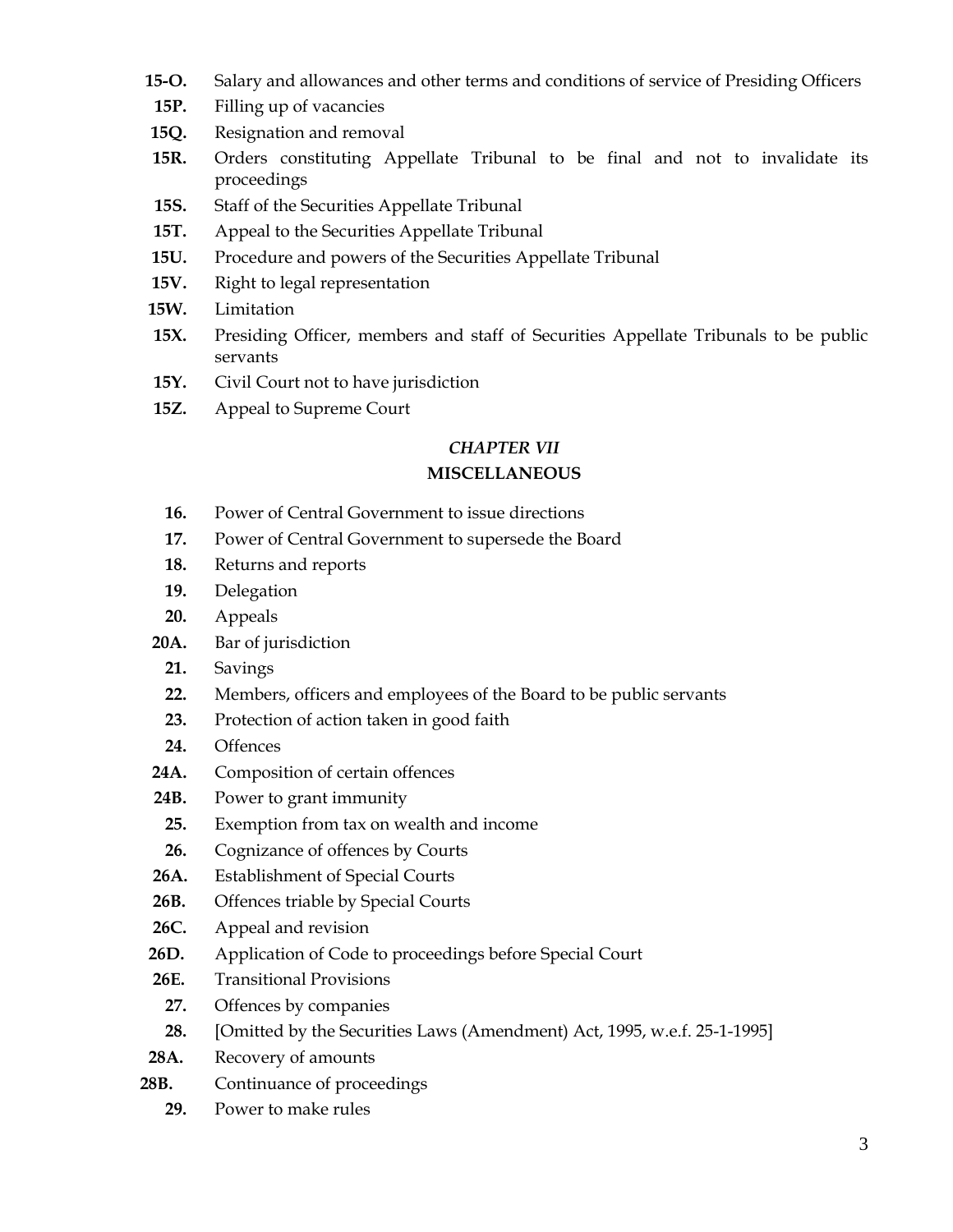- **30.** Power to make regulations
- **31.** Rules and regulations to be laid before Parliament
- **32.** Application of other laws not barred
- **33.** [Repealed by Repealing & Amending Act, 2001]
- **34.** Power to remove difficulties
- **34A.** Validation of certain acts
- **35.** Repeal and saving

THE SCHEDULE [Repealed by Repealing & Amending Act, 2001]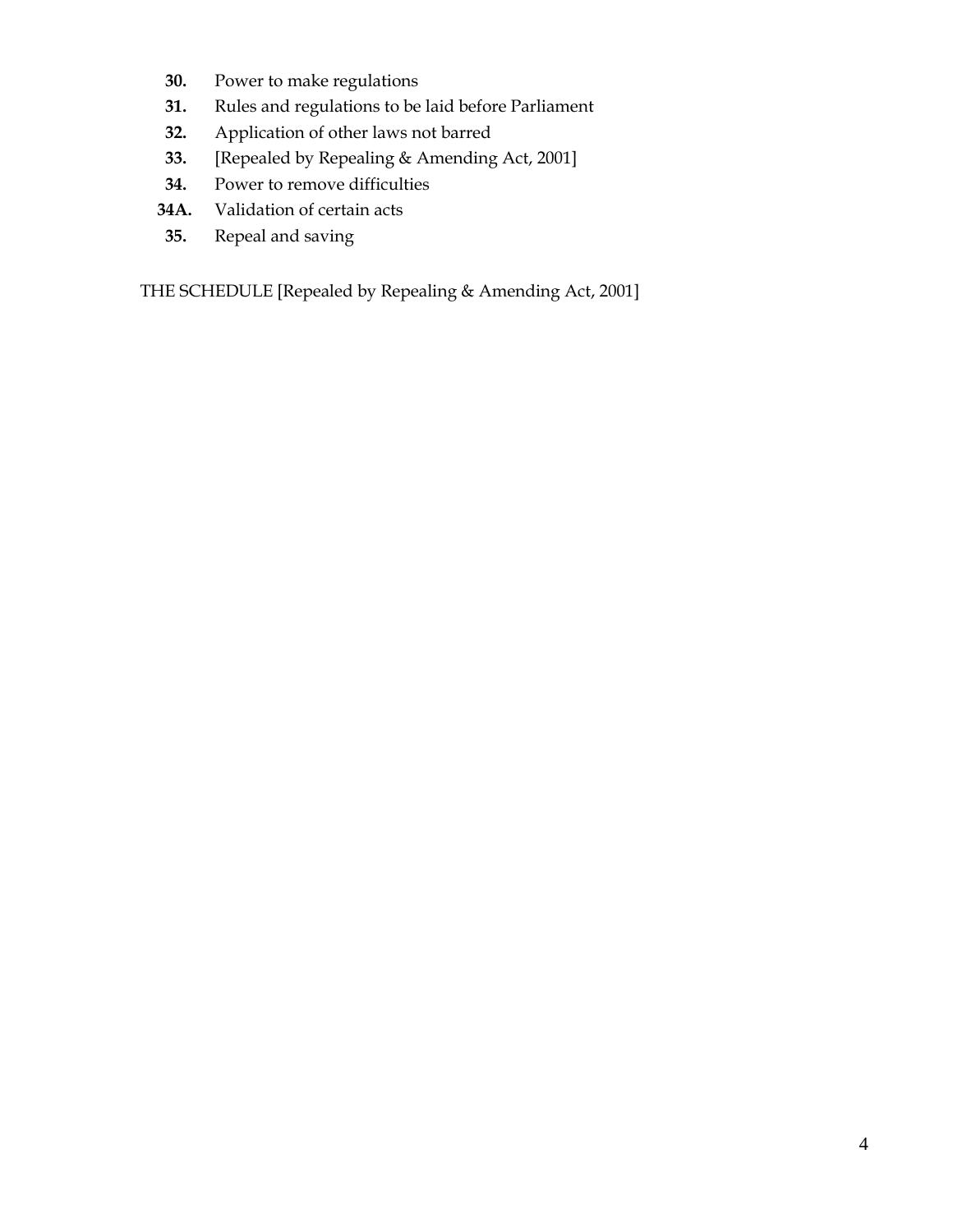# **SECURITIES AND EXCHANGE BOARD OF INDIA ACT, 1992 [15 OF 1992]**

**[4th April, 1992]**

## **An Act to provide for the establishment of a Board to protect the interests of investors in securities and to promote the development of, and to regulate, the securities market and for matters connected therewith or incidental thereto**

*BE it enacted by Parliament in the Forty-third Year of the Republic of India as follows:*

# **CHAPTER I**

## **PRELIMINARY**

### **Short title, extent and commencement.**

- **1.** (1) This Act may be called the Securities and Exchange Board of India Act, 1992.
- (2) It extends to the whole of India.
- (3) It shall be deemed to have come into force on the 30th day of January, 1992.

## **Definitions.**

 $\overline{a}$ 

**2.** (1) In this Act, unless the context otherwise requires,—

- (*a*) "Board" means the Securities and Exchange Board of India established under section 3;
- (*b*) "Chairman" means the Chairman of the Board;
- <sup>1</sup>[(*ba*) "collective investment scheme" means any scheme or arrangement which satisfies the conditions specified in section 11AA;]
- (*c*) "existing Securities and Exchange Board" means the Securities and Exchange Board of India constituted under the Resolution of the Government of India in the Department of Economic Affairs No. 1(44) SE/86, dated the 12th day of April, 1988;
- (*d*) "Fund" means the Fund constituted under section 14;
- <sup>2</sup>[(*da)* Insurance Regulatory and Development Authority" means the Insurance Regulatory and Development Authority of India established under sub-section (1) of section 3 of the Insurance Regulatory and Development Authority Act, 1999;*]*
- *<sup>3</sup>[(db)* Judicial Member" means a Member of the Securities Appellate Tribunal appointed under sub-section (1) of section 15MA and includes the Presiding Officer;]
- (*e*) "member" means a member of the Board and includes the Chairman;
- (*f*) "notification" means a notification published in the Official Gazette;
- <sup>4</sup>[(fa) Pension Fund Regulatory and Development Authority" means the Pension Fund Regulatory and Development Authority established under subsection (1) of section 3 of the Pension Fund Regulatory and Development Authority Act, 2013;]
- (*g*) "prescribed" means prescribed by rules made under this Act;
- (*h*) "regulations" means the regulations made by the Board under this Act;

<sup>1</sup> Inserted by the Securities Laws (Amendment) Act, 1999, w.e.f. 22-2-2000.

<sup>&</sup>lt;sup>2</sup> Inserted by Part VIII of Chapter VI of the Finance Act, 2017 vide Gazette Notification No. 7, Extraordinary Prt II Section 1 dated March 31, 2017. This shall come into force from April 26, 2017.

 $3$  Inserted by Part VIII of Chapter VI of the Finance Act, 2017 vide Gazette Notification No. 7, Extraordinary Prt II Section 1 dated March 31, 2017. This shall come into force from April 26, 2017.

<sup>&</sup>lt;sup>4</sup> Inserted by Part VIII of Chapter VI of the Finance Act, 2017 vide Gazette Notification No. 7, Extraordinary Prt II Section 1 dated March 31, 2017. This shall come into force from April 26, 2017.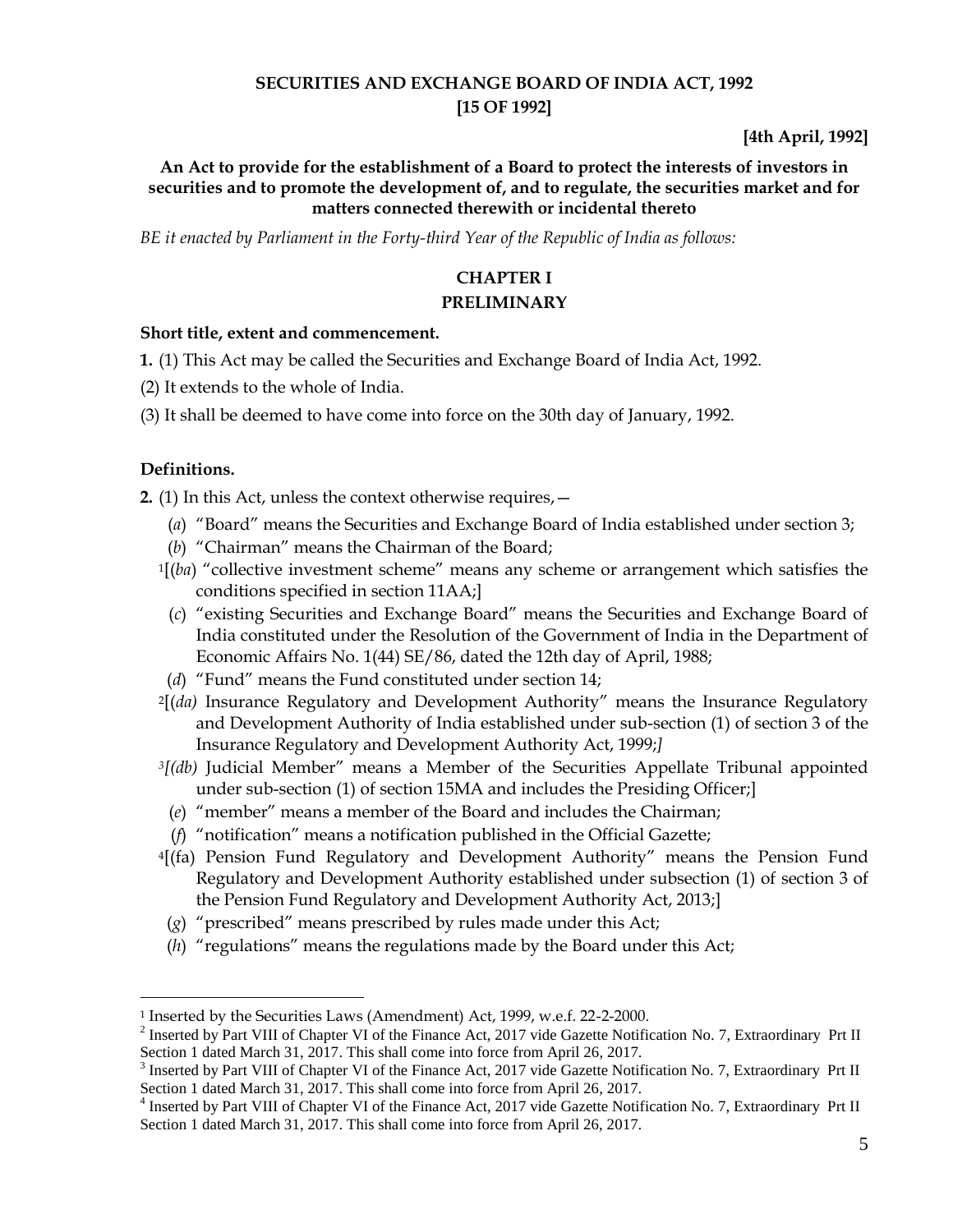- <sup>5</sup>[(*ha*) "Reserve Bank" means the Reserve Bank of India constituted under section 3 of the Reserve Bank of India Act, 1934 (2 of 1934);]
	- (*i*) "securities" has the meaning assigned to it in section 2 of the Securities Contracts (Regulation) Act, 1956 (42 of 1956);
- $6$ [(j) Technical Member" means a Technical Member appointed under sub-section (1) of section 15MB.]

<sup>7</sup>[(2) Words and expressions used and not defined in this Act but defined in the Securities Contracts (Regulation) Act, 1956 (42 of 1956) 8[or the Depositories Act, 1996], shall have the meanings respectively assigned to them in that Act].

#### **CHAPTER II**

#### **ESTABLISHMENT OF THE SECURITIES AND EXCHANGE BOARD OF INDIA**

#### **Establishment and incorporation of Board.**

**3.** (1) With effect from such date as the Central Government may, by notification, appoint, there shall be established, for the purposes of this Act, a Board by the name of the Securities and Exchange Board of India.

(2) The Board shall be a body corporate by the name aforesaid, having perpetual succession and a common seal, with power subject to the provisions of this Act, to acquire, hold and dispose of property, both movable and immovable, and to contract, and shall, by the said name, sue or be sued.

(3) The head office of the Board shall be at Bombay.

(4) The Board may establish offices at other places in India.

#### **Management of the Board.**

**4.** (1) The Board shall consist of the following members, namely:—

(*a*) a Chairman;

- (*b*) two members from amongst the officials of the 9[Ministry] of the Central Government dealing with Finance 10[and administration of the Companies Act, 1956 (1 of 1956)];
- (*c*) one member from amongst the officials of 11[the Reserve Bank];
- $12[(d)$  five other members of whom at least three shall be the whole-time members, to be appointed by the Central Government.

<sup>5</sup> Inserted by the Securities Laws (Amendment) Act, 2002, w.e.f. 29-10-2002.

<sup>&</sup>lt;sup>6</sup> Inserted by Part VIII of Chapter VI of the Finance Act, 2017 vide Gazette Notification No. 7, Extraordinary Prt II Section 1 dated March 31, 2017. This shall come into force from April 26, 2017.

<sup>7</sup> Substituted by the Securities Laws (Amendment) Act, 1995, w.e.f. 25-01-1995. Prior to its substitution, sub-section (2) reads as under:

<sup>&</sup>quot;(2) Words and expressions used and not defined in this Act but defined in the Capital Issues (Control) Act, 1947 or the Securities Contracts Regulation Act, 1956 shall have the same meanings respectively assigned to them in those Acts."

<sup>8</sup> Inserted by the Depositories Act, 1996, w.r.e.f. 20-09-1995.

<sup>9</sup> Substituted for "Ministries" by the SEBI (Amendment) Act, 2002, w.e.f. 29-10-2002.

<sup>10</sup> Substituted for "and law", by the SEBI (Amendment) Act, 2002, w.e.f. 29-10-2002.

<sup>11</sup> Substituted for "the Reserve Bank of India constituted under section 3 of the Reserve Bank of India Act 1934 (2 of 1934)", by the SEBI (Amendment) Act, 2002, w.e.f. 29-10-2002.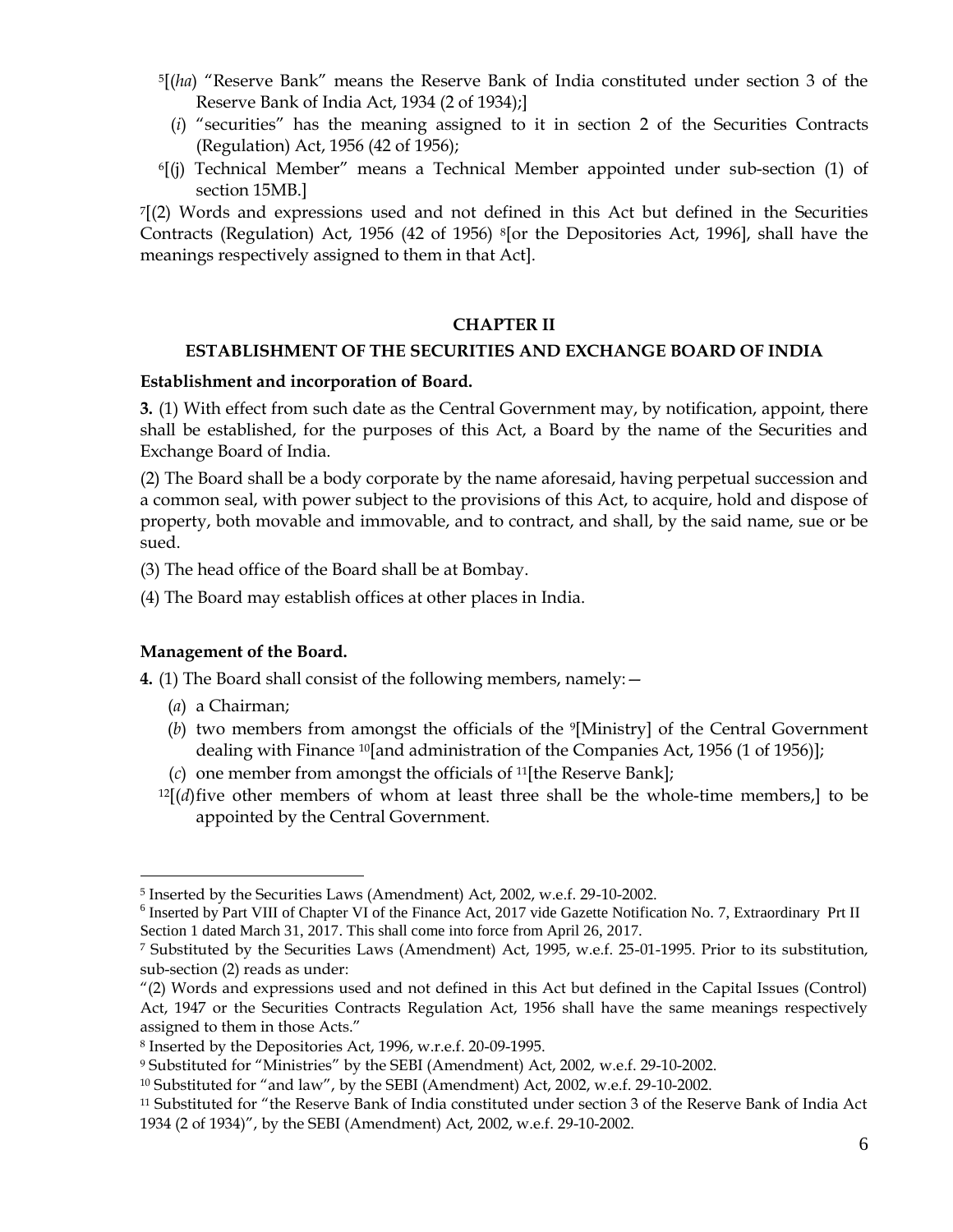(2) The general superintendence, direction and management of the affairs of the Board shall vest in a Board of members, which may exercise all powers and do all acts and things which may be exercised or done by the Board.

(3) Save as otherwise determined by regulations, the Chairman shall also have powers of general superintendence and direction of the affairs of the Board and may also exercise all powers and do all acts and things which may be exercised or done by that Board.

(4) The Chairman and members referred to in clauses (*a*) and (*d*) of sub-section (1) shall be appointed by the Central Government and the members referred to in clauses (*b*) and (*c*) of that sub-section shall be nominated by the Central Government and the 13[Reserve Bank] respectively.

(5) The Chairman and the other members referred to in clauses (*a*) and (*d*) of sub-section (1) shall be persons of ability, integrity and standing who have shown capacity in dealing with problems relating to securities market or have special knowledge or experience of law, finance, economics, accountancy, administration or in any other discipline which, in the opinion of the Central Government, shall be useful to the Board.

## **Term of office and conditions of service of Chairman and members of the Board.**

**5.** (1) The term of office and other conditions of service of the Chairman and the members referred to in clause (*d*) of sub-section (1) of section 4 shall be such as may be prescribed.

(2) Notwithstanding anything contained in sub-section (1), the Central Government shall have the right to terminate the services of the Chairman or a member appointed under clause (*d*) of sub-section (1) of section 4, at any time before the expiry of the period prescribed under subsection (1), by giving him notice of not less than three months in writing or three months' salary and allowances in lieu thereof, and the Chairman or a member, as the case may be, shall also have the right to relinquish his office, at any time before the expiry of the period prescribed under sub-section (1), by giving to the Central Government notice of not less than three months in writing.

## **Removal of member from office.**

**6.** <sup>14</sup>[\* \* \*] The Central Government shall remove a member from office if he—

- (*a*) is, or at any time has been, adjudicated as insolvent;
- (*b*) is of unsound mind and stands so declared by a competent court;
- (*c*) has been convicted of an offence which, in the opinion of the Central Government, involves a moral turpitude;
- $(d)$  <sup>15[\*\*\*</sup>]

 $\overline{a}$ 

(*e*) has, in the opinion of the Central Government, so abused his position as to render his continuation in office detrimental to the public interest :

Provided that no member shall be removed under this clause unless he has been given a reasonable opportunity of being heard in the matter.

<sup>12</sup> Substituted by the SEBI (Amendment) Act, 2002, w.e.f. 29-10-2002. Prior to its substitution, clause (d) read as: "(d) two other members".

<sup>13</sup> Substituted for "Reserve Bank of India" by the SEBI (Amendment) Act, 2002, w.e.f. 29-10-2002.

<sup>14</sup> "(1)" omitted by Securities Laws (Amendment) Act 1995, w.e.f. 25-1-1995.

<sup>15</sup> Omitted, by Securities Laws (Amendment) Act 1995, w.e.f. 25-1-1995. Prior to omission clause (d) read as: "(d) is appointed as a director of a company".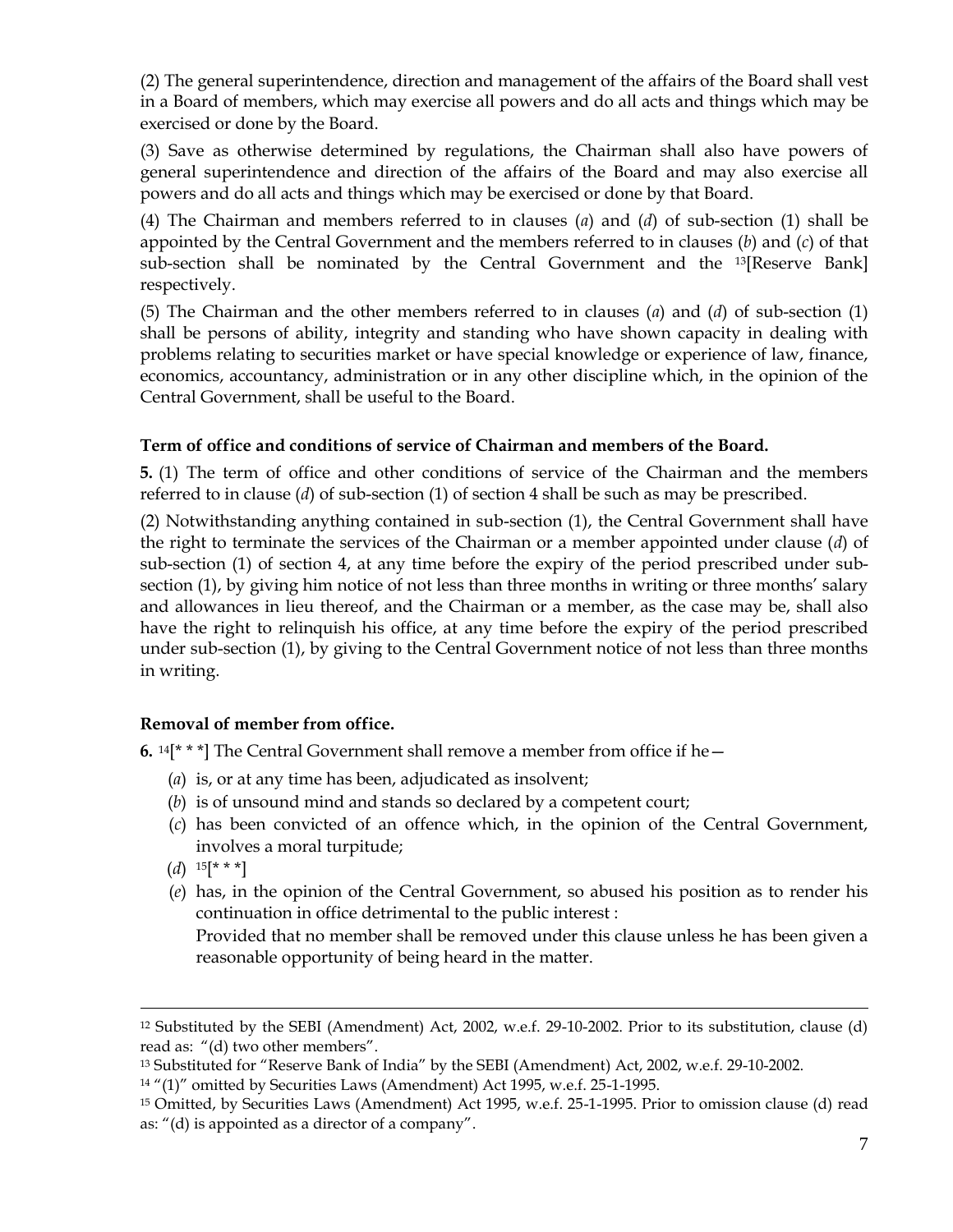# **Meetings.**

**7.** (1) The Board shall meet at such times and places, and shall observe such rules of procedure in regard to the transaction of business at its meetings (including quorum at such meetings) as may be provided by regulations.

(2) The Chairman or, if for any reason, he is unable to attend a meeting of the Board, any other member chosen by the members present from amongst themselves at the meeting shall preside at the meeting.

(3) All questions which come up before any meeting of the Board shall be decided by a majority votes of the members present and voting, and, in the event of an equality of votes, the Chairman, or in his absence, the person presiding, shall have a second or casting vote.

# <sup>16</sup>[**Member not to participate in meetings in certain cases.**

**7A.**Any member, who is a director of a company and who as such director has any direct or indirect pecuniary interest in any matter coming up for consideration at a meeting of the Board, shall, as soon as possible after relevant circumstances have come to his knowledge, disclose the nature of his interest at such meeting and such disclosure shall be recorded in the proceedings of the Board, and the member shall not take any part in any deliberation or decision of the Board with respect to that matter.]

# **Vacancies, etc., not to invalidate proceedings of Board.**

**8.** No act or proceeding of the Board shall be invalid merely by reason of—

- (*a*) any vacancy in, or any defect in the constitution of, the Board; or
- (*b*) any defect in the appointment of a person acting as a member of the Board; or
- (*c*) any irregularity in the procedure of the Board not affecting the merits of the case.

# **Officers and employees of the Board.**

 $\overline{a}$ 

**9.** (1) The Board may appoint such other officers and employees as it considers necessary for the efficient discharge of its functions under this Act.

(2) The term and other conditions of service of officers and employees of the Board appointed under sub-section (1) shall be such as may be determined by regulations.

# **CHAPTER III**

# **TRANSFER OF ASSETS, LIABILITIES, ETC., OF THE EXISTING SECURITIES AND EXCHANGE BOARD TO THE BOARD**

# **Transfer of assets, liabilities, etc., of existing Securities and Exchange Board to the Board.**

**10.** (1) On and from the date of establishment of the Board,—

- (*a*) any reference to the existing Securities and Exchange Board in any law other than this Act or in any contract or other instrument shall be deemed as a reference to the Board;
- (*b*) all properties and assets, movable and immovable, of, or belonging to, the existing Securities and Exchange Board, shall vest in the Board;

(*c*) all rights and liabilities of the existing Securities and Exchange Board shall be transferred to, and be the rights and liabilities of, the Board;

<sup>16</sup> Inserted by Securities Laws (Amendment) Act 1995, w.e.f. 25-1-1995.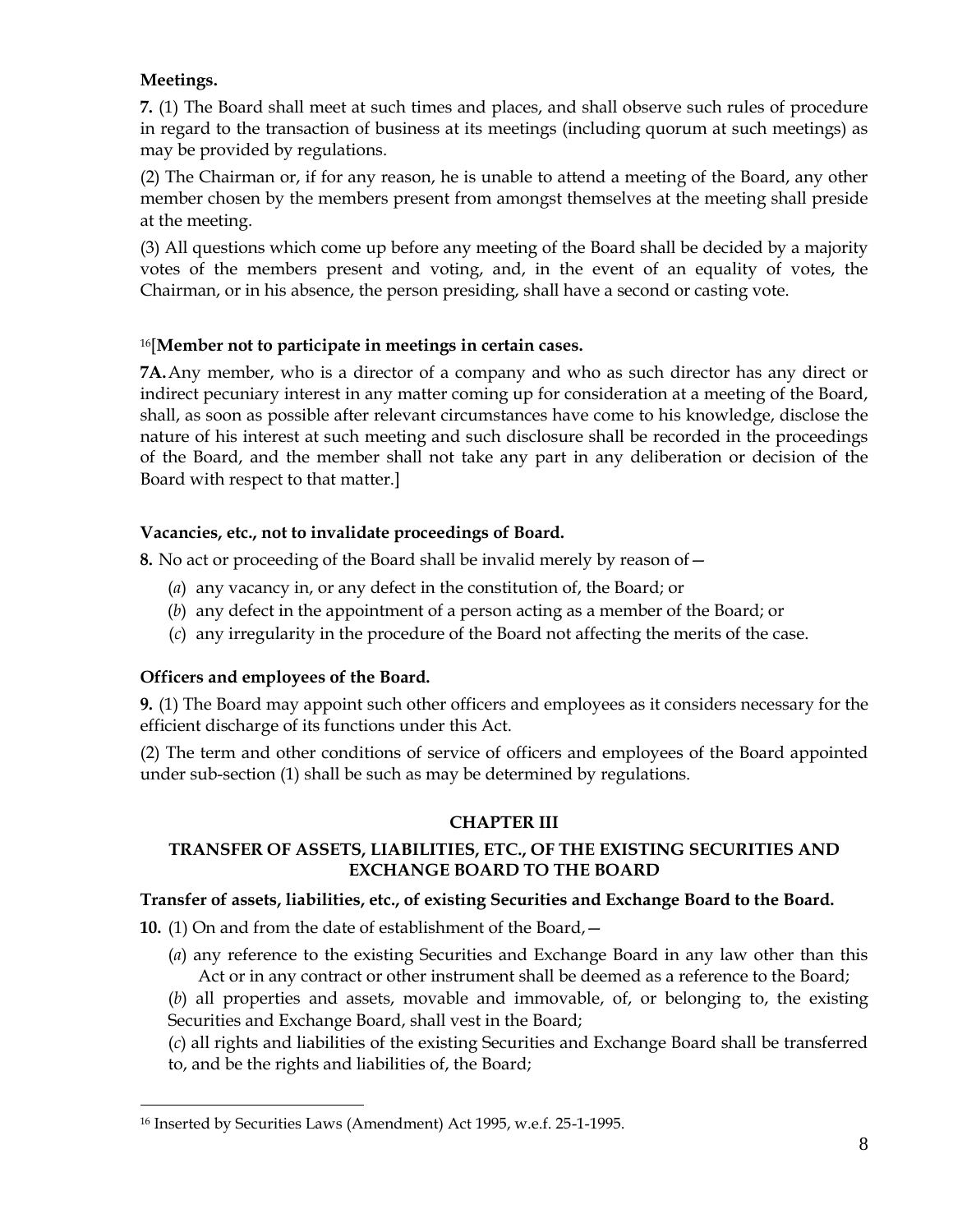(*d*) without prejudice to the provisions of clause (*c*), all debts, obligations and liabilities incurred, all contracts entered into and all matters and things engaged to be done by, with or for the existing Securities and Exchange Board immediately before that date, for or in connection with the purpose of the said existing Board shall be deemed to have been incurred, entered into, or engaged to be done by, with or for, the Board;

(*e*) all sums of money due to the existing Securities and Exchange Board immediately before that date shall be deemed to be due to the Board;

- (*f*) all suits and other legal proceedings instituted or which could have been instituted by or against the existing Securities and Exchange Board immediately before that date may be continued or may be instituted by or against the Board; and
- (*g*) every employee holding any office under the existing Securities and Exchange Board immediately before that date shall hold his office in the Board by the same tenure and upon the same terms and conditions of service as respects remuneration, leave, provident fund, retirement and other terminal benefits as he would have held such office if the Board had not been established and shall continue to do so as an employee of the Board or until the expiry of the period of six months from that date if such employee opts not to be the employee of the Board within such period.

(2) Notwithstanding anything contained in the Industrial Disputes Act, 1947 (14 of 1947), or in any other law for the time being in force, absorption of any employee by the Board in its regular service under this section shall not entitle such employee to any compensation under that Act or other law and no such claim shall be entertained by any court, tribunal or other authority.

### **CHAPTER IV**

### **POWERS AND FUNCTIONS OF THE BOARD**

#### **Functions of Board.**

 $\overline{a}$ 

**11.** (1) Subject to the provisions of this Act, it shall be the duty of the Board to protect the interests of investors in securities and to promote the development of, and to regulate the securities market, by such measures as it thinks fit.

(2) Without prejudice to the generality of the foregoing provisions, the measures referred to therein may provide for—

- (*a*) regulating the business in stock exchanges and any other securities markets;
- (*b*) registering and regulating the working of stock brokers, sub-brokers, share transfer agents, bankers to an issue, trustees of trust deeds, registrars to an issue, merchant bankers, underwriters, portfolio managers, investment advisers and such other intermediaries who may be associated with securities markets in any manner;
- <sup>17</sup>[(*ba*) registering and regulating the working of the depositories, <sup>18</sup>[participants], custodians of securities, foreign institutional investors, credit rating agencies and such other intermediaries as the Board may, by notification, specify in this behalf;]
- (*c*) registering and regulating the working of 19[venture capital funds and collective investment schemes], including mutual funds;
- (*d*) promoting and regulating self-regulatory organisations;
- (*e*) prohibiting fraudulent and unfair trade practices relating to securities markets;

<sup>17</sup> Inserted by Securities Laws (Amendment) Act 1995, w.r.e.f. 25-1-1995.

<sup>18</sup> Inserted by the Depositories Act, 1996, w.r.e.f. 20-9-1995.

<sup>19</sup> Substituted for "collective investment schemes" by Securities Laws (Amendment) Act 1995, w.e.f. 25-1- 1995.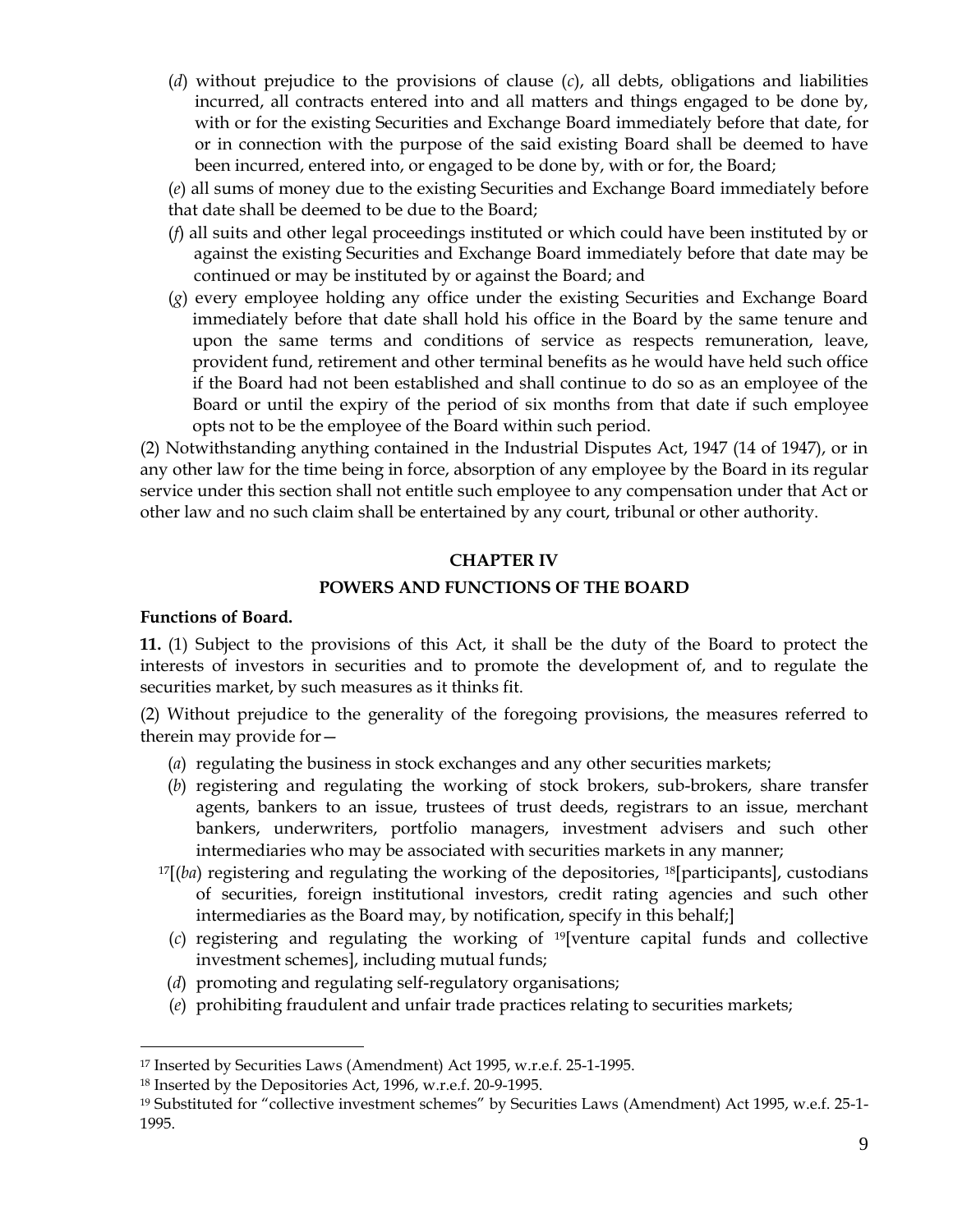- (*f*) promoting investors' education and training of intermediaries of securities markets;
- (*g*) prohibiting insider trading in securities;
- (*h*) regulating substantial acquisition of shares and take over of companies;
- (*i*) calling for information from, undertaking inspection, conducting inquiries and audits of the 20[stock exchanges, mutual funds, other persons associated with the securities market], intermediaries and self-regulatory organisations in the securities market;
- <sup>21</sup>[(*ia*) calling for information and records from any person including any bank or any other authority or board or corporation established or constituted by or under any Central or State Act which, in the opinion of the Board, shall be relevant to any investigation or inquiry by the Board in respect of any transaction in securities;]
- $22$ [(ib) calling for information from, or furnishing information to, other authorities, whether in India or outside India, having functions similar to those of the Board, in the matters relating to the prevention or detection of violations in respect of securities laws, subject to the provisions of other laws for the time being in force in this regard:

 Provided that the Board, for the purpose of furnishing any information to any authority outside India, may enter into an arrangement or agreement or understanding with such authority with the prior approval of the Central Government;

- (*j*) performing such functions and exercising such powers under the provisions of  $23[* * *]$ the Securities Contracts (Regulation) Act, 1956 (42 of 1956), as may be delegated to it by the Central Government;
- (*k*) levying fees or other charges for carrying out the purposes of this section;
- (*l*) conducting research for the above purposes;

 $\overline{a}$ 

- <sup>24</sup>[(*la*) calling from or furnishing to any such agencies, as may be specified by the Board, such information as may be considered necessary by it for the efficient discharge of its functions;]
- (*m*) performing such other functions as may be prescribed.

 $^{25}$ [(2A) Without prejudice to the provisions contained in sub-section (2), the Board may take measures to undertake inspection of any book, or register, or other document or record of any listed public company or a public company (not being intermediaries referred to in section 12) which intends to get its securities listed on any recognised stock exchange where the Board has reasonable grounds to believe that such company has been indulging in insider trading or fraudulent and unfair trade practices relating to securities market.]

<sup>26</sup>[(3) Notwithstanding anything contained in any other law for the time being in force while exercising the powers under 27[clause (*i*) or clause (*ia*) of sub-section (2) or sub- section (*2A*)], the

 $20$  Substituted for "stock exchanges and" by the Securities Laws (Amendment) Act 1995, w.e.f. 25-1-1995.

<sup>&</sup>lt;sup>21</sup> Substituted for "calling for information and record from any bank or any other authority or board or corporation established or constituted by or under any Central, State or Provincial Act in respect of any transaction in securities which is under investigation or inquiry by the Board" by the Securities Laws (Amendment) Act, 2014, w.r.e.f. 18-07-2013. Earlier, section 11(2)(ia) was inserted by the SEBI (Amendment) Act, 2002 w.e.f. 29-10-2002.

<sup>22</sup> Inserted by the Securities Laws (Amendment) Act, 2014, w.r.e.f. 06-03-1998.

<sup>&</sup>lt;sup>23</sup> The words "the Capital Issues (Control) Act, 1947 (29 of 1947) and" omitted by the Securities Laws (Amendment) Act 1995, w.e.f. 25-1-1995.

<sup>24</sup> Inserted by the Securities Laws (Amendment) Act 1995, w.e.f. 25-1-1995.

<sup>25</sup> Inserted by the the SEBI (Amendment) Act, 2002 w.e.f. 29-10-2002.

<sup>26</sup> Inserted by the Securities Laws (Amendment) Act 1995, w.e.f. 25-1-1995.

<sup>27</sup> Substituted for "clause (i) of sub-section (2)" by the SEBI (Amendment) Act, 2002 w.e.f. 29-10-2002.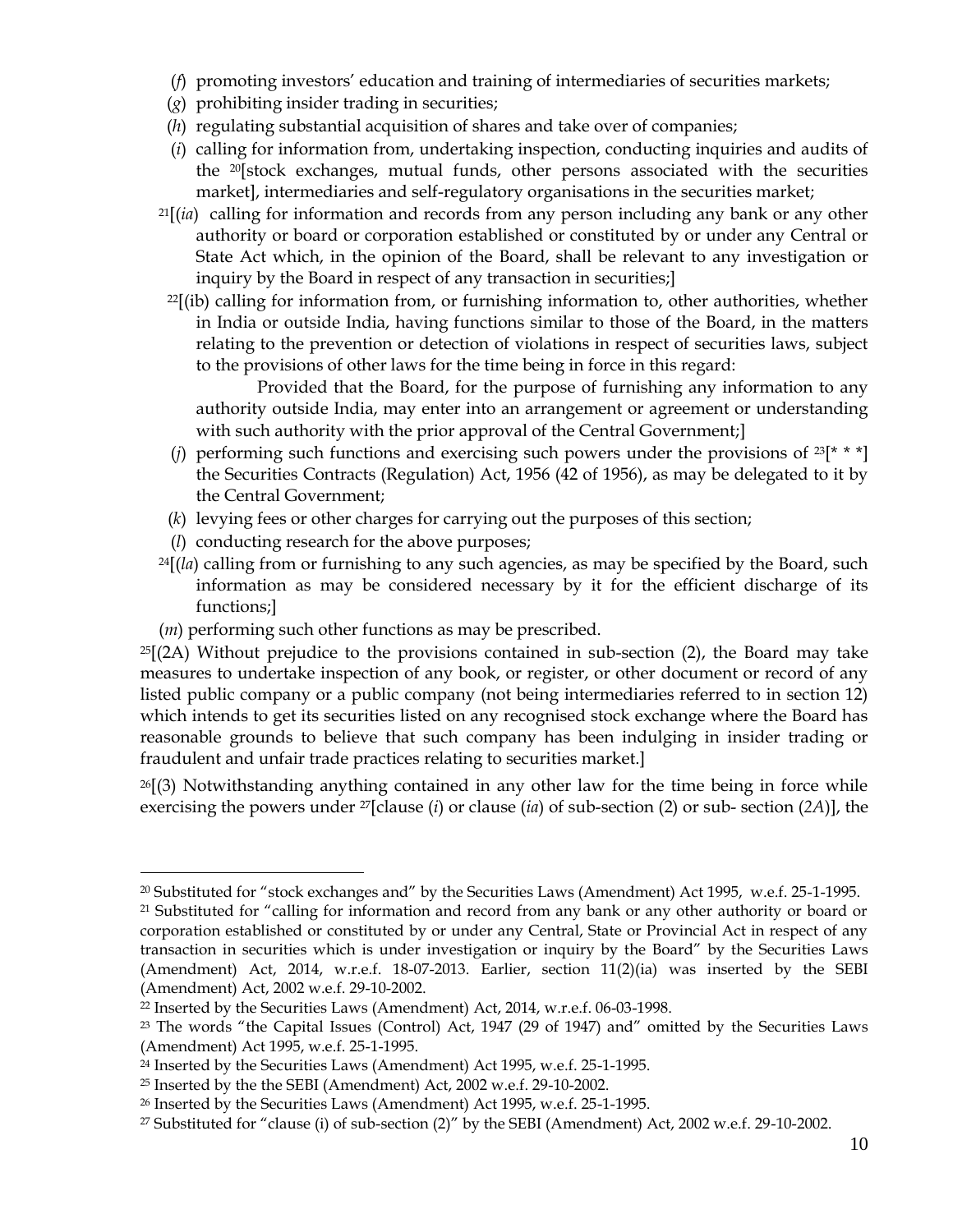Board shall have the same powers as are vested in a civil court under the Code of Civil Procedure, 1908 (5 of 1908), while trying a suit, in respect of the following matters, namely  $:$   $-$ 

- (*i*) the discovery and production of books of account and other documents, at such place and such time as may be specified by the Board;
- (*ii*) summoning and enforcing the attendance of persons and examining them on oath;
- (*iii*) inspection of any books, registers and other documents of any person referred to in section 12, at any place;]
- <sup>28</sup>[(*iv*) inspection of any book, or register, or other document or record of the company referred to in sub-section (2A);
- (*v*) issuing commissions for the examination of witnesses or documents.]

 $^{29}$ [(4) Without prejudice to the provisions contained in sub-sections (1), (2), (2A) and (3) and section 11B, the Board may, by an order, for reasons to be recorded in writing, in the interests of investors or securities market, take any of the following measures, either pending investigation or inquiry or on completion of such investigation or inquiry, namely:—

- (*a*) suspend the trading of any security in a recognised stock exchange;
- (*b*) restrain persons from accessing the securities market and prohibit any person associated with securities market to buy, sell or deal in securities;
- (*c*) suspend any office-bearer of any stock exchange or self-regulatory organisation from holding such position;
- (*d*) impound and retain the proceeds or securities in respect of any transaction which is under investigation;
- (*e*) <sup>30</sup>[attach, for a period not exceeding ninety days, bank accounts or other property of any intermediary or any person associated with the securities market in any manner involved in violation of any of the provisions of this Act, or the rules or the regulations made thereunder:

Provided that the Board shall, within ninety days of the said attachment, obtain confirmation of the said attachment from the Special Court, established under section 26A, having jurisdiction and on such confirmation, such attachment shall continue during the pendency of the aforesaid proceedings and on conclusion of the said proceedings, the provisions of section 28A shall apply:

Provided further that only property, bank account or accounts or any transaction entered therein, so far as it relates to the proceeds actually involved in violation of any of the provisions of this Act, or the rules or the regulations made thereunder shall be allowed to be attached];

<sup>28</sup> Inserted by the SEBI (Amendment) Act, 2002 w.e.f. 29-10-2002.

<sup>29</sup> Inserted by the SEBI (Amendment) Act, 2002 w.e.f. 29-10-2002.

<sup>&</sup>lt;sup>30</sup> Substituted by the Banning of Unregulated Deposit Schemes Ordinance, 2019 [No. 7 of 2019] w.e.f 21-2-2019. Prior to its substitution, clause (e) read as follows,-

<sup>&</sup>quot;(e) attach, after passing of an order on an application made for approval by the Judicial Magistrate of the first class having jurisdiction, for a period not exceeding one month, one or more bank account or accounts of any intermediary or any person associated with the securities market in any manner involved in violation of any of the provisions of this Act, or the rules or the regulations made thereunder :

Provided that only the bank account or accounts or any transaction entered therein, so far as it relates to the proceeds actually involved in violation of any of the provisions of this Act, or the rules or the regulations made thereunder shall be allowed to be attached;"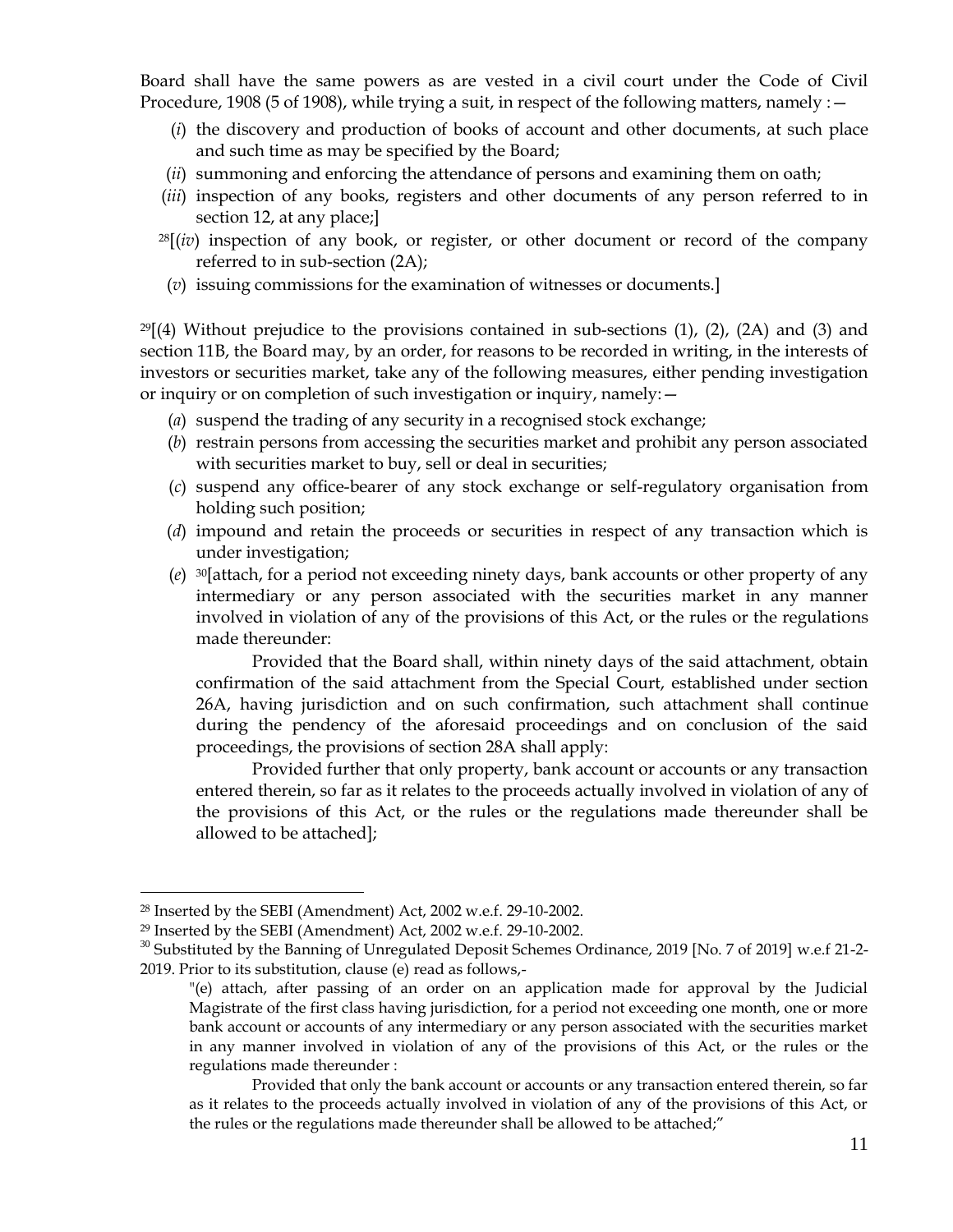(*f*) direct any intermediary or any person associated with the securities market in any manner not to dispose of or alienate an asset forming part of any transaction which is under investigation :

Provided that the Board may, without prejudice to the provisions contained in sub-section (2) or sub-section (2A), take any of the measures specified in clause (*d*) or clause (*e*) or clause (*f*), in respect of any listed public company or a public company (not being intermediaries referred to in section 12) which intends to get its securities listed on any recognised stock exchange where the Board has reasonable grounds to believe that such company has been indulging in insider trading or fraudulent and unfair trade practices relating to securities market :

Provided further that the Board shall, either before or after passing such orders, give an opportunity of hearing to such intermediaries or persons concerned.]

 $31[(4)$ Without prejudice to the provisions contained in sub-sections (1), (2), (2A), (3) and (4), section 11B and section 15-I, the Board may, by an order, for reasons to be recorded in writing, levy penalty under sections 15A, 15B, 15C, 15D, 15E, 15EA, 15EB, 15F, 15G, 15H, 15HA and 15HB after holding an inquiry in the prescribed manner.]

 $32(5)$  The amount disgorged, pursuant to a direction issued, under section 11B of this Act or section 12A of the Securities Contracts (Regulation) Act, 1956 or section 19 of the Depositories Act, 1996 , <sup>33</sup>[or under a settlement made under section 15JB or section 23JA of the Securities Contracts (Regulation) Act, 1956 or section 19-IA of the Depositories Act, 1996,] as the case may be, shall be credited to the Investor Protection and Education Fund established by the Board and such amount shall be utilised by the Board in accordance with the regulations made under this Act.]

## <sup>34</sup>[**Board to regulate or prohibit issue of prospectus, offer document or advertisement soliciting money for issue of securities.**

**11A.**(1) Without prejudice to the provisions of the Companies Act, 1956 (1 of 1956), the Board may, for the protection of investors,—

(*a*) specify, by regulations—

- (*i*) the matters relating to issue of capital, transfer of securities and other matters incidental thereto; and
- (*ii*) the manner in which such matters shall be disclosed by the companies;
- (*b*) by general or special orders—

<sup>&</sup>lt;sup>31</sup> Inserted by the Finance Act, 2018 w.e.f. 08-03-2019.

<sup>32</sup> Inserted by the Securities Laws (Amendment) Act, 2014 w.e.f. 18-07-2013.

<sup>&</sup>lt;sup>33</sup> Inserted by the Finance Act, 2018 w.e.f. 08-03-2019.

<sup>34</sup> Substituted by the SEBI (Amendment) Act, 2002, w.e.f. 29-10-2002. Earlier section 11A was inserted by the Securities Laws (Amendment) Act, 1995, w.e.f. 25-1-1995. Prior to its substitution, section 11A read as under:-

<sup>&</sup>quot;11A. Matters to be disclosed by the companies.- Without Prejudice to the Provisions of the Companies Act , 1956 (1 of 1956), the board may , for the protection of investors, specify, by regulations,-

<sup>(</sup>a) the matters relating to issue of capital, transfer of securities and other matters incidental thereto; and

<sup>(</sup>b) the manner in which such matters,

shall be disclosed by the companies."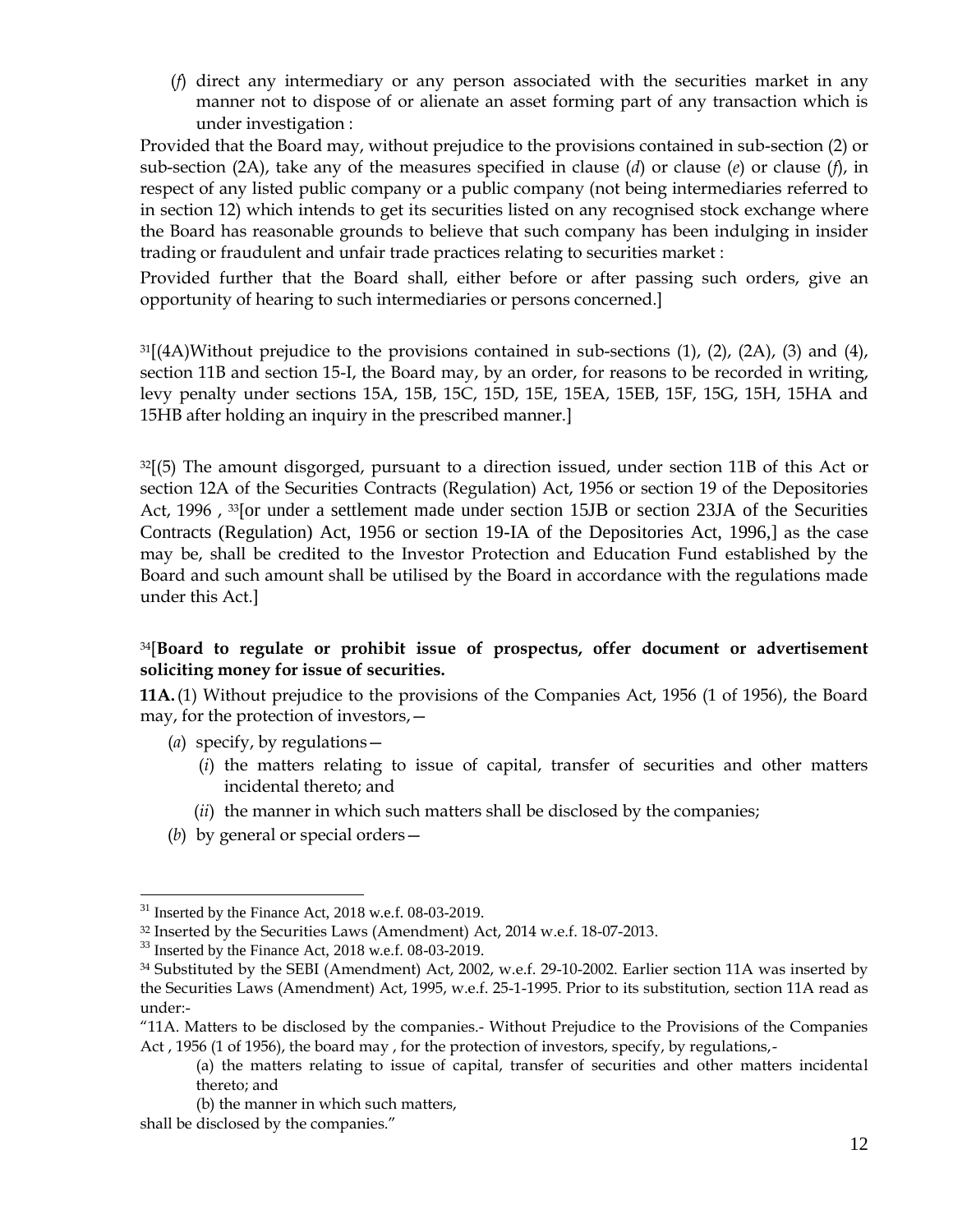- (*i*) prohibit any company from issuing prospectus, any offer document, or advertisement soliciting money from the public for the issue of securities;
- (*ii*) specify the conditions subject to which the prospectus, such offer document or advertisement, if not prohibited, may be issued.

(2) Without prejudice to the provisions of section 21 of the Securities Contracts (Regulation) Act, 1956 (42 of 1956), the Board may specify the requirements for listing and transfer of securities and other matters incidental thereto.]

## <sup>35</sup>[**Collective investment scheme.**

**11AA.** (1) Any scheme or arrangement which satisfies the conditions referred to in sub-section (2)  $36$ [or sub-section (2A)] shall be a collective investment scheme:

37<sup>[Provided that any pooling of funds under any scheme or arrangement, which</sup> is not registered with the Board or is not covered under sub-section (3), involving a corpus amount of one hundred crore rupees or more shall be deemed to be a collective investment scheme.]

(2) Any scheme or arrangement made or offered by any  $^{38}$ [person] under which,  $-$ 

- (*i*) the contributions, or payments made by the investors, by whatever name called, are pooled and utilized for the purposes of the scheme or arrangement;
- (*ii*) the contributions or payments are made to such scheme or arrangement by the investors with a view to receive profits, income, produce or property, whether movable or immovable, from such scheme or arrangement;
- (*iii*) the property, contribution or investment forming part of scheme or arrangement, whether identifiable or not, is managed on behalf of the investors;
- (*iv*) the investors do not have day-to-day control over the management and operation of the scheme or arrangement.

 $39$ [(2A)] Any scheme or arrangement made or offered by any person satisfying the conditions as may be specified in accordance with the regulations made under this Act.]

(3) Notwithstanding anything contained in sub-section (2)  $40$ [or sub-section (2A)], any scheme or arrangement—

- (*i*) made or offered by a co-operative society registered under the Co-operative Societies Act, 1912 (2 of 1912) or a society being a society registered or deemed to be registered under any law relating to co-operative societies for the time being in force in any State;
- (*ii*) under which deposits are accepted by non-banking financial companies as defined in clause (*f*) of section 45-I of the Reserve Bank of India Act, 1934 (2 of 1934);
- (*iii*) being a contract of insurance to which the Insurance Act, 1938 (4 of 1938), applies;
- (*iv*) providing for any Scheme, Pension Scheme or the Insurance Scheme framed under the Employees Provident Fund and Miscellaneous Provisions Act, 1952 (19 of 1952);

<sup>35</sup>Inserted by the SEBI (Amendment) Act 1999, w.e.f. 22-2-2000.

<sup>36</sup>Inserted by the Securities Laws (Amendment) Act, 2014, w.r.e.f. 18-07-2013.

<sup>37</sup> Inserted by the Securities Laws (Amendment) Act, 2014, w.r.e.f. 18-07-2013.

<sup>38</sup> Substituted for "company" by the Securities Laws (Amendment) Act, 2014, w.r.e.f. 18-07-2013.

<sup>39</sup> Inserted by the Securities Laws (Amendment) Act, 2014, w.r.e.f. 18-07-2013.

<sup>40</sup> Inserted by the Securities Laws (Amendment) Act, 2014, w.r.e.f. 18-07-2013.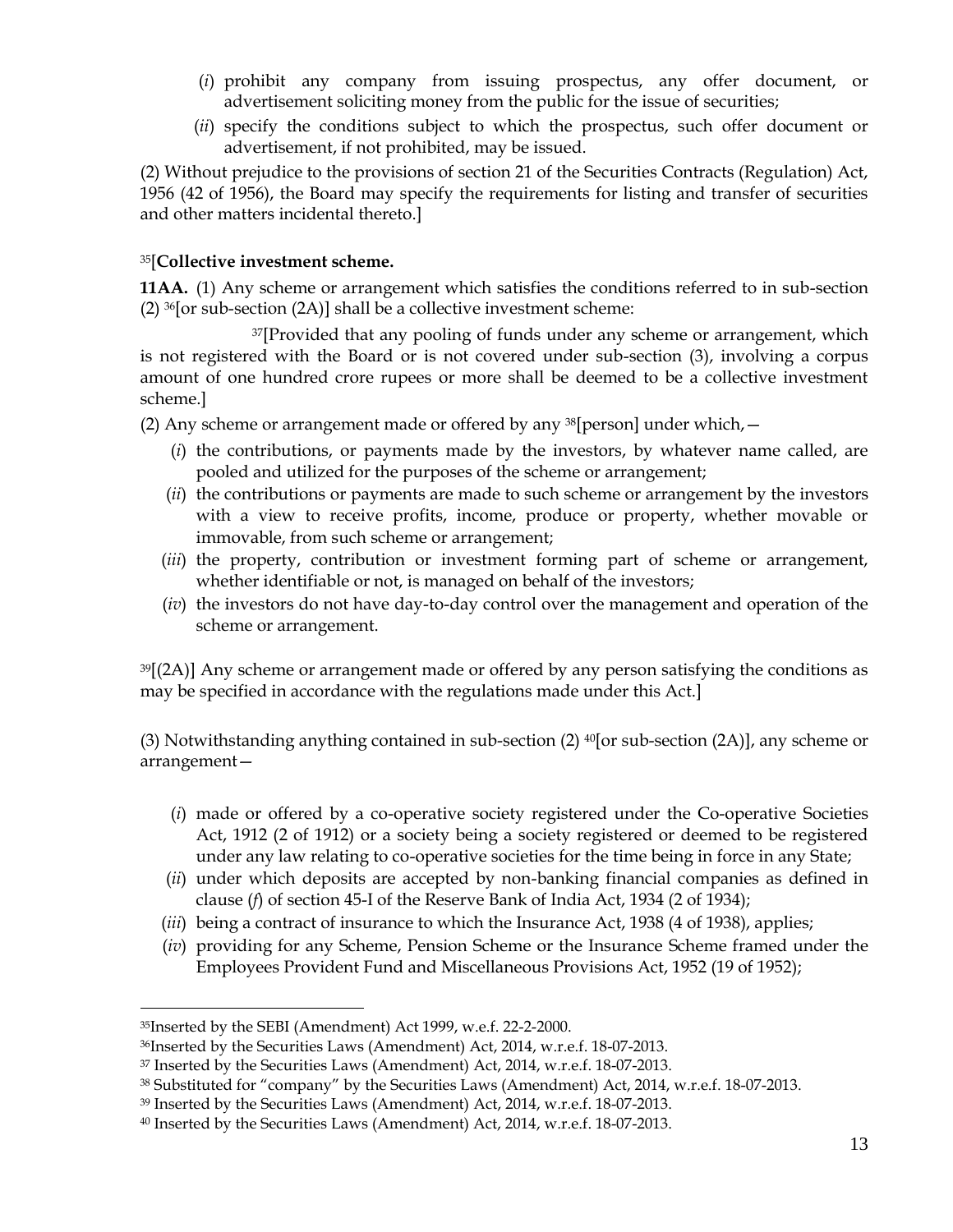- (*v*) under which deposits are accepted under section 58A of the Companies Act, 1956 (1 of 1956);
- (*vi*) under which deposits are accepted by a company declared as a Nidhi or a mutual benefit society under section 620A of the Companies Act, 1956 (1 of 1956);
- (*vii*) falling within the meaning of Chit business as defined in clause (*d*) of section 2 of the Chit Fund Act, 1982 (40 of 1982);
- (*viii*) under which contributions made are in the nature of subscription to a mutual fund;
- $41$ [(ix) such other scheme or arrangement which the Central Government may, in consultation with the Board, notify,]

shall not be a collective investment scheme.]

#### <sup>42</sup>**[Power to issue directions <sup>43</sup>[and levy penalty].**

**11B.** <sup>44</sup>[(1)[ Save as otherwise provided in section 11, if after making or causing to be made an enquiry, the Board is satisfied that it is necessary,—

- (*i*) in the interest of investors, or orderly development of securities market; or
- (*ii*) to prevent the affairs of any intermediary or other persons referred to in section 12 being conducted in a manner detrimental to the interest of investors or securities market; or
- (*iii*) to secure the proper management of any such intermediary or person,

it may issue such directions,—

- (*a*) to any person or class of persons referred to in section 12, or associated with the securities market; or
- (*b*) to any company in respect of matters specified in section 11A, as may be appropriate in the interests of investors in securities and the securities market.]

 $45$ [Explanation.  $-$  For the removal of doubts, it is hereby declared that the power to issue directions under this section shall include and always be deemed to have been included the power to direct any person, who made profit or averted loss by indulging in any transaction or activity in contravention of the provisions of this Act or regulations made thereunder, to disgorge an amount equivalent to the wrongful gain made or loss averted by such contravention.]

 $46(2)$  Without prejudice to the provisions contained in sub-section (1), sub-section (4A) of section 11 and section 15-I, the Board may, by an order, for reasons to be recorded in writing, levy penalty under sections 15A, 15B, 15C, 15D, 15E, 15EA, 15EB, 15F, 15G, 15H, 15HA and 15HB after holding an inquiry in the prescribed manner.]

#### <sup>47</sup>[**Investigation.**

 $\overline{a}$ 

**11C.** (1) Where the Board has reasonable ground to believe that—

(*a*) the transactions in securities are being dealt with in a manner detrimental to the investors or the securities market; or

<sup>41</sup> Inserted by the Securities Laws (Amendment) Act, 2014, w.r.e.f. 18-07-2013.

<sup>42</sup> Inserted by Securities Laws (Amendment) Act 1995, w.e.f. 25-1-1995.

<sup>&</sup>lt;sup>43</sup> Inserted by the Finance Act, 2018 w.e.f. 08-03-2019.

<sup>44</sup> Inserted by the Finance Act, 2018 w.e.f. 08-03-2019.

<sup>45</sup> Inserted by the Securities Laws (Amendment) Act, 2014, w.r.e.f. 18-07-2013.

<sup>46</sup> Inserted by the Finance Act, 2018 w.e.f. 08-03-2019.

<sup>47</sup> Inserted by SEBI (Amendment) Act, 2002, w.e.f. 29-10-2002.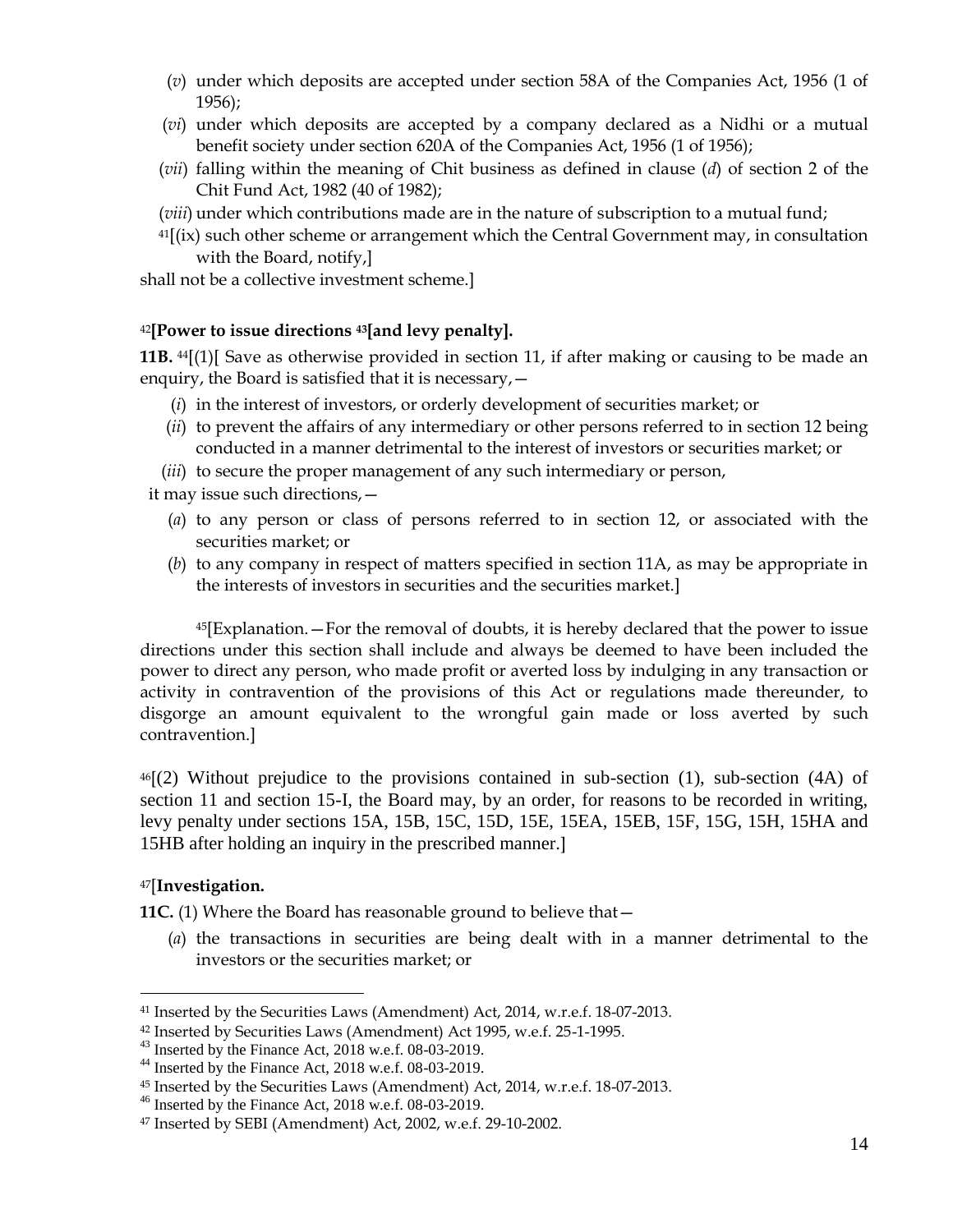(*b*) any intermediary or any person associated with the securities market has violated any of the provisions of this Act or the rules or the regulations made or directions issued by the Board thereunder,

it may, at any time by order in writing, direct any person (hereafter in this section referred to as the Investigating Authority) specified in the order to investigate the affairs of such intermediary or persons associated with the securities market and to report thereon to the Board.

(2) Without prejudice to the provisions of sections 235 to 241 of the Companies Act, 1956 (1 of 1956), it shall be the duty of every manager, managing director, officer and other employee of the company and every intermediary referred to in section 12 or every person associated with the securities market to preserve and to produce to the Investigating Authority or any person authorised by it in this behalf, all the books, registers, other documents and record of, or relating to, the company or, as the case may be, of or relating to, the intermediary or such person, which are in their custody or power.

(3) The Investigating Authority may require any intermediary or any person associated with securities market in any manner to furnish such information to, or produce such books, or registers, or other documents, or record before him or any person authorised by it in this behalf as it may consider necessary if the furnishing of such information or the production of such books, or registers, or other documents, or record is relevant or necessary for the purposes of its investigation.

(4) The Investigating Authority may keep in its custody any books, registers, other documents and record produced under sub-section (2) or sub-section (3) for six months and thereafter shall return the same to any intermediary or any person associated with securities market by whom or on whose behalf the books, registers, other documents and record are produced :

Provided that the Investigating Authority may call for any book, register, other document and record if they are needed again :

Provided further that if the person on whose behalf the books, registers, other documents and record are produced requires certified copies of the books, registers, other documents and record produced before the Investigating Authority, it shall give certified copies of such books, registers, other documents and record to such person or on whose behalf the books, registers, other documents and record were produced.

(5) Any person, directed to make an investigation under sub-section (1), may examine on oath, any manager, managing director, officer and other employee of any intermediary or any person associated with securities market in any manner, in relation to the affairs of his business and may administer an oath accordingly and for that purpose may require any of those persons to appear before it personally.

(6) If any person fails without reasonable cause or refuses—

- (*a*) to produce to the Investigating Authority or any person authorised by it in this behalf any book, register, other document and record which is his duty under sub-section (2) or sub-section (3) to produce; or
- (*b*) to furnish any information which is his duty under sub-section (3) to furnish; or
- (*c*) to appear before the Investigating Authority personally when required to do so under sub-section (5) or to answer any question which is put to him by the Investigating Authority in pursuance of that sub-section; or
- (*d*) to sign the notes of any examination referred to in sub-section (7),

he shall be punishable with imprisonment for a term which may extend to one year, or with fine, which may extend to one crore rupees, or with both, and also with a further fine which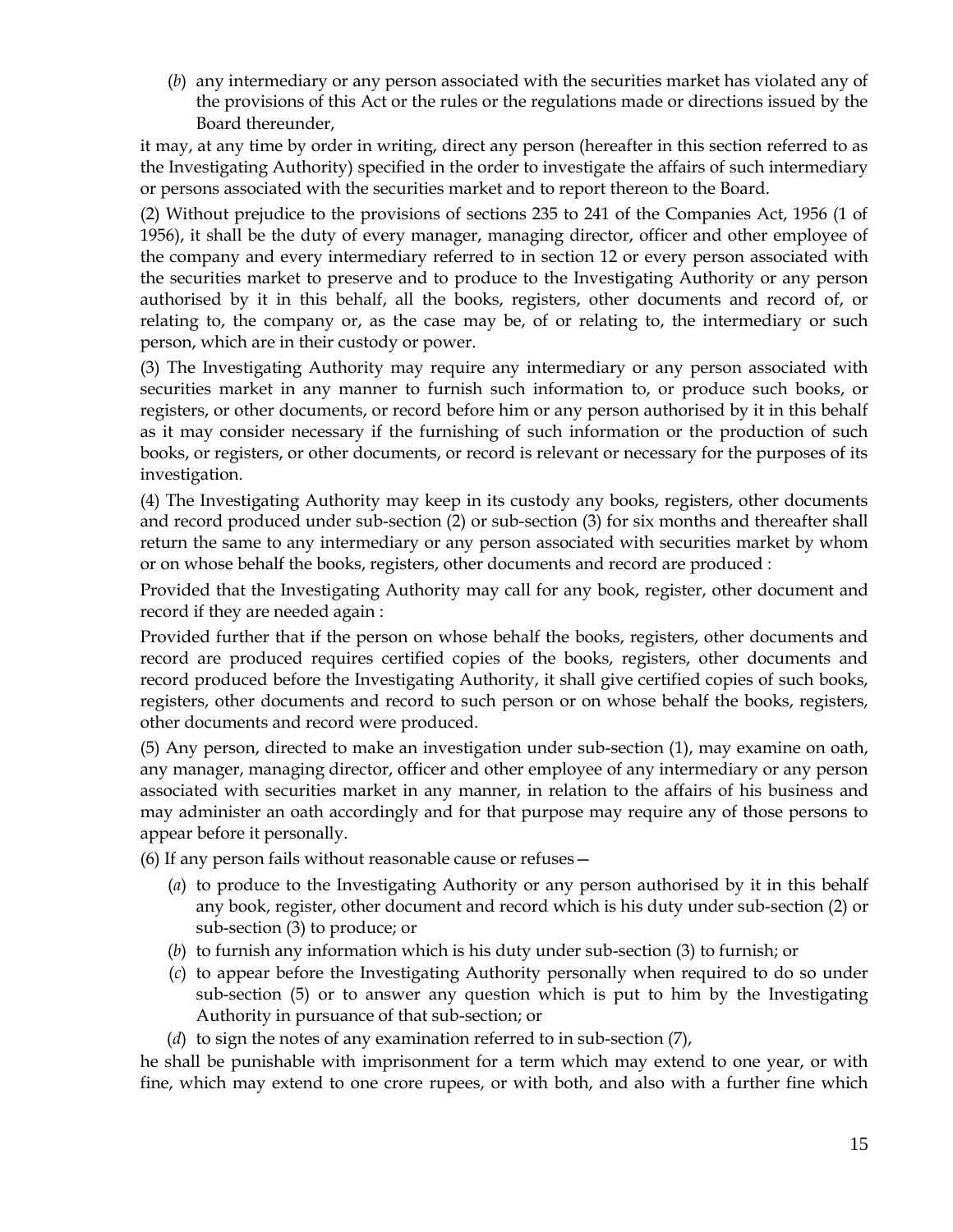may extend to five lakh rupees for every day after the first during which the failure or refusal continues.

(7) Notes of any examination under sub-section (5) shall be taken down in writing and shall be read over to, or by, and signed by, the person examined, and may thereafter be used in evidence against him.

(8) Where in the course of investigation, the Investigating Authority has reasonable ground to believe that the books, registers, other documents and record of, or relating to, any intermediary or any person associated with securities market in any manner, may be destroyed, mutilated, altered, falsified or secreted, the Investigating Authority may make an application to 48[the Magistrate or Judge of such designated court in Mumbai, as may be notified by the Central Government] for an order for the seizure of such books, registers, other documents and record.

<sup>49</sup>[(8A) The authorised officer may requisition the services of any police officer or any officer of the Central Government, or of both, to assist him for all or any of the purposes specified in subsection (8) and it shall be the duty of every such officer to comply with such requisition.]

(9) After considering the application and hearing the Investigating Authority, if necessary, 50[the Magistrate or Judge of the Designated Court] may, by order, authorise the Investigating Authority –

(a) to enter, with such assistance, as may be required, the place or places where such books, registers, other documents and record are kept;

(b) to search that place or those places in the manner specified in the order; and

(c ) to seize books, registers, other documents and record, it considers necessary for the purposes of the investigation:

Provided that 51[the Magistrate or Judge of the Designated Court] shall not authorise seizure of books, registers, other documents and record, of any listed public company or a public company (not being the intermediaries specified under section 12) which intends to get its securities listed on any recognised stock exchange unless such company indulges in insider trading or market manipulation.

(10) The Investigating Authority shall keep in its custody the books, registers, other documents and record seized under this section for such period not later than the conclusion of the investigation as it considers necessary and thereafter shall return the same to the company or the other body corporate, or, as the case may be, to the managing director or the manager or any other person, from whose custody or power they were seized and inform 52[the Magistrate or Judge of the Designated Court] of such return:

Provided that the Investigating Authority may, before returning such books, registers, other documents and record as aforesaid, place identification marks on them or any part thereof.

(11) Save as otherwise provided in this section, every search or seizure made under this section shall be carried out in accordance with the provisions of the Code of Criminal Procedure, 1973 (2 of 1974) relating to searches or seizures made under that Code.

## **Cease and desist proceedings.**

 $\overline{a}$ 

**11D.**If the Board finds, after causing an inquiry to be made, that any person has violated, or is likely to violate, any provisions of this Act, or any rules or regulations made thereunder, it may

<sup>&</sup>lt;sup>48</sup>Inserted by the Securities Laws (Amendment) Act, 2014, w.r.e.f. 18-07-2013.

<sup>49</sup>Inserted by the Securities Laws (Amendment) Act, 2014, w.r.e.f. 28-03-2014.

<sup>&</sup>lt;sup>50</sup>Inserted by the Securities Laws (Amendment) Act, 2014, w.r.e.f. 18-07-2013.

<sup>&</sup>lt;sup>51</sup>Inserted by the Securities Laws (Amendment) Act, 2014, w.r.e.f. 18-07-2013.

<sup>&</sup>lt;sup>52</sup>Inserted by the Securities Laws (Amendment) Act, 2014, w.r.e.f. 18-07-2013.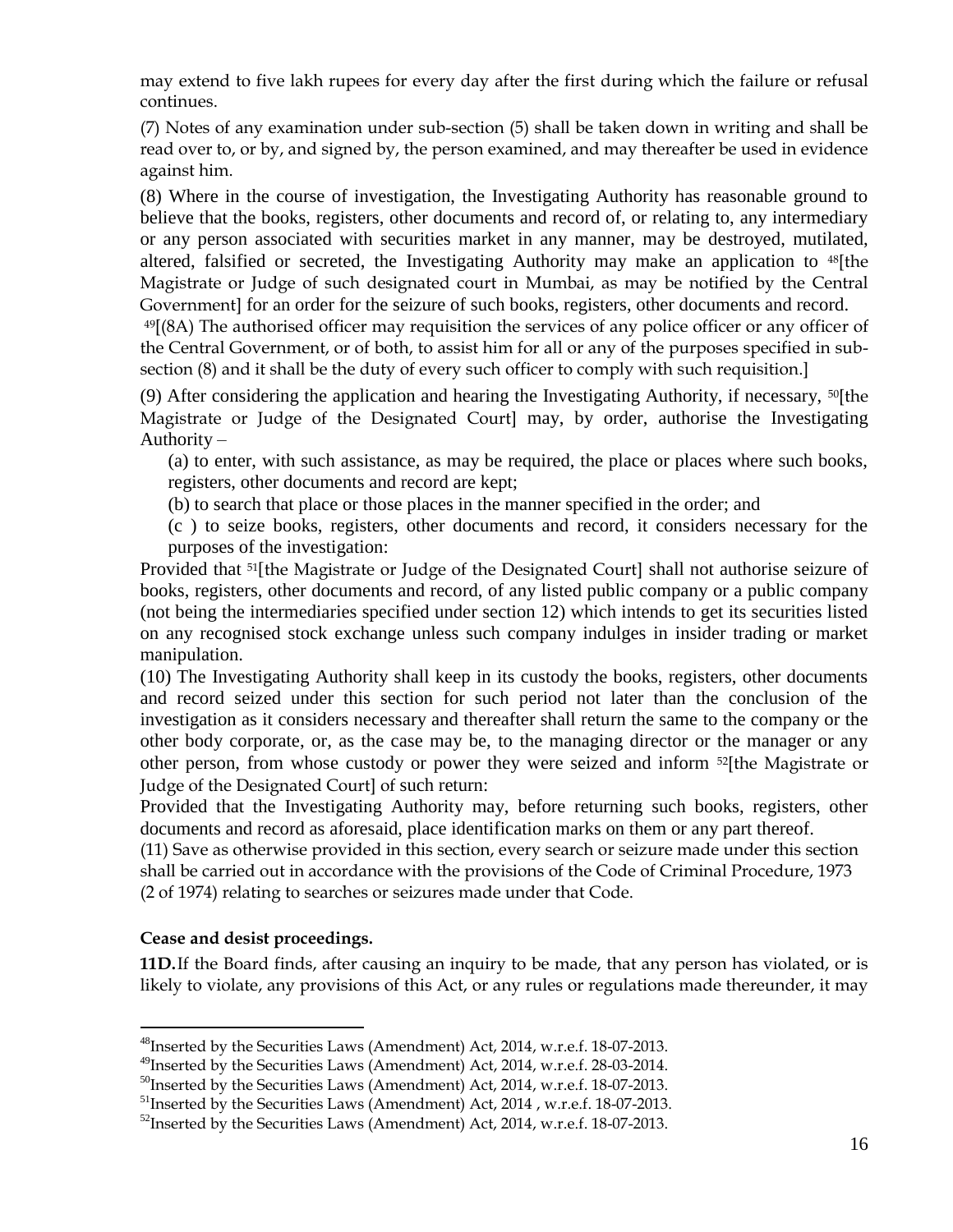pass an order requiring such person to cease and desist from committing or causing such violation:

Provided that the Board shall not pass such order in respect of any listed public company or a public company (other than the intermediaries specified under section 12) which intends to get its securities listed on any recognised stock exchange unless the Board has reasonable grounds to believe that such company has indulged in insider trading or market manipulation.]

### **CHAPTER V**

#### **REGISTRATION CERTIFICATE**

#### **Registration of stock brokers, sub-brokers, share transfer agents, etc.**

**12.** (1) No stock broker, sub-broker, share transfer agent, banker to an issue, trustee of trust deed, registrar to an issue, merchant banker, underwriter, portfolio manager, investment adviser and such other intermediary who may be associated with securities market shall buy, sell or deal in securities except under, and in accordance with, the conditions of a certificate of registration obtained from the Board in accordance with the <sup>53</sup>[regulations] made under this  $Art$ 

Provided that a person buying or selling securities or otherwise dealing with the securities market as a stock broker, sub-broker, share transfer agent, banker to an issue, trustee of trust deed, registrar to an issue, merchant banker, underwriter, portfolio manager, investment adviser and such other intermediary who may be associated with securities market immediately before the establishment of the Board for which no registration certificate was necessary prior to such establishment, may continue to do so for a period of three months from such establishment or, if he has made an application for such registration within the said period of three months, till the disposal of such application:

<sup>54</sup>[Provided further that any certificate of registration, obtained immediately before the commencement of the Securities Laws (Amendment) Act, 1995, shall be deemed to have been obtained from the Board in accordance with the regulations providing for such registration.

(1A) No depository, 55[participant,] custodian of securities, foreign institutional investor, credit rating agency, or any other intermediary associated with the securities market as the Board may by notification in this behalf specify, shall buy or sell or deal in securities except under and in accordance with the conditions of a certificate of registration obtained from the Board in accordance with the regulations made under this Act:

Provided that a person buying or selling securities or otherwise dealing with the securities market as a depository, 56[participant,] custodian of securities, foreign institutional investor or credit rating agency immediately before the commencement of the Securities Laws (Amendment) Act, 1995, for which no certificate of registration was required prior to such commencement, may continue to buy or sell securities or otherwise deal with the securities market until such time regulations are made under clause (*d*) of sub-section (2) of section 30.

(1B) No person shall sponsor or cause to be sponsored or carry on or caused to be carried on any venture capital funds or collective investment schemes including mutual funds, unless he obtains a certificate of registration from the Board in accordance with the regulations:

<sup>53</sup> Substituted for "rules" by Securities Law (Amendment) Act, 1995, w.e.f. 25-1-1995.

<sup>54</sup> Inserted by Securities Laws (Amendment) Act 1995, w.e.f. 25-1-1995.

<sup>55</sup> Inserted by the Depositories Act, 1996, w.r.e.f. 20-09-1995.

<sup>56</sup> Inserted by the Depositories Act, 1996, w.r.e.f. 20-09-1995.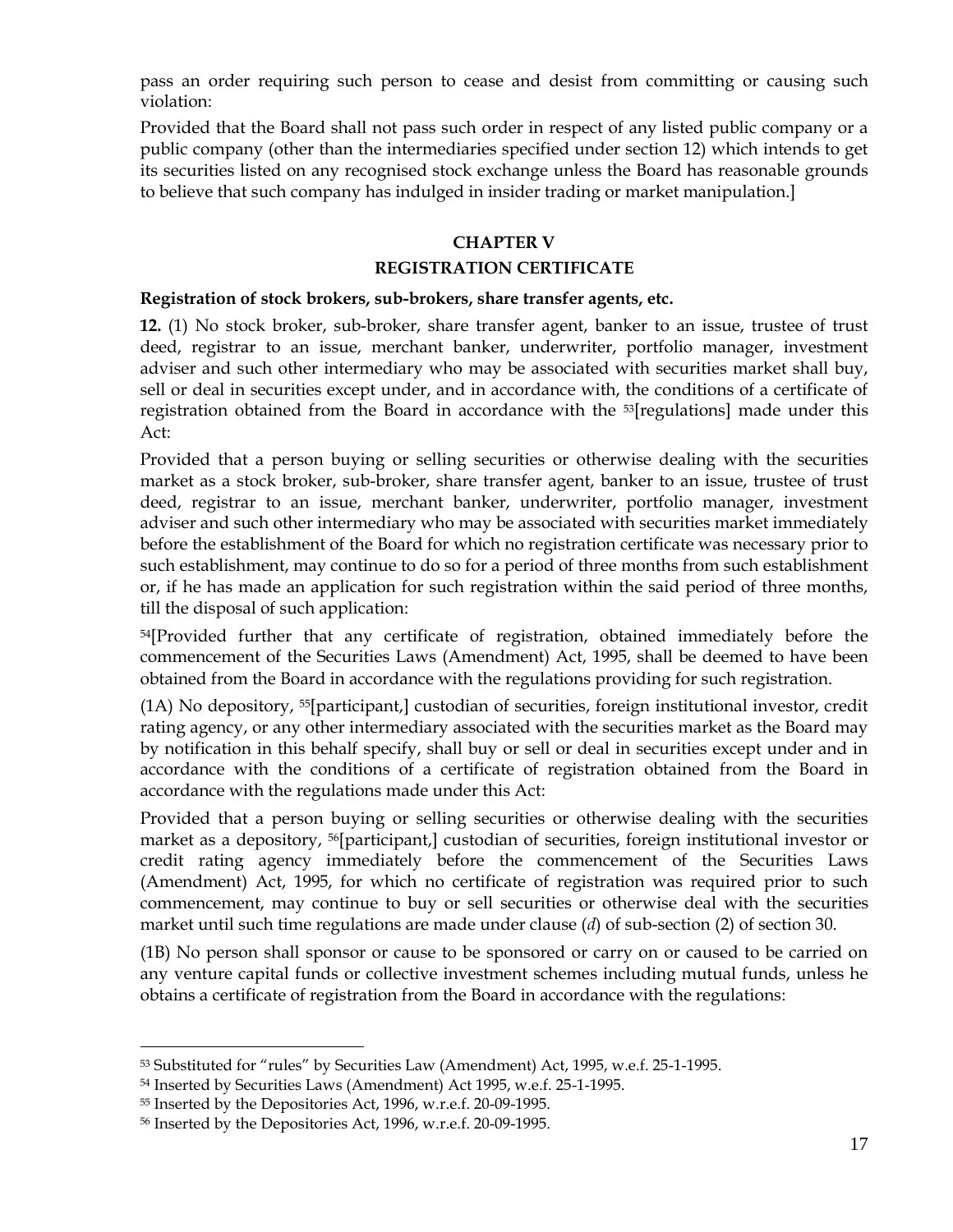Provided that any person sponsoring or causing to be sponsored, carrying or causing to be carried on any venture capital funds or collective investment schemes operating in the securities market immediately before the commencement of the Securities Laws (Amendment) Act, 1995, for which no certificate of registration was required prior to such commencement, may continue to operate till such time regulations are made under clause (*d*) of sub-section (2) of section 30.]

<sup>57</sup>[*Explanation-* For the removal of doubts, it is hereby declared that, for purposes of this section, a collective investment scheme or mutual fund shall not include any unit linked insurance policy or scrips or any such instrument or unit, by whatever name called, which provides a component of investment besides the component of insurance issued by an insurer.]

(2) Every application for registration shall be in such manner and on payment of such fees as may be determined by regulations.

(3) The Board may, by order, suspend or cancel a certificate of registration in such manner as may be determined by regulations:

Provided that no order under this sub-section shall be made unless the person concerned has been given a reasonable opportunity of being heard.

## <sup>58</sup>[**CHAPTER VA**

## **PROHIBITION OF MANIPULATIVE AND DECEPTIVE DEVICES, INSIDER TRADING AND SUBSTANTIAL ACQUISITION OF SECURITIES OR CONTROL**

### **Prohibition of manipulative and deceptive devices, insider trading and substantial acquisition of securities or control.**

12A. No person shall directly or indirectly  $-$ 

 $\overline{a}$ 

(*a*) use or employ, in connection with the issue, purchase or sale of any securities listed or proposed to be listed on a recognized stock exchange, any manipulative or deceptive device or contrivance in contravention of the provisions of this Act or the rules or the regulations made thereunder;

## *CHAPTER VI*

<sup>57</sup> Inserted by the Securities and Insurance Laws (Amendment and Validation) Act, 2010, w.r.e.f 9-4-2010. Chapter VI of the Securities and Insurance Laws (Amendment and Validation) Act, 2010, reads as under:

MISCELLANEOUS

*<sup>6.</sup> Validation- Notwithstanding anything contained in any judgment, decree or order of any court, tribunal or other authority, the provisions of section 2 of the Insurance Act, 1938 (4 of 1938) or section 2 of the Securities Contracts (Regulation) Act, 1956 (42 of 1956) or section 12 of the Securities and Exchange Board of India Act, 1992 (15 of 1992), as amended by this Act, shall have and shall be deemed to always have effect for all purposes as if the provisions of the said Acts, as amended by this Act, had been in force at all material times and accordingly any unit linked insurance policy or scrips or any such instrument or unit, by whatever name called, issued or purported to have been issued at any time before the 9th day of April, 2010, shall be deemed and always deemed to have been*  validly issued and shall not be called in question in any court of law or other authority solely on the ground that it was issued without a certificate of registration under any law for the time being in force or without following any *procedure under any law for the time being in force, by an insurer or any other person.* 

*<sup>7.</sup> Repeal and savings - (1) The Securities and Insurance Laws (Amendment and Validation) Ordinance, 2010 (Ord. 3 of 2010) is hereby repealed.*

*<sup>(2)</sup> Notwithstanding such repeal, anything done or any action taken under the Reserve Bank of India Act, 1934 (2 of 1934) or the Insurance Act, 1938 (4 of 1938) or the Securities Contracts (Regulation) Act, 1956 (42 of 1956) or the Securities and Exchange Board of India Act, 1992 (15 of 1992), as amended by the said Ordinance, shall be deemed to have been done or taken under the corresponding provisions of those Acts, as amended by this Act.*

<sup>58</sup> Chapter VA inserted by the SEBI (Amendment) Act, 2002, w.e.f. 29-10-2002.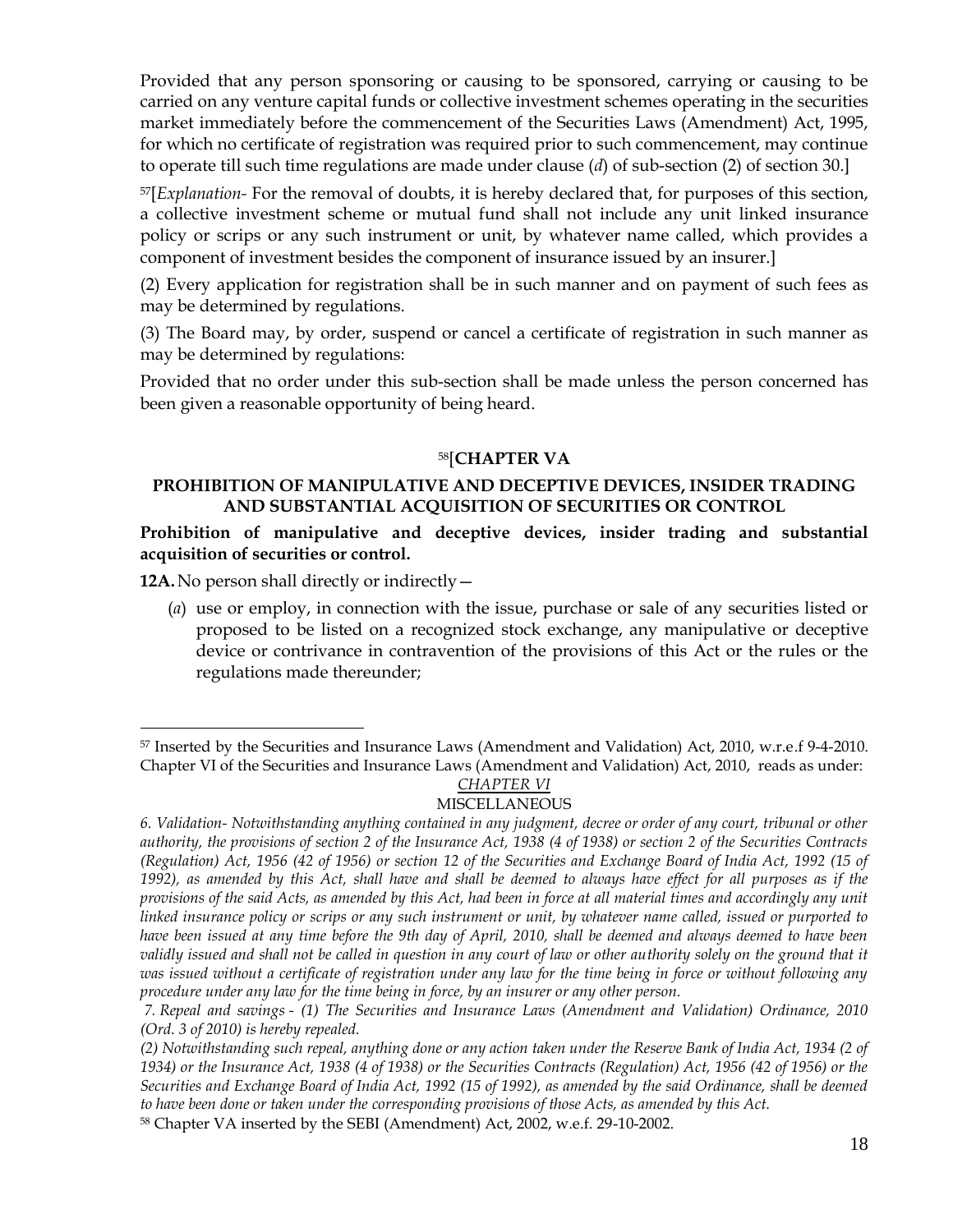- (*b*) employ any device, scheme or artifice to defraud in connection with issue or dealing in securities which are listed or proposed to be listed on a recognised stock exchange;
- (*c*) engage in any act, practice, course of business which operates or would operate as fraud or deceit upon any person, in connection with the issue, dealing in securities which are listed or proposed to be listed on a recognised stock exchange, in contravention of the provisions of this Act or the rules or the regulations made thereunder;
- (*d*) engage in insider trading;
- (*e*) deal in securities while in possession of material or non-public information or communicate such material or non-public information to any other person, in a manner which is in contravention of the provisions of this Act or the rules or the regulations made thereunder;
- (*f*) acquire control of any company or securities more than the percentage of equity share capital of a company whose securities are listed or proposed to be listed on a recognised stock exchange in contravention of the regulations made under this Act.]

## **CHAPTER VI**

## **FINANCE, ACCOUNTS AND AUDIT**

#### **Grants by the Central Government.**

**13.** The Central Government may, after due appropriation made by Parliament by law in this behalf, make to the Board grants of such sums of money as that Government may think fit for being utilized for the purposes of this Act.

### **Fund.**

 $\overline{a}$ 

**14.** (1) There shall be constituted a Fund to be called the Securities and Exchange Board of India General Fund and there shall be credited thereto—

- (*a*) all grants, fees and charges received by the Board under this Act; <sup>59</sup> [\* \* \*]
- (*aa*) <sup>60</sup>[\* \* \*]
- (*b*) all sums received by the Board from such other sources as may be decided upon by the Central Government.
- (2) The Fund shall be applied for meeting—
	- (*a*) the salaries, allowances and other remuneration of the members, officers and other employees of the Board;
	- (*b*) the expenses of the Board in the discharge of its functions under section 11;
	- (*c*) the expenses on objects and for purposes authorised by this Act.

<sup>59</sup> The word "and" omitted by Securities Laws (Amendment) Act, 1995, w.e.f. 25-1-1995.

 $60$  Clause (aa) omitted by the SEBI (Amendment) Act, 2002, w.e.f. 29-10-2002. It was inserted by Securities Laws (Amendment) Act, 1995, w.e.f. 25-1-1995. Prior to its omission, clause (aa) reads as under:-

<sup>&</sup>quot;(aa) all sums realized by way of Penalties under this Act; and".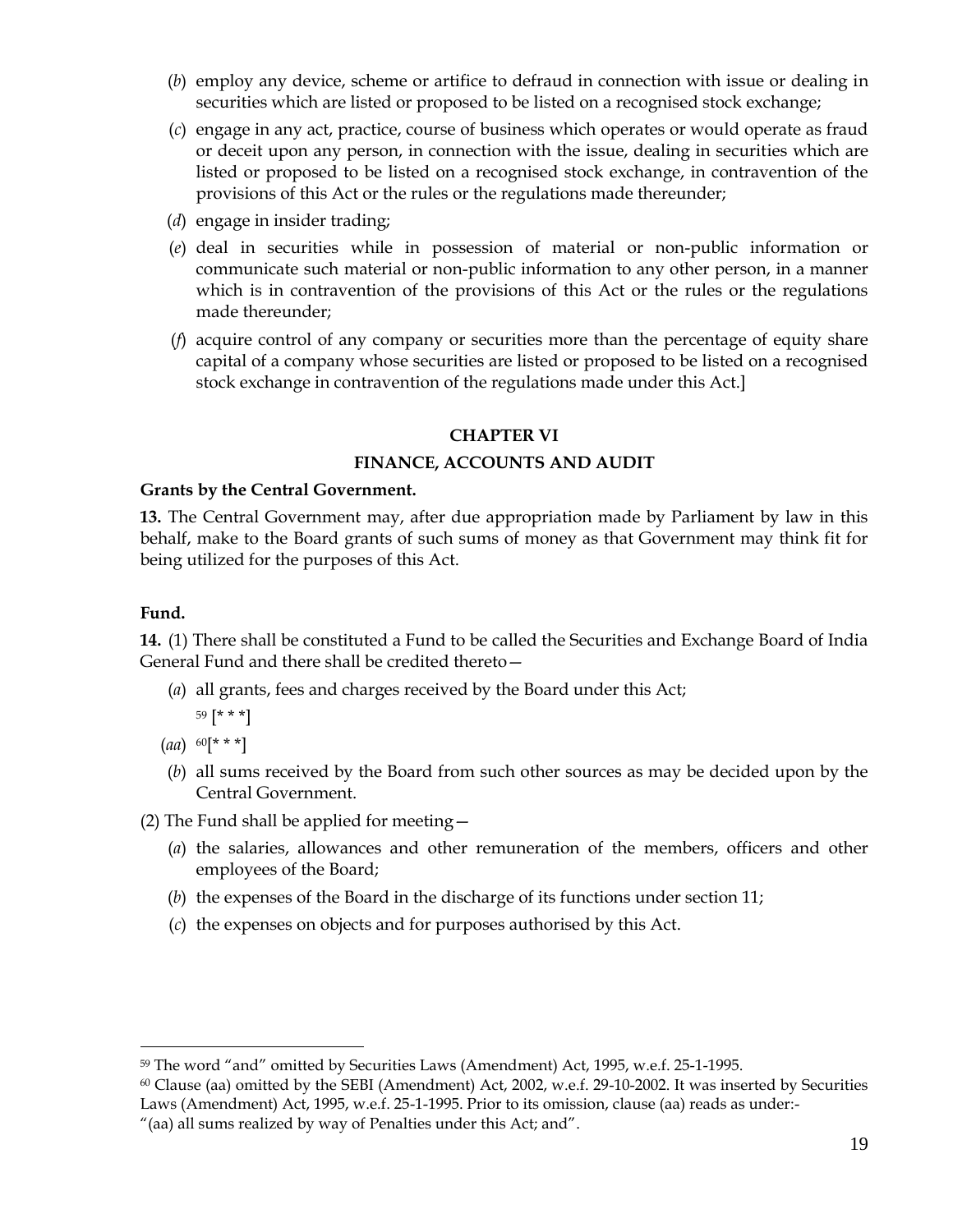## **Accounts and audit.**

**15.** (1) The Board shall maintain proper accounts and other relevant records and prepare an annual statement of accounts in such form as may be prescribed by the Central Government in consultation with the Comptroller and Auditor-General of India.

(2) The accounts of the Board shall be audited by the Comptroller and Auditor-General of India at such intervals as may be specified by him and any expenditure incurred in connection with such audit shall be payable by the Board to the Comptroller and Auditor-General of India.

(3) The Comptroller and Auditor-General of India and any other person appointed by him in connection with the audit of the accounts of the Board shall have the same rights and privileges and authority in connection with such audit as the Comptroller and Auditor-General generally has in connection with the audit of the Government accounts and, in particular, shall have the right to demand the production of books, accounts, connected vouchers and other documents and papers and to inspect any of the offices of the Board.

(4) The accounts of the Board as certified by the Comptroller and Auditor-General of India or any other person appointed by him in this behalf together with the audit report thereon shall be forwarded annually to the Central Government and that Government shall cause the same to be laid before each House of Parliament.

### <sup>61</sup>**[CHAPTER VIA**

### **PENALTIES AND ADJUDICATION**

### **Penalty for failure to furnish information, return, etc.**

**15A.**If any person, who is required under this Act or any rules or regulations made thereunder,—

- (*a*) to furnish any document, return or report to the Board, fails to furnish the same <sup>62</sup>[or who furnishes or files false, incorrect or incomplete information, return, report, books or other documents], he shall be liable to <sup>63</sup>[a penalty <sup>64</sup>[which shall not be less than one lakh rupees but which may extend to one lakh rupees for each day during which such failure continues subject to a maximum of one crore rupees]];
- (*b*) to file any return or furnish any information, books or other documents within the time specified therefor in the regulations, fails to file return or furnish the same within the time specified therefor in the regulations <sup>65</sup>[or who furnishes or files false, incorrect or incomplete information, return, report, books or other documents], he shall be liable to  $66$ [a penalty  $67$ [which shall not be less than one lakh rupees but which may extend to one lakh rupees for each day during which such failure continues subject to a maximum of one crore rupees]];

<sup>61</sup> Chapters VI A and VI B containing sections 15A to 15J and 15K to 15Z respectively, inserted by Securities Laws (Amendment) Act, 1995 w.e.f. 25-1-1995.

 $62$  Inserted by the Finance Act, 2018 w.e.f. 08-03-2019.

 $63$  Substituted for "a penalty not exceeding one lakh and fifty thousand rupees for each such failure" by the SEBI (Amendment) Act, 2002, w.e.f. 29-10-2002.

<sup>&</sup>lt;sup>64</sup>Substituted for the words "of one lakh rupees for each day during which such failure continues or one crore rupees, whichever is less" by the Securities Laws (Amendment) Act, 2014, w.e.f. 08-09-2014.  $^{65}$  Inserted by the Finance Act, 2018 w.e.f. 08-03-2019.

<sup>&</sup>lt;sup>66</sup> Substituted for "a penalty not exceeding five thousand rupees for every day during which such failure continues", by the SEBI (Amendment) Act, 2002, w.e.f. 29-10-2002.

 $67$ Substituted for the words "of one lakh rupees for each day during which such failure continues or one crore rupees, whichever is less" by the Securities Laws (Amendment) Act, 2014, w.e.f. 08-09-2014.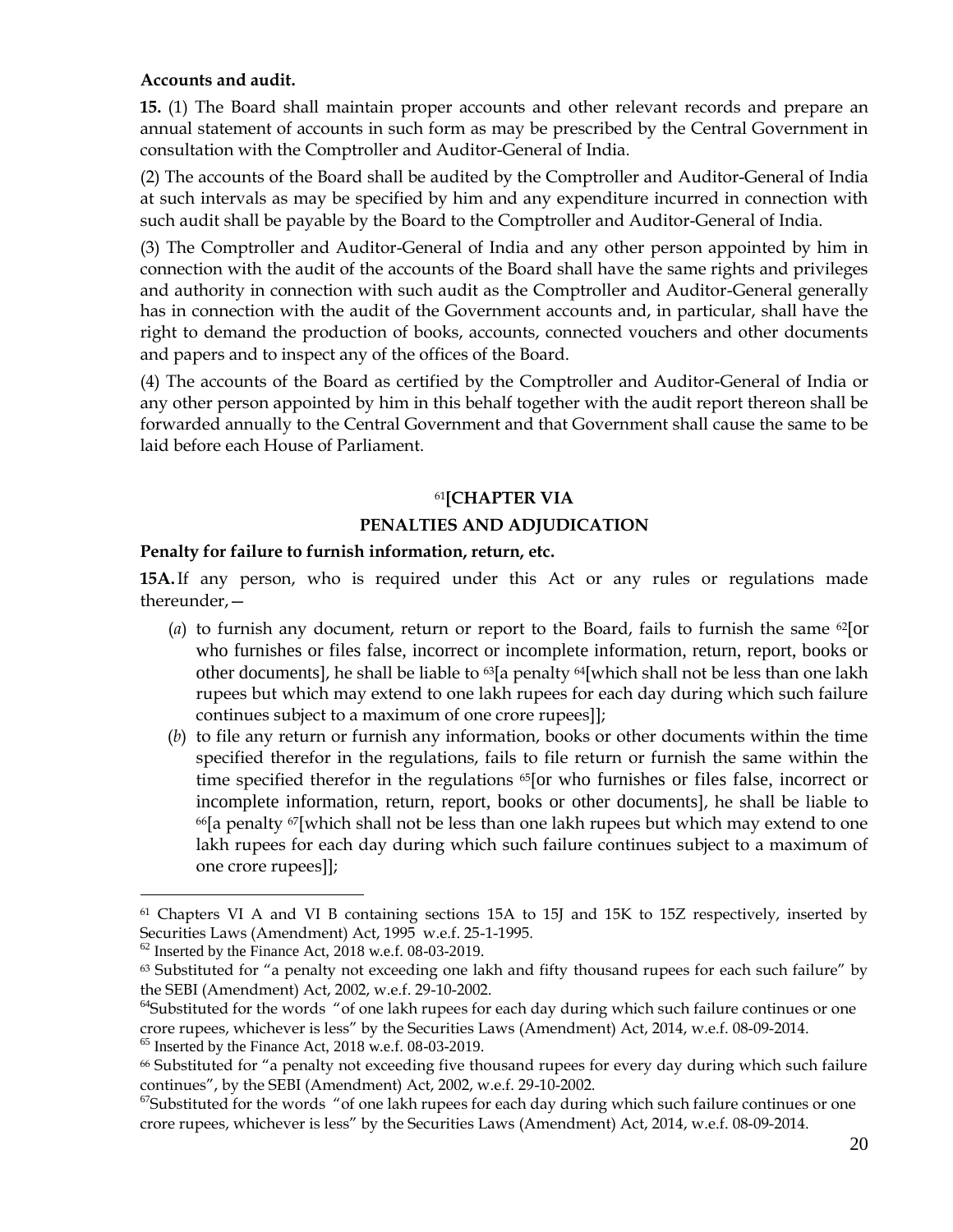(*c*) to maintain books of account or records, fails to maintain the same, he shall be liable to  $68$ [a penalty  $69$ [which shall not be less than one lakh rupees but which may extend to one lakh rupees for each day during which such failure continues subject to a maximum of one crore rupees]].

## **Penalty for failure by any person to enter into agreement with clients.**

**15B.** If any person, who is registered as an intermediary and is required under this Act or any rules or regulations made thereunder to enter into an agreement with his client, fails to enter into such agreement, he shall be liable to  $\sqrt{2}$  penalty  $\sqrt{2}$ [which shall not be less than one lakh rupees but which may extend to one lakh rupees for each day during which such failure continues subject to a maximum of one crore rupees]].

## <sup>72</sup>**[Penalty for failure to redress investors' grievances.**

**15C.** If any listed company or any person who is registered as an intermediary, after having been called upon by the Board in writing, to redress the grievances of investors, fails to redress such grievances within the time specified by the Board, such company or intermediary shall be liable to a penalty <sup>73</sup>[which shall not be less than one lakh rupees but which may extend to one lakh rupees for each day during which such failure continues subject to a maximum of one crore rupees].

# **Penalty for certain defaults in case of mutual funds.**

**15D.**If any person, who is—

 $\overline{a}$ 

(*a*) required under this Act or any rules or regulations made thereunder to obtain a certificate of registration from the Board for sponsoring or carrying on any collective investment scheme, including mutual funds, sponsors or carries on any collective investment scheme, including mutual funds, without obtaining such certificate of registration, he shall be liable to  $^{74}$ [a penalty  $^{75}$ [which shall not be less than one lakh

<sup>&</sup>lt;sup>68</sup> Substituted for "a penalty not exceeding ten thousand rupees for every day during which the failure continues", by the SEBI (Amendment) Act, 2002, w.e.f. 29-10-2002.

<sup>&</sup>lt;sup>69</sup>Substituted for the words "of one lakh rupees for each day during which such failure continues or one crore rupees, whichever is less" by the Securities Laws (Amendment) Act, 2014, w.e.f. 08-09-2014.

 $70$  Substituted for "a penalty not exceeding five lakh rupees for every such failure", by the SEBI (Amendment) Act, 2002, w.e.f. 29-10-2002.

<sup>&</sup>lt;sup>71</sup>Substituted for the words "of one lakh rupees for each day during which such failure continues or one crore rupees, whichever is less" by the Securities Laws (Amendment) Act, 2014, w.e.f. 08-09-2014.

 $72$  Substituted for "If any person, who is registered as an intermediary, after having been called upon by the Board in writing to redress the grievances of investors, fails to redress such grievances, he shall be liable to a penalty not exceeding ten thousand rupees for each such failure", by the SEBI (Amendment) Act , 2002, w.e.f. 29-10-2002.

 $73$ Substituted for the words "of one lakh rupees for each day during which such failure continues or one crore rupees, whichever is less" by the Securities Laws (Amendment) Act, 2014, w.e.f. 08-09-2014.

 $74$  Substituted for "a penalty not exceeding ten thousand rupees for each day during which he carries on any such collective investment scheme including mutual funds, or ten lakh rupees whichever is higher." by the SEBI (Amendment) Act , 2002, w.e.f. 29-10-2002.

 $75$ Substituted for the words "of one lakh rupees for each day during which the sponsors or carries on any collective investment scheme including mutual funds, or one crore rupees, whichever is less" by the Securities Laws (Amendment) Act, 2014, w.e.f. 08-09-2014.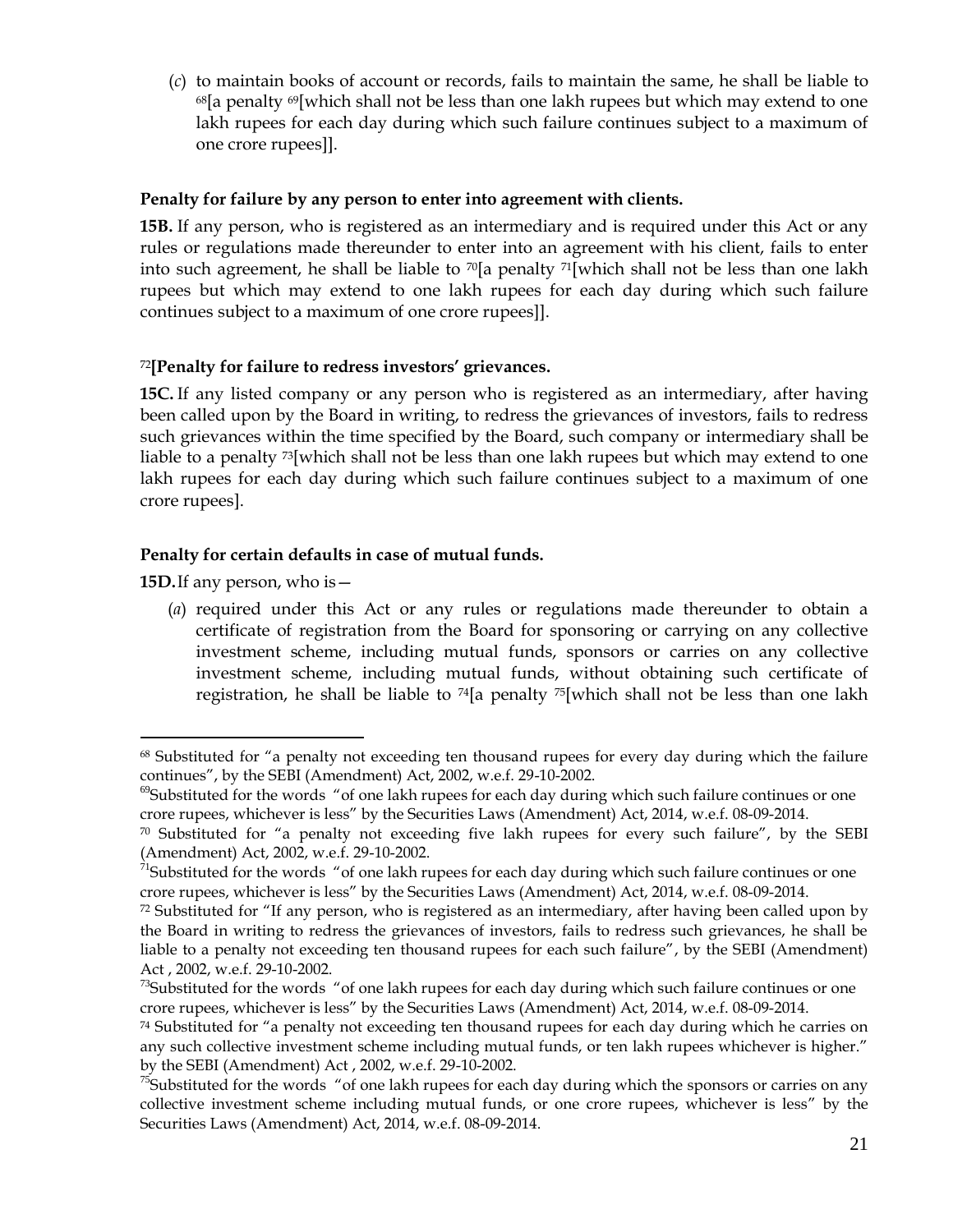rupees but which may extend to one lakh rupees for each day during which he sponsors or carries on any such collective investment scheme including mutual funds subject to a maximum of one crore rupees]];

(*b*) registered with the Board as a collective investment scheme, including mutual funds, for sponsoring or carrying on any investment scheme, fails to comply with the terms and conditions of certificate of registration, he shall be liable to  $\frac{76}{16}$  penalty <sup>77</sup>[which shall not be less than one lakh rupees but which may extend to one lakh rupees for each day during which such failure continues subject to a maximum of one crore rupees]];

- (*c*) registered with the Board as a collective investment scheme, including mutual funds, fails to make an application for listing of its schemes as provided for in the regulations governing such listing, he shall be liable to  $\frac{78}{9}$  penalty  $\frac{79}{1}$  which shall not be less than one lakh rupees but which may extend to one lakh rupees for each day during which such failure continues subject to a maximum of one crore rupees]];
- (*d*) registered as a collective investment scheme, including mutual funds, fails to despatch unit certificates of any scheme in the manner provided in the regulation governing such despatch, he shall be liable to  $\mathcal{B}[\mathsf{a}]$  penalty  $\mathcal{B}[\mathsf{w}]\text{hich shall not be less than one lakh rupees}$ but which may extend to one lakh rupees for each day during which such failure continues subject to a maximum of one crore rupees]];
- (*e*) registered as a collective investment scheme, including mutual funds, fails to refund the application monies paid by the investors within the period specified in the regulations, he shall be liable to  $^{82}$ [a penalty  $^{83}$ [which shall not be less than one lakh rupees but which may extend to one lakh rupees for each day during which such failure continues subject to a maximum of one crore rupees]];
- (*f*) registered as a collective investment scheme, including mutual funds, fails to invest money collected by such collective investment schemes in the manner or within the period specified in the regulations, he shall be liable to <sup>84</sup>[a penalty <sup>85</sup>[which shall not be

 $76$  Substituted for "a penalty not exceeding ten thousand rupees for each day during which such failure continues or ten lakh rupees, whichever is higher" by the SEBI (Amendment) Act , 2002, w.e.f. 29-10-2002.  $77$ Substituted for the words "of one lakh rupees for each day during which such failure continues or one crore rupees, whichever is less" by the Securities Laws (Amendment) Act, 2014, w.e.f. 08-09-2014.

 $78$  Substituted for "a penalty not exceeding five thousand rupees for each day during which such failure continues or five lakh rupees, whichever is higher" by the SEBI (Amendment) Act , 2002, w.e.f. 29-10- 2002.

 $79$ Substituted for the words "of one lakh rupees for each day during which such failure continues or one crore rupees, whichever is less" by the Securities Laws (Amendment) Act, 2014, w.e.f. 08-09-2014.

<sup>&</sup>lt;sup>80</sup> Substituted for "a penalty not exceeding five thousand rupees for each day during which such failure continues" by the SEBI (Amendment) Act, 2002, w.e.f. 29-10-2002.

<sup>&</sup>lt;sup>81</sup>Substituted for the words "of one lakh rupees for each day during which such failure continues or one crore rupees, whichever is less" by the Securities Laws (Amendment) Act, 2014, w.e.f. 08-09-2014.

 $82$  Substituted for "a penalty not exceeding one thousand rupees for each day during which such failure continues" by the SEBI (Amendment) Act, 2002, w.e.f. 29-10-2002.

<sup>&</sup>lt;sup>83</sup>Substituted for the words "of one lakh rupees for each day during which such failure continues or one crore rupees, whichever is less" by the Securities Laws (Amendment) Act, 2014, w.e.f. 08-09-2014.

<sup>84</sup> Substituted for "a penalty not exceeding five lakh rupees for each such failure", by the SEBI (Amendment) Act, 2002, w.e.f. 29-10-2002.

<sup>&</sup>lt;sup>85</sup>Substituted for the words "of one lakh rupees for each day during which such failure continues or one crore rupees, whichever is less" by the Securities Laws (Amendment) Act, 2014, w.e.f. 08-09-2014.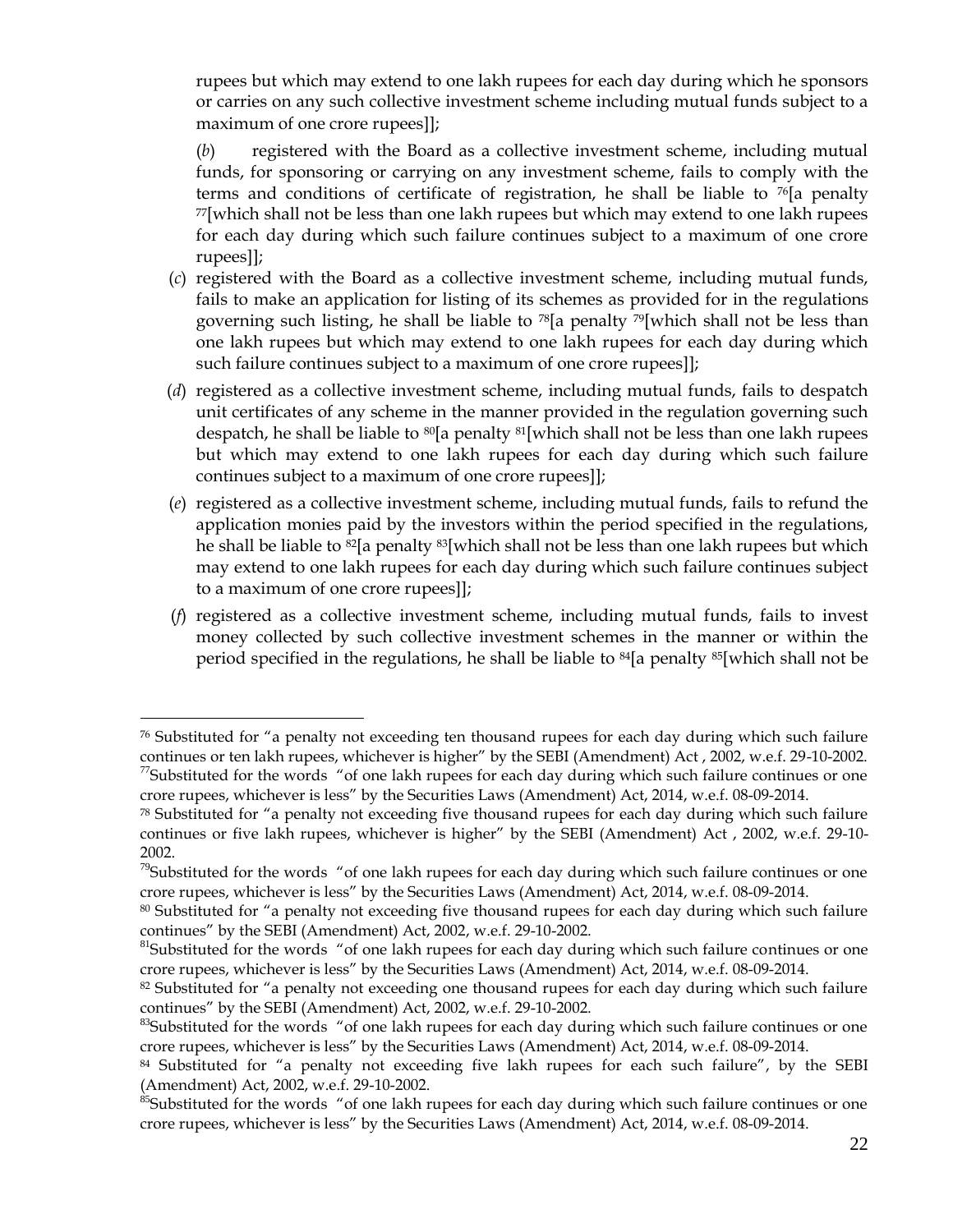less than one lakh rupees but which may extend to one lakh rupees for each day during which such failure continues subject to a maximum of one crore rupees]].

### **Penalty for failure to observe rules and regulations by an asset management company.**

**15E.** Where any asset management company of a mutual fund registered under this Act, fails to comply with any of the regulations providing for restrictions on the activities of the asset management companies, such asset management company shall be liable to  $^{86}$ [a penalty <sup>87</sup>[which shall not be less than one lakh rupees but which may extend to one lakh rupees for each day during which such failure continues subject to a maximum of one crore rupees]].

## <sup>88</sup>[**Penalty for default in case of alternative investment funds, infrastructure investment trusts and real estate investment trusts.**

**15EA.** Where any person fails to comply with the regulations made by the Board in respect of alternative investment funds, infrastructure investment trusts and real estate investment trusts or fails to comply with the directions issued by the Board, such person shall be liable to penalty which shall not be less than one lakh rupees but which may extend to one lakh rupees for each day during which such failure continues subject to a maximum of one crore rupees or three times the amount of gains made out of such failure, whichever is higher.

## **Penalty for default in case of investment adviser and research analyst.**

**15EB.** Where an investment adviser or a research analyst fails to comply with the regulations made by the Board or directions issued by the Board, such investment adviser or research analyst shall be liable to penalty which shall not be less than one lakh rupees but which may extend to one lakh rupees for each day during which such failure continues subject to a maximum of one crore rupees.]

## **Penalty for default in case of stock brokers.**

**15F.** If any person, who is registered as a stock broker under this Act,  $-$ 

- (*a*) fails to issue contract notes in the form and manner specified by the stock exchange of which such broker is a member, he shall be liable to <sup>89</sup>[a penalty which shall not be less than one lakh rupees but which may extend to] for which the contract note was required to be issued by that broker;
- (*b*) fails to deliver any security or fails to make payment of the amount due to the investor in the manner within the period specified in the regulations, he shall be liable to  $\frac{90}{a}$ penalty 91[which shall not be less than one lakh rupees but which may extend to one

<sup>88</sup> Inserted by the Finance Act, 2018 w.e.f. 08-03-2019.

<sup>86</sup> Substituted for "a penalty not exceeding five lakh rupees for each such failure", by the SEBI (Amendment) Act, 2002, w.e.f. 29-10-2002.

<sup>&</sup>lt;sup>87</sup>Substituted for the words "of one lakh rupees for each day during which such failure continues or one crore rupees, whichever is less" by the Securities Laws (Amendment) Act, 2014, w.e.f. 08-09-2014.

<sup>&</sup>lt;sup>89</sup>Substituted for the words "a penalty not exceeding five times the amount" by the Securities Laws (Amendment) Act, 2014, w.e.f**.** 08-09-2014.

 $90$  Substituted for "a penalty not exceeding five thousand rupees for each day during which such failure continues" by the SEBI (Amendment) Act, 2002, w.e.f. 29-10-2002.

<sup>&</sup>lt;sup>91</sup>Substituted for the words "of one lakh rupees for each day during which such failure continues or one crore rupees, whichever is less" by the Securities Laws (Amendment) Act, 2014, w.e.f. 08-09-2014.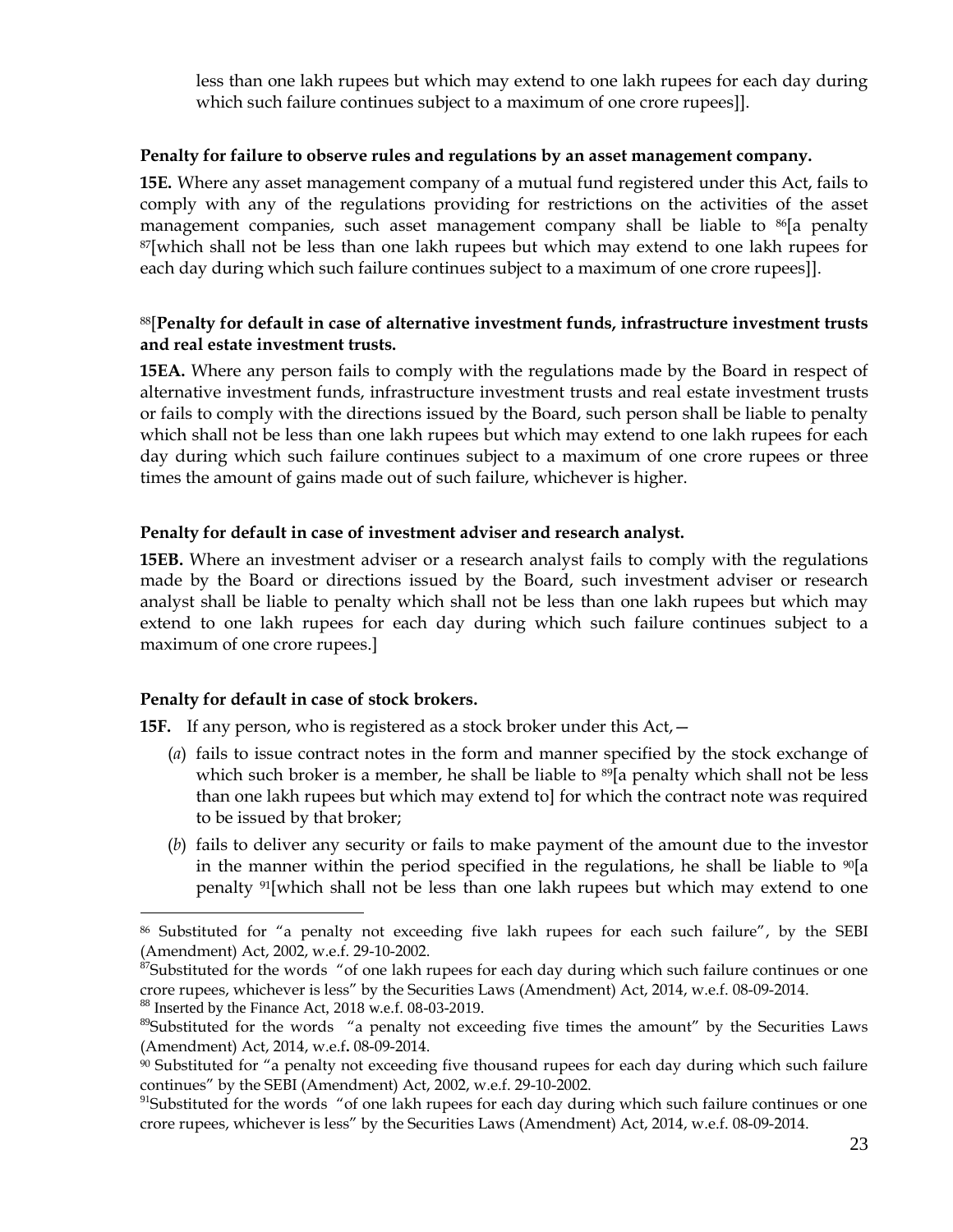lakh rupees for each day during which <sup>92</sup>[such failure continues] subject to a maximum of one crore rupees]];

(*c*) charges an amount of brokerage which is in excess of the brokerage specified in the regulations, he shall be liable to  $\frac{93}{a}$  penalty  $\frac{94}{b}$  which shall not be less than one lakh rupees but which may extend to five times the amount of brokerage]] charged in excess of the specified brokerage, whichever is higher.

## **Penalty for insider trading.**

**15G.**If any insider who,—

 $\overline{a}$ 

- (*i*) either on his own behalf or on behalf of any other person, deals in securities of a body corporate listed on any stock exchange on the basis of any unpublished price-sensitive information; or
- (*ii*) communicates any unpublished price-sensitive information to any person, with or without his request for such information except as required in the ordinary course of business or under any law; or
- (*iii*) counsels, or procures for any other person to deal in any securities of any body corporate on the basis of unpublished price-sensitive information,

shall be liable to a penalty  $95$ [which shall not be less than ten lakh rupees but which may extend to twenty-five crore rupees or three times the amount of profits made out of insider trading, whichever is higher].

### **Penalty for non-disclosure of acquisition of shares and takeovers.**

**15H.**If any person, who is required under this Act or any rules or regulations made thereunder, fails to $-$ 

- (*i*) disclose the aggregate of his shareholding in the body corporate before he acquires any shares of that body corporate; or
- (*ii*) make a public announcement to acquire shares at a minimum price; or
- <sup>96</sup>[(*iii*) make a public offer by sending letter of offer to the shareholders of the concerned company; or
- (*iv*) make payment of consideration to the shareholders who sold their shares pursuant to letter of offer,]

he shall be liable to a penalty <sup>97</sup>[which shall not be less than ten lakh rupees but which may extend to twenty-five crore rupees or three times the amount of profits made out of such failure, whichever is higher].

 $92$  Substituted for the words "he sponsors or carries on any such collective investment scheme including mutual funds" by the Finance Act, 2018 w.e.f. 08-03-2019.

 $93$  Substituted for "a penalty not exceeding five thousand rupees" by the SEBI (Amendment) Act, 2002, w.e.f. 29-10-2002.

<sup>&</sup>lt;sup>94</sup>Substituted for the words "of one lakh rupees or five times the amount of brokerage" by the Securities Laws (Amendment) Act, 2014, w.e.f. 08-09-2014.

<sup>&</sup>lt;sup>95</sup>Substituted for the words "twenty-five crore rupees or three times the amount of profits made out of such failure, whichever is higher" by the Securities Laws (Amendment) Act, 2014, w.e.f. 08-09-2014. Prior to substitution, as substituted by the SEBI (Amendment) Act, 2002, w.e.f. 29-10-2002 it read as under: "not exceeding five lakh rupees".

<sup>96</sup> Inserted by the SEBI (Amendment) Act, 2002, w.e.f. 29-10-2002.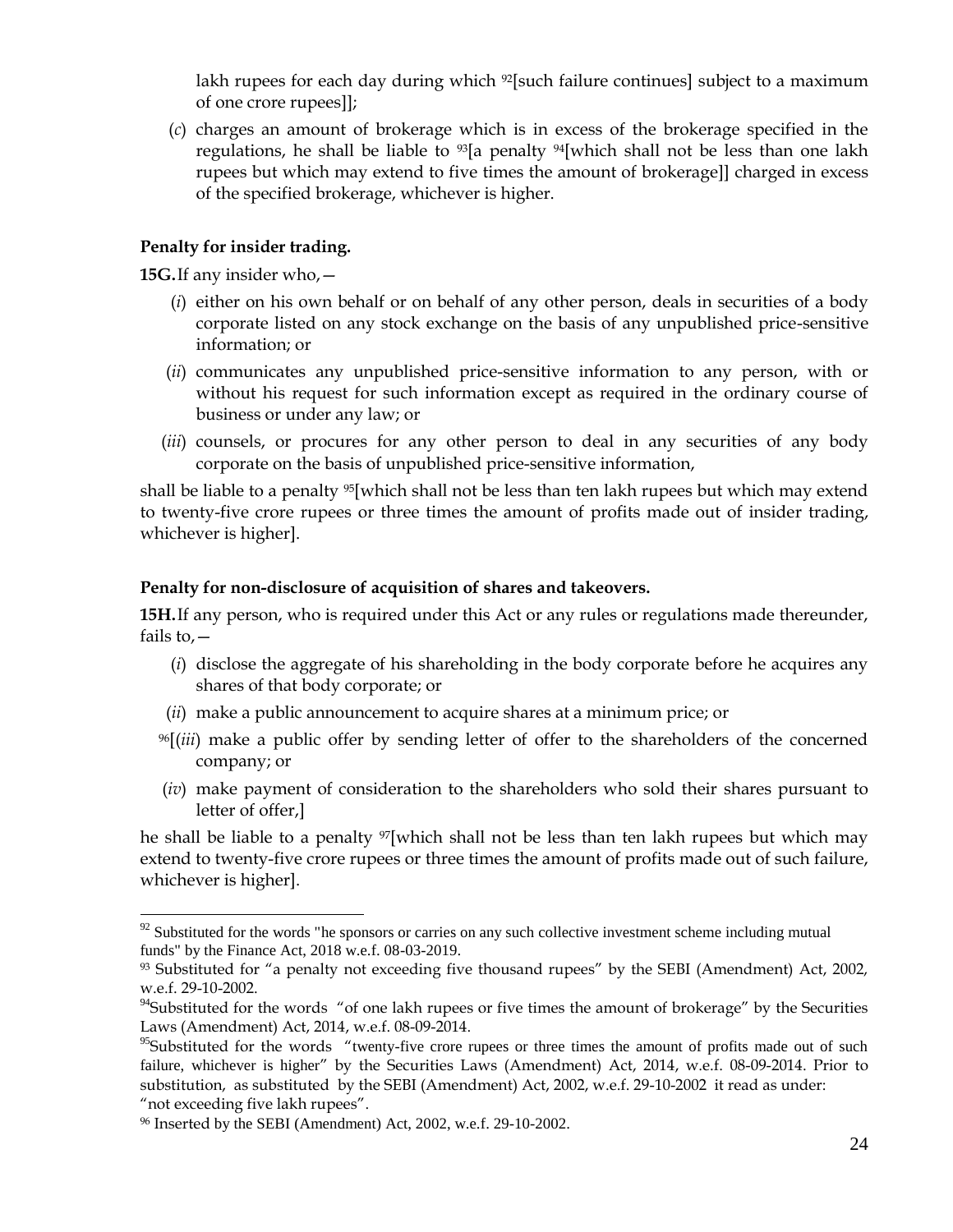# **<sup>98</sup>[Penalty for fraudulent and unfair trade practices.**

**15HA.** If any person indulges in fraudulent and unfair trade practices relating to securities, he shall be liable to a penalty <sup>99</sup>[which shall not be less than five lakh rupees but which may extend to twenty-five crore rupees or three times the amount of profits made out of such practices, whichever is higher].

## **Penalty for contravention where no separate penalty has been provided.**

**15HB.** Whoever fails to comply with any provision of this Act, the rules or the regulations made or directions issued by the Board thereunder for which no separate penalty has been provided, shall be 100[liable to a penalty which shall not be less than one lakh rupees but which may extend to one crore rupees.]

## **Power to adjudicate.**

 $\overline{a}$ 

**15-I.** (1) For the purpose of adjudging under sections 15A, 15B, 15C, 15D, 15E, <sup>101</sup>[15EA, 15EB,] 15F, 15G 102[,15H, 15HA and 15HB], the Board 103[may] appoint any officer not below the rank of a Division Chief to be an adjudicating officer for holding an inquiry in the prescribed manner after giving any person concerned a reasonable opportunity of being heard for the purpose of imposing any penalty.

(2) While holding an inquiry the adjudicating officer shall have power to summon and enforce the attendance of any person acquainted with the facts and circumstances of the case to give evidence or to produce any document which in the opinion of the adjudicating officer, may be useful for or relevant to the subject-matter of the inquiry and if, on such inquiry, he is satisfied that the person has failed to comply with the provisions of any of the sections specified in subsection (1), he may impose such penalty as he thinks fit in accordance with the provisions of any of those sections.

<sup>104</sup>[(3) The Board may call for and examine the record of any proceedings under this section and if it considers that the order passed by the adjudicating officer is erroneous to the extent it is not in the interests of the securities market, it may, after making or causing to be made such inquiry as it deems necessary, pass an order enhancing the quantum of penalty, if the circumstances of the case so justify:

Provided that no such order shall be passed unless the person concerned has been given an opportunity of being heard in the matter:

<sup>97</sup>Substituted for the words "twenty-five crore rupees or three times the amount of profits made out of such failure, whichever is higher" by the Securities Laws (Amendment) Act, 2014, w.e.f. 08-09-2014.Prior to substitution, as substituted by the SEBI (Amendment) Act, 2002, w.e.f. 29-10-2002 it read as under: "not exceeding five lakh rupees".

<sup>98</sup> Inserted by the SEBI (Amendment) Act, 2002, w.e.f.29-10-2002.

<sup>99</sup>Substituted for the words "twenty-five crore rupees or three times the amount of profits made out of such failure, whichever is higher" by the Securities Laws (Amendment) Act, 2014, w.e.f. 08-09-2014.

<sup>100</sup>Substituted for the words "liable to a penalty which may extend to one crore rupees" by the Securities Laws (Amendment) Act, 2014, w.e.f. 08-09-2014.

<sup>101</sup> Inserted by the Finance Act, 2018 w.e.f. 08-03-2019.

<sup>102</sup> Substituted for "and 15H" by the SEBI (Amendment) Act, 2002, w.e.f. 29-10-2002.

<sup>103</sup> Substituted for the words " shall" by the Finance Act, 2018 w.e.f. 08-03-2019.

<sup>104</sup> Inserted by the Securities Laws (Amendment) Act, 2014, w.r.e.f. 28-03-2014.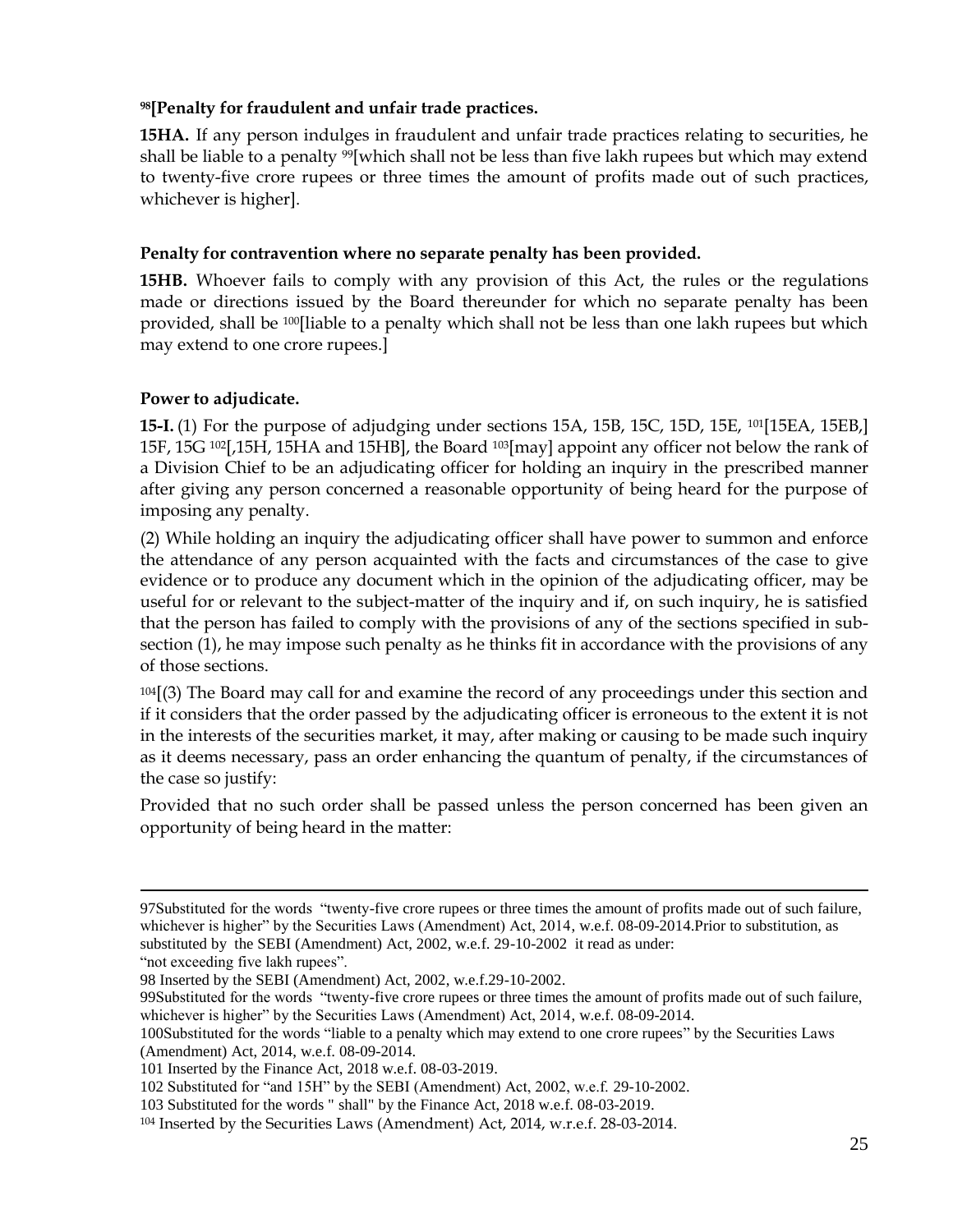Provided further that nothing contained in this sub-section shall be applicable after an expiry of a period of three months from the date of the order passed by the adjudicating officer or disposal of the appeal under section 15T, whichever is earlier.]

## **<sup>105</sup>[Factors to be taken into account while adjudging quantum of penalty.]**

**15J.** While adjudging quantum of penalty under 106[15-I or section 11 or section 11B, the Board or the adjudicating officer] shall have due regard to the following factors, namely  $:$   $-$ 

- (*a*) the amount of disproportionate gain or unfair advantage, wherever quantifiable, made as a result of the default;
- (*b*) the amount of loss caused to an investor or group of investors as a result of the default;
- (*c*) the repetitive nature of the default.
- $107$ [ Explanation. For the removal of doubts, it is clarified that the power  $108$ [...] to adjudge the quantum of penalty under sections 15A to 15E, clauses (b) and (c) of section 15F, 15G, 15H and 15HA shall be and shall always be deemed to have been exercised under the provisions of this section.]

# **<sup>109</sup>[Crediting sums realised by way of penalties to Consolidated Fund of India.**

**15JA.** All sums realised by way of penalties under this Act shall be credited to the Consolidated Fund of India.]

# **<sup>110</sup>[Settlement of administrative and civil proceedings.**

**[15JB.** (1) Notwithstanding anything contained in any other law for the time being in force, any person, against whom any proceedings have been initiated or may be initiated under section 11, section 11B, section 11D, sub-section (3) of section 12 or section 15-I, may file an application in writing to the Board proposing for settlement of the proceedings initiated or to be initiated for the alleged defaults.

(2) The Board may, after taking into consideration the nature, gravity and impact of defaults, agree to the proposal for settlement, on payment of such sum by the defaulter or on such other terms as may be determined by the Board in accordance with the regulations made under this Act.

(3) The settlement proceedings under this section shall be conducted in accordance with the procedure specified in the regulations made under this Act.

(4) No appeal shall lie under section 15T against any order passed by the Board or adjudicating officer, as the case may be, under this section.]

<sup>111</sup>[(5) All settlement amounts, excluding the disgorgement amount and legal costs, realised under this Act shall be credited to the Consolidated Fund of India.]

 $105$  Substituted for the words " Factors to be taken into account by the adjudicating officer." by the Finance Act, 2018 w.e.f. 08-03-2019.

 $106$  Substituted for the words "section 15-I, the adjudicating officer" by the Finance Act, 2018 w.e.f. 08-03-2019.

<sup>&</sup>lt;sup>107</sup> Inserted by Part VIII of Chapter VI of the Finance Act, 2017 vide Gazette Notification No. 7, Extraordinary Part II Section 1 dated March 31, 2017. This shall come into force from April 26, 2017.

<sup>&</sup>lt;sup>108</sup> Omitted the words "of an adjudicating officer " by the Finance Act, 2018 w.e.f. 08-03-2019.

<sup>109</sup> Inserted by the SEBI (Amendment) Act, 2002, S.19 w.e.f. 29-10-2002.

<sup>110</sup> Inserted by the Securities Laws (Amendment) Act, 2014, w.r.e.f. 20-04-2007.

 $111$  Inserted by the Finance Act, 2018 w.e.f. 08-03-2019.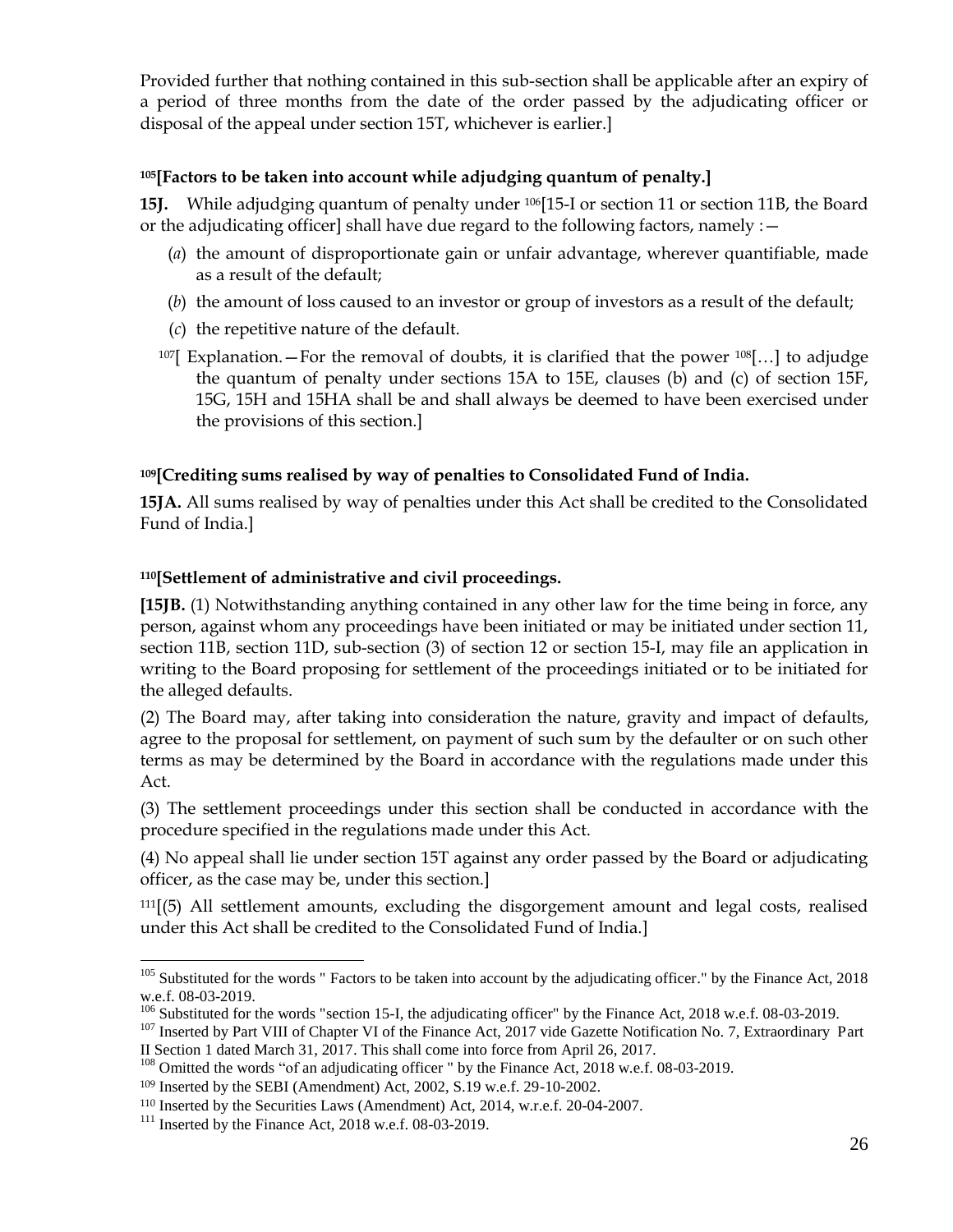#### **CHAPTER VIB**

### **ESTABLISHMENT, JURISDICTION, AUTHORITY AND PROCEDURE OF <sup>112</sup>[SECURITIES] APPELLATE TRIBUNAL**

#### **Establishment of Securities Appellate Tribunals.**

**<sup>113</sup>[15K.** (1) The Central Government shall, by notification, establish a Tribunal to be known as the Securities Appellate Tribunal to exercise the jurisdiction, powers and authority conferred on it by or under this Act or any other law for the time being in force.

(2) The Central Government shall also specify in the notification referred to in sub-section (1), the matters and places in relation to which the Securities Appellate Tribunal may exercise jurisdiction.]

#### **<sup>114</sup>[Composition of Securities Appellate Tribunal.**

**15L.** (1) The Securities Appellate Tribunal shall consist of a Presiding Officer and such number of Judicial Members and Technical Members as the Central Government may determine, by notification, to exercise the powers and discharge the functions conferred on the Securities Appellate Tribunal under this Act or any other law for the time being in force.

(2) Subject to the provisions of this  $Act, -$ 

 $\overline{a}$ 

*Prior to their substitution, Section 15L and 15M read as under:-*

<sup>&</sup>lt;sup>112</sup> Inserted by Part VIII of Chapter VI of the Finance Act, 2017 vide Gazette Notification No. 7, Extraordinary Prt II Section 1 dated March 31, 2017. This shall come into force from April 26, 2017.

<sup>&</sup>lt;sup>113</sup> Substituted by Part VIII of Chapter VI of the Finance Act, 2017 vide Gazette Notification No. 7, Extraordinary Prt II Section 1 dated March 31, 2017. This shall come into force from April 26, 2017. Prior to its substitution, Section 15K read as follows:

*<sup>&#</sup>x27;(1) The Central Government shall by notification, establish one or more Appellate Tribunals to be known as the Securities Appellate Tribunal to exercise the jurisdiction, powers and authority conferred on such Tribunal by or under this Act [or any other law for the time being in force].*

*<sup>(2)</sup> The Central Government shall also specify in the notification referred to in sub-section (1) the matters and places in relation to which the Securities Appellate Tribunal may exercise jurisdiction.'*

<sup>114</sup> Substituted by Part VIII of Chapter VI of the Finance Act, 2017 vide Gazette Notification No. 7, Extraordinary Prt II Section 1 dated March 31, 2017. This shall come into force from April 26, 2017. Prior to its substitution, Section 15L read as follows:

<sup>&</sup>quot;*A Securities Appellate Tribunal shall consist of a Presiding Officer and two other members, to be appointed, by notification, by the Central Government:*

*Provided that the Securities Appellate Tribunal, consisting of one person only, established before the commencement of the Securities and Exchange Board of India (Amendment) Act, 2002, shall continue to exercise the jurisdiction, powers and authority conferred on it by or under this Act or any other law for the time being in force till two other Members are appointed under this section."*

*Section 15 L was earlier substituted for Sections 15L and 15M by the SEBI (Amendment) Act, 2002, w.e.f. 29-10- 2002.*

*<sup>&</sup>quot;15-L. Composition of securities Appellate Tribunal. – A Securities Appellate Tribunal shall consist of one person only (hereinafter referred to as the Presiding Officer of the Securities Appellate Tribunal) to be appointed, by notification, by the central Government.*

<sup>15</sup>M. Qualifications for appointment as Presiding Officer of the Securities Appellate Tribunal. – A person shall not *be qualified for appointment as the Presiding Officer of a Securities Appellate Tribunal unless he - (a) is, or has been, or is qualified to be, a Judge of a High Court; or*

*<sup>(</sup>b) has been a member of the Indian Legal Service and has held a post in Grade I of that service for at least three years; or*

*<sup>(</sup>c) has held office as the Presiding Officer of a tribunal for at least three years."*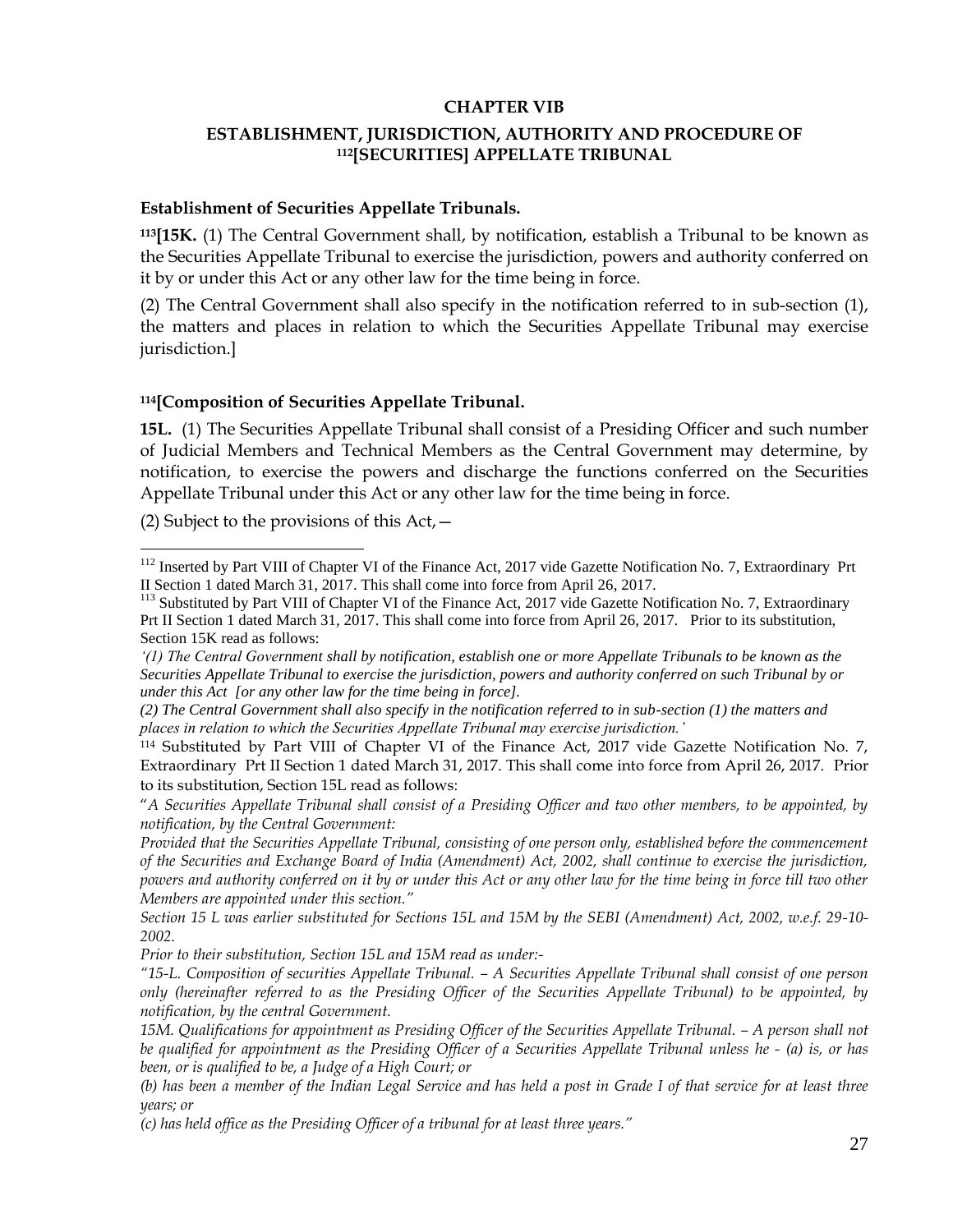(a) the jurisdiction of the Securities Appellate Tribunal may be exercised by Benches thereof;

(b) a Bench may be constituted by the Presiding Officer of the Securities Appellate Tribunal with two or more Judicial or Technical Members as he may deem fit:

Provided that every Bench constituted shall include at least one Judicial Member and one Technical Member;

(c) the Benches of the Securities Appellate Tribunal shall ordinarily sit at Mumbai and may also sit at such other places as the Central Government may, in consultation with the Presiding Officer, notify.

(3) Notwithstanding anything contained in sub-section (2), the Presiding Officer may transfer a Judicial Member or a Technical Member of the Securities Appellate Tribunal from one Bench to another Bench.]

## **Qualification for appointment as Presiding Officer or Member of Securities Appellate Tribunal.**

**15M.** 115 A person shall not be qualified for appointment as the Presiding Officer or a Judicial Member or a Technical Member of the Securities Appellate Tribunal, unless he—

(a) is, or has been, a Judge of the Supreme Court or a Chief Justice of a High Court or a Judge of High Court for at least seven years, in the case of the Presiding Officer; and

(b) is, or has been, a Judge of High Court for at least five years, in the case of a Judicial Member; or

(c) in the case of a Technical Member––

 $\overline{a}$ 

(i) is, or has been, a Secretary or an Additional Secretary in the Ministry or Department of the Central Government or any equivalent post in the Central Government or a State Government; or

*(2) A person shall not be qualified for appointment as member of a Securities Appellate Tribunal unless he is a person of ability, integrity and standing who has shown capacity in dealing with problems relating to securities market and has qualification and experience of corporate law, securities laws, finance, economics or accountancy:*

*Provided that a member of the Board or any person holding a post at senior management level equivalent to Executive Director in the Board shall not be appointed as Presiding Officer or Member of a Securities Appellate Tribunal during his service or tenure as such with the Board or within two years from the date on which he ceases to hold office as such in the Board.*

*Section 15 L was earlier substituted for sub-section (1) of Section 15M by the SEBI (Amendment) Act, 2013 (Act No. 22 of 2013) w.r.e.f. 21.01.2013. Prior to substitution, it read as under:-*

*"(1) A person shall not be qualified for appointment as the Presiding Officer of a Securities Appellate Tribunal unless he is a sitting or retired Judge of the Supreme Court or a sitting or retired Chief Justice of a High Court :*

*Provided that the Presiding Officer of the Securities Appellate Tribunal shall be appointed by the Central Government in consultation with the Chief Justice of India or his nominee."*

<sup>115</sup> Substituted by Part VIII of Chapter VI of the Finance Act, 2017 vide Gazette Notification No. 7, Extraordinary Prt II Section 1 dated March 31, 2017. This shall come into force from April 26, 2017. Prior to its substitution, Section 15M read as follows: *(1) A person shall not be qualified for appointment as the Presiding Officer of the Securities Appellate Tribunal unless he -*

*<sup>(</sup>a) is a sitting or retired Judge of the Supreme Court or a sitting or retired Chief Justice of a High Court; or*

*<sup>(</sup>b) is a sitting or retired Judge of a High Court who has completed not less than seven years of service as a Judge in a High Court.* 

*<sup>(1</sup>A) The Presiding Officer of the Securities Appellate Tribunal shall be appointed by the Central Government in consultation with the Chief Justice of India or his nominee.]*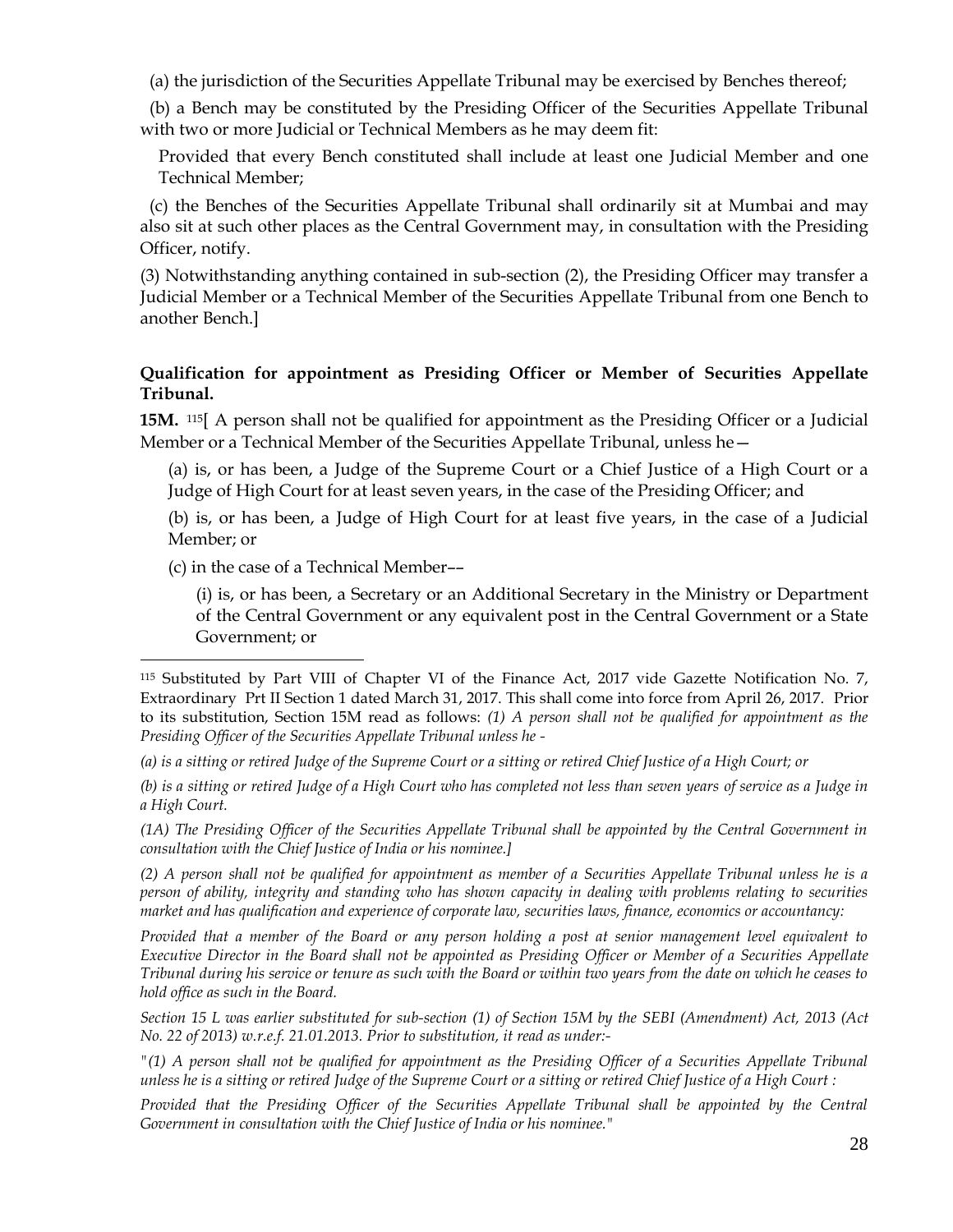(ii) is a person of proven ability, integrity and standing having special knowledge and professional experience, of not less than fifteen years, in financial sector including securities market or pension funds or commodity derivatives or insurance.]

<sup>116</sup>[**15MA.** The Presiding Officer and Judicial Members of the Securities Appellate Tribunal shall be appointed by the Central Government in consultation with the Chief Justice of India or his nominee.

**15MB.** (1) The Technical Members of the Securities Appellate Tribunal shall be appointed by the Central Government on the recommendation of a Search-cum-Selection Committee consisting of the following, namely:––

(a) Presiding Officer, Securities Appellate Tribunal—Chairperson;

(b) Secretary, Department of Economic Affairs—Member;

(c) Secretary, Department of Financial Services—Member; and

(d) Secretary, Legislative Department or Secretary, Department of Legal Affairs—Member.

(2) The Secretary, Department of Economic Affairs shall be the Convener of the Search-cum-Selection Committee.

(3) The Search-cum-Selection Committee shall determine its procedure for recommending the names of persons to be appointed under sub-section (1).

**15MC.** (1) No appointment of the Presiding Officer, a Judicial Member or a Technical Member of the Securities Appellate Tribunal shall be invalid merely by reason of any vacancy or any defect in the constitution of the Searchcum- Selection Committee.

(2) A member or part time member of the Board or the Insurance Regulatory and Development Authority or the Pension Fund Regulatory and Development Authority, or any person at senior management level equivalent to the Executive Director in the Board or in such Authorities, shall not be appointed as Presiding Officer or Member of the Securities Appellate Tribunal, during his service or tenure as such with the Board or with such Authorities, as the case may be, or within two years from the date on which he ceases to hold office as such in the Board or in such Authorities.

(3) The Presiding Officer or such other member of the Securities Appellate Tribunal, holding office on the date of commencement of Part VIII of Chapter VI of the Finance Act, 2017 shall continue to hold office for such term as he was appointed and the other provisions of this Act shall apply to such Presiding Officer or such other member, as if Part VIII of Chapter VI of the Finance Act, 2017 had not been enacted.]

<sup>&</sup>lt;sup>116</sup> Inserted by Part VIII of Chapter VI of the Finance Act, 2017 vide Gazette Notification No. 7, Extraordinary Prt II Section 1 dated March 31, 2017. This shall come into force from April 26, 2017.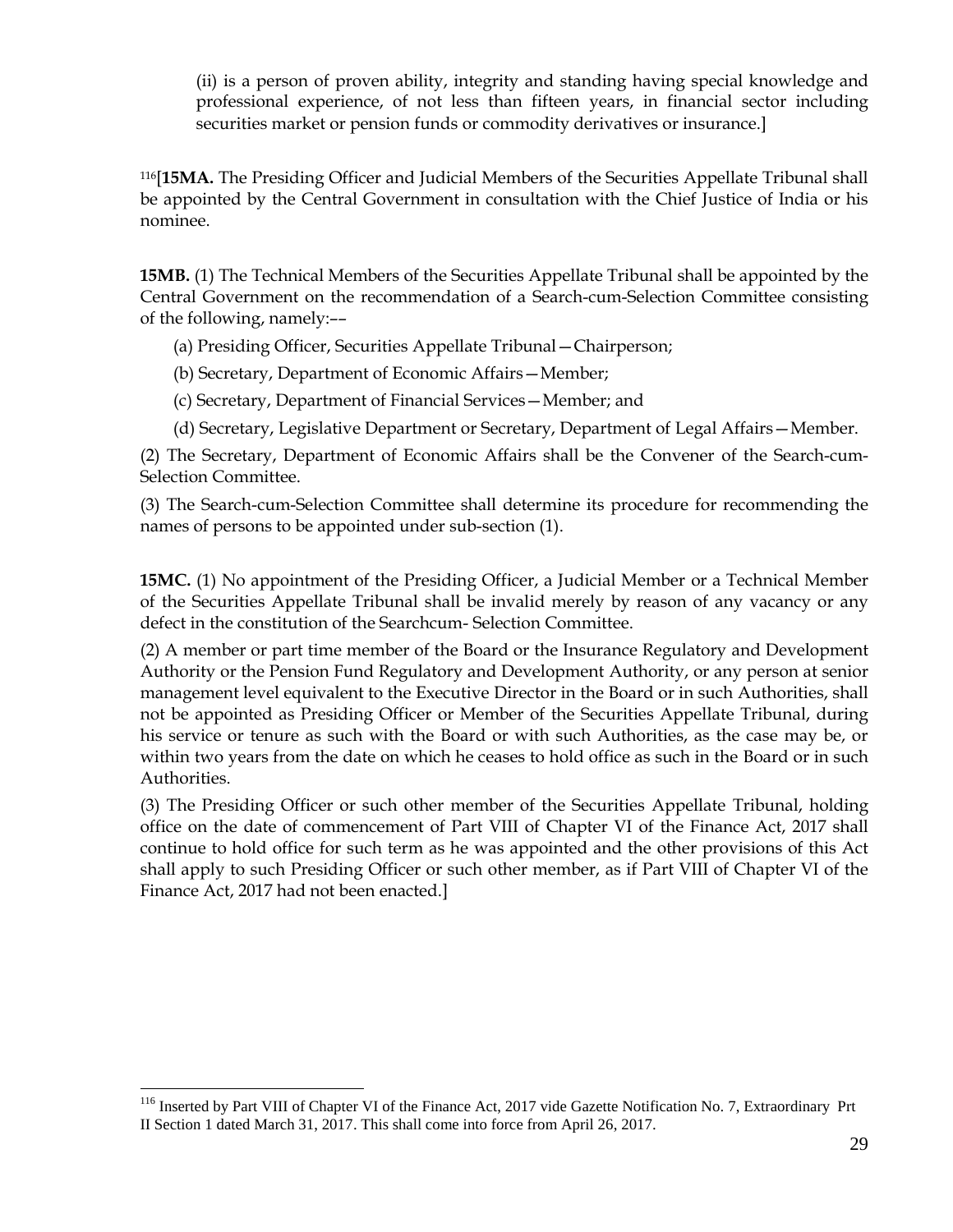# <sup>117</sup>[**Tenure of office of Presiding Officer and other Members of Securities Appellate Tribunal.**

**15N.**The Presiding Officer or every Judicial or Technical Member of the Securities Appellate Tribunal shall hold office for a term of five years from the date on which he enters upon his office, and shall be eligible for reappointment for another term of maximum five years:

Provided that no Presiding Officer or the Judicial or Technical Member shall hold office after he has attained the age of seventy years.]

## **Salary and allowances and other terms and conditions of service of Presiding Officers.**

**15-O.** The salary and allowances payable to and the other terms and conditions of service including pension, gratuity and other retirement benefits of the 118[Presiding Officer and other Members] of a Securities Appellate Tribunal shall be such as may be prescribed:

Provided that neither the salary and allowances nor the other terms and conditions of service of the 119[Presiding Officer and other Members of a Securities Appellate Tribunal] shall be varied to their disadvantage after appointment.

# **Filling up of vacancies.**

 $\overline{a}$ 

**15P.** If, for reason other than temporary absence, any vacancy occurs in the <sup>120</sup> [office of the Presiding Officer or any other Member] of a Securities Appellate Tribunal, then the Central Government shall appoint another person in accordance with the provisions of this Act to fill the vacancy and the proceedings may be continued before the Securities Appellate Tribunal from the stage at which the vacancy is filled.

<sup>121</sup>[**15 PA.** In the event of occurrence of any vacancy in the office of the Presiding Officer of the Securities Appellate Tribunal by reason of his death, resignation or otherwise, the senior-most Judicial Member of the Securities Appellate Tribunal shall act as the Presiding Officer until the date on which a new Presiding Officer is appointed in accordance with the provisions of this Act.]

<sup>117</sup>Substituted by Part VIII of Chapter VI of the Finance Act, 2017 vide Gazette Notification No. 7, Extraordinary Prt II Section 1 dated March 31, 2017. This shall come into force from April 26, 2017. Prior to its substitution, Section 15N read as follows: *"The Presiding Officer and every other Member of a Securities Appellate Tribunal shall hold office for a term of five years from the date on which he enters upon his office and shall be eligible for re-appointment:*

*Provided that no person shall hold office as the Presiding Officer of the Securities Appellate Tribunal after he has attained the age of sixty-eight years:*

*Provided further that no person shall hold office as a Member of the Securities Appellate Tribunal after he has*  attained the age of sixty-two years."

*Section 15 N was earlier Substituted by the SEBI (Amendment) Act, 2002, w.e.f. 29-10-2002. Prior to their substitution, Section 15N read as under:-*

*<sup>&</sup>quot;15N. Term of office.- The Presiding officer of a Securities Appellate Tribunal shall hold office for a term of five years from the date on which he enters upon his office or until he attains the age of sixty-five years, whichever is earlier."*

<sup>118</sup> Substituted for "Presiding Officer of a Securities Appellate Tribunal" by the SEBI (Amendment) Act 2002, w.e.f. 29-10-2002.

<sup>119</sup> Substituted for "Presiding Officer", by the SEBI (Amendment) Act 2002, w.e.f. 29-10-2002.

<sup>120</sup> Substituted for "said Presiding Officer", by the SEBI (Amendment) Act 2002, w.e.f. 29-10-2002.

<sup>&</sup>lt;sup>121</sup> Inserted by Part VIII of Chapter VI of the Finance Act, 2017 vide Gazette Notification No. 7, Extraordinary Prt II Section 1 dated March 31, 2017. This shall come into force from April 26, 2017.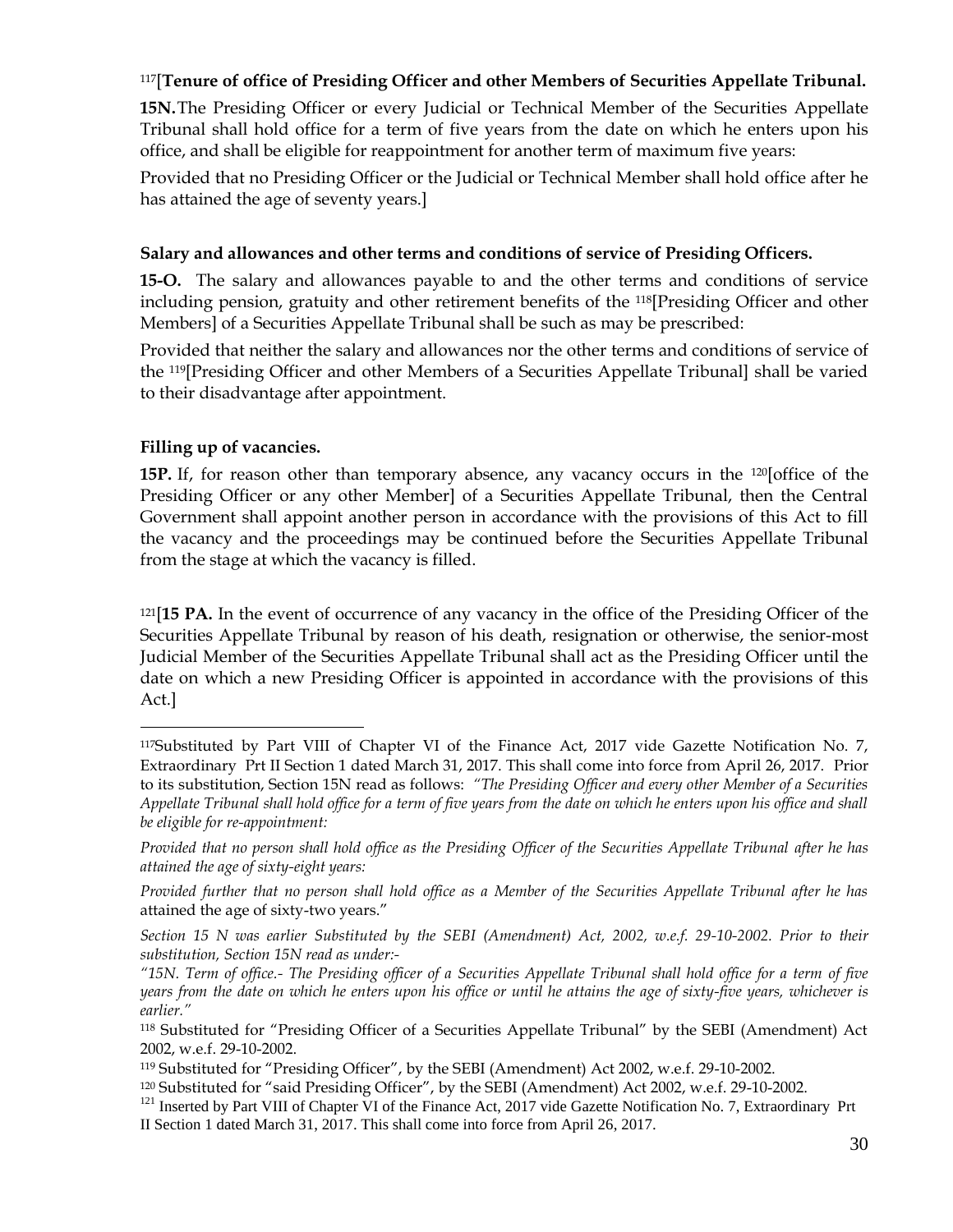# **Resignation and removal.**

 $\overline{a}$ 

**15Q.**(1) The 122[Presiding Officer or any other Member] of a Securities Appellate Tribunal may, by notice in writing under his hand addressed to the Central Government, resign his office:

Provided that 123[the Presiding Officer or any other Member] shall, unless he is permitted by the Central Government to relinquish his office sooner, continue to hold office, until the expiry of three months from the date of receipt of such notice or until a person duly appointed as his successor enters upon his office or until the expiry of his term of office, whichever is the earliest.

(2) 124[ The Central Government may, after an inquiry made by the Judge of the Supreme Court, remove the Presiding Officer or Judicial Member or Technical Member of the Securities Appellate Tribunal, if he—

(a) is, or at any time has been adjudged as an insolvent;

(b) has become physically or mentally incapable of acting as the Presiding Officer, Judicial or Technical Member;

(c) has been convicted of any offence which, in the opinion of the Central Government, involves moral turpitude;

(d) has, in the opinion of the Central Government, so abused his position as to render his continuation in office detrimental to the public interest; or

(e) has acquired such financial interest or other interest as is likely to affect prejudicially his functions as the Presiding Officer or Judicial or Technical Member:

Provided that he shall not be removed from office under clauses (d) and (e), unless he has been given a reasonable opportunity of being heard in the matter.]

(3) The Central Government may, by rules, regulate the procedure for the investigation of misbehavior or incapacity of the 125[Presiding Officer or any other Member].

<sup>126</sup>[**15QA.** Notwithstanding anything contained in this Act, the qualifications, appointment, term of office, salaries and allowances, resignation, removal and the other terms and conditions of service of the Presiding Officer and other Members of the Appellate Tribunal appointed after the commencement of Part XIV of Chapter VI of the Finance Act, 2017, shall be governed by the provisions of section 184 of that Act:

Provided that the Presiding Officer and Member appointed before the commencement of Part XIV of Chapter VI of the Finance Act, 2017, shall continue to be governed by the provisions of

<sup>122</sup> Substituted for "Presiding Officer", by the SEBI (Amendment) Act 2002, w.e.f. 29-10-2002.

<sup>123</sup> Substituted for "said Presiding Officer", by the SEBI (Amendment) Act 2002, w.e.f. 29-10-2002.

 $124$  Substituted for "The  $124$ [Presiding Officer or any other Member] of a Securities Appellate Tribunal shall not be removed from his office except by an order by the Central Government on the ground of proved misbehaviour or incapacity after an inquiry made by a Judge of the Supreme Court, in which the 124[Presiding Officer or any other Member] concerned has been informed of the charges against him and given a reasonable opportunity of being heard in respect of these charges." by Part VIII of Chapter VI of the Finance Act, 2017 vide Gazette Notification No. 7, Extraordinary Prt II Section 1 dated March 31, 2017. This shall come into force from April 26, 2017. <sup>125</sup> Substituted for "aforesaid Presiding Officer", by the SEBI (Amendment) Act, 2002, w.e.f. 29-10-2002. <sup>126</sup> Inserted by Part N of Chapter XIV of the Finance Act, 2017 vide Gazette Notification No. 7, Extraordinary Prt II Section 1 dated March 31, 2017 This shall come into force from date as appointed by Central Government.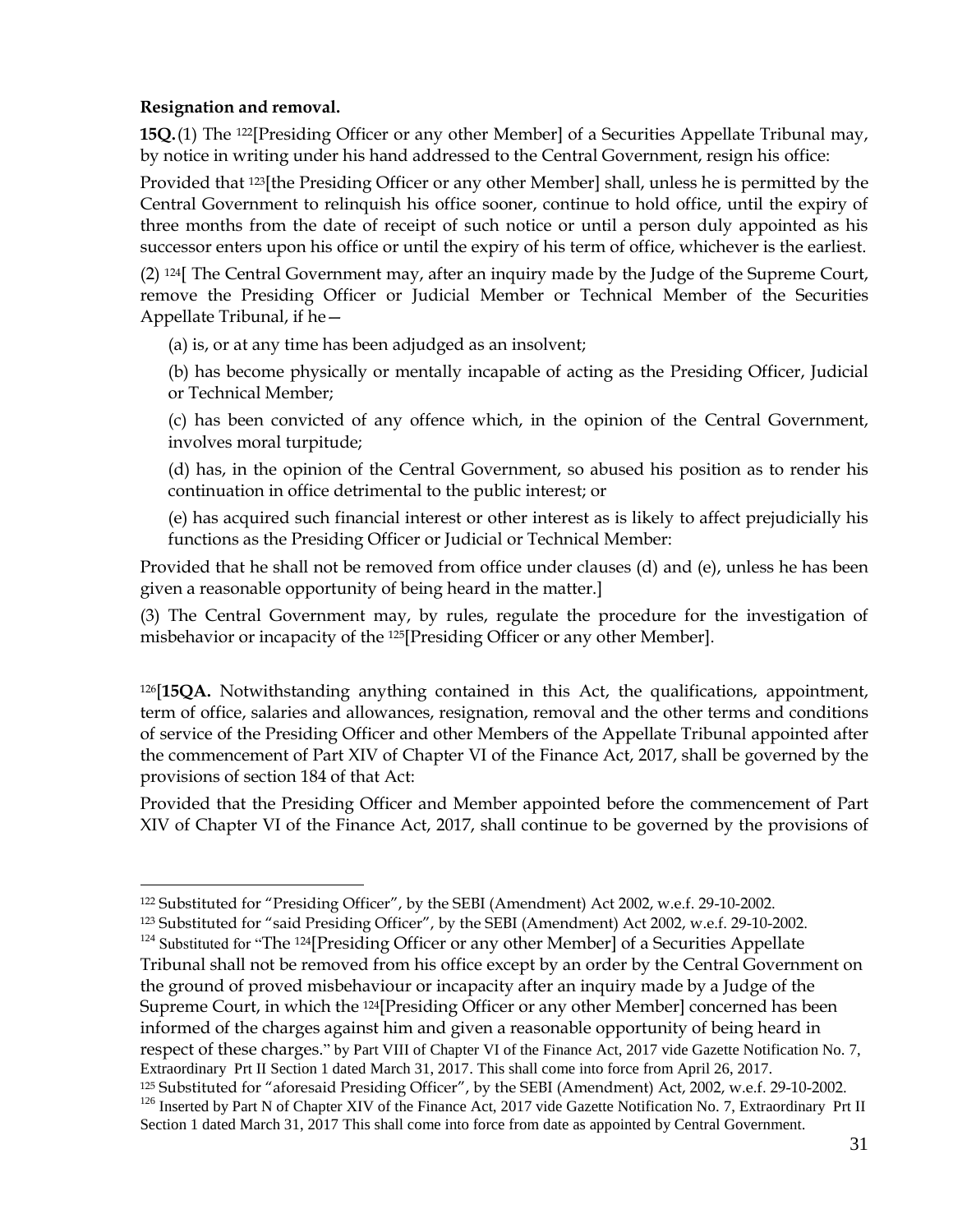this Act and the rules made thereunder as if the provisions of section 184 of the Finance Act, 2017 had not come into force.]

## **Orders constituting Appellate Tribunal to be final and not to invalidate its proceedings.**

**15R.** No order of the Central Government appointing any person as the 127[Presiding Officer or a Member] of a Securities Appellate Tribunal shall be called in question in any manner, and no act or proceeding before a Securities Appellate Tribunal shall be called in question in any manner on the ground merely of any defect in the constitution of a Securities Appellate Tribunal.

## **Staff of the Securities Appellate Tribunal.**

**15S.** (1) The Central Government shall provide the Securities Appellate Tribunal with such officers and employees as that Government may think fit.

(2) The officers and employees of the Securities Appellate Tribunal shall discharge their functions under general superintendence of the Presiding Officer.

(3) The salaries and allowances and other conditions of service of the officers and employees of the Securities Appellate Tribunal shall be such as may be prescribed.

## **Appeal to the Securities Appellate Tribunal.**

 $\overline{a}$ 

**15T.** 128[(1) Save as provided in sub-section (2), any person aggrieved,  $-$ 

- (*a*) by an order of the Board made, on and after the commencement of the Securities Laws (Second Amendment) Act, 1999, under this Act, or the rules or regulations made thereunder; or
- (*b*) by an order made by an adjudicating officer under this Act129[; or],
- $130$ <sup>"</sup>(c) by an order of the Insurance Regulatory and Development Authority or the Pension Fund Regulatory and Development Authority,]

may prefer an appeal to a Securities Appellate Tribunal having jurisdiction in the matter. **<sup>131</sup>[(2) \*\*\*\*\*\*\*\*]**

<sup>127</sup> Substituted for "Presiding Officer", by the SEBI (Amendment) Act 2002, w.e.f. 29-10-2002.

 $128$  Substituted for Sub-sec (1) & (2) by the SEBI (Amendment) Act 1999, w.e.f. 16-12-1999. Prior to their substitution, Sub-sections (1)  $\&$  (2) were read as under:

<sup>&</sup>quot;(1) Save as provided in sub-section (2), any person aggrieved by any order made by any Adjudicating Officer under this Act, may prefer an appeal to a Securities Appellate Tribunal having jurisdiction in the matter.

<sup>(2)</sup> No appeal shall lie to the Securities Appellate Tribunal from an order made by an Adjudicating Officer with the consent of the parties."

<sup>&</sup>lt;sup>129</sup> Inserted by Part VIII of Chapter VI of the Finance Act, 2017 vide Gazette Notification No. 7, Extraordinary Prt II Section 1 dated March 31, 2017 This shall come into force from April 26, 2017.

<sup>&</sup>lt;sup>130</sup> Inserted by Part VIII of Chapter VI of the Finance Act, 2017 vide Gazette Notification No. 7, Extraordinary Prt II Section 1 dated March 31, 2017 This shall come into force from April 26, 2017.

<sup>131</sup> Omitted by the Securities Laws (Amendment) Act, 2014, w.r.e.f. 18-07-2013. Prior to omission, subsection (2) read as under:

<sup>&</sup>quot;(2) No appeal shall lie to the Securities Appellate Tribunal from an order made  $-$ 

<sup>(</sup>*a*) by the Board on and after the commencement of the Securities Laws (Second Amendment) Act, 1999;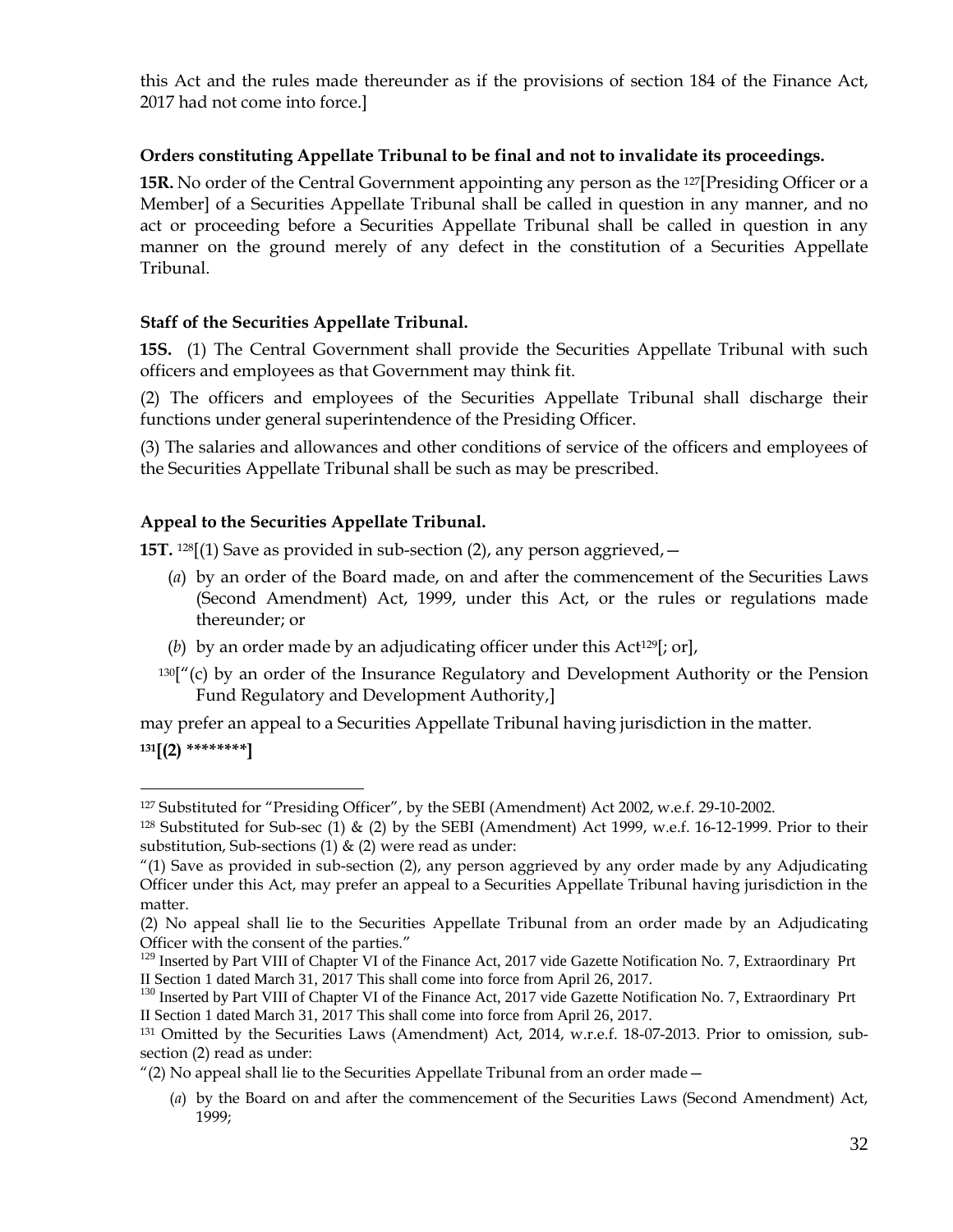(3) Every appeal under sub-section (1) shall be filed within a period of forty-five days from the date on which a copy of the order made by the 132[Board or the Adjudicating Officer 133[or the Insurance Regulatory and Development Authority or the Pension Fund Regulatory and Development Authority], as the case may be,] is received by him and it shall be in such form and be accompanied by such fee as may be prescribed :

Provided that the Securities Appellate Tribunal may entertain an appeal after the expiry of the said period of forty-five days if it is satisfied that there was sufficient cause for not filing it within that period.

(4) On receipt of an appeal under sub-section (1), the Securities Appellate Tribunal may, after giving the parties to the appeal, an opportunity of being heard, pass such orders thereon as it thinks fit, confirming, modifying or setting aside the order appealed against.

(5) The Securities Appellate Tribunal shall send a copy of every order made by it to the <sup>134</sup>[Board, 135[or the Insurance Regulatory and Development Authority or the Pension Fund Regulatory and Development Authority, as the case may be] the] parties to the appeal and to the concerned Adjudicating Officer.

(6) The appeal filed before the Securities Appellate Tribunal under sub-section (1) shall be dealt with by it as expeditiously as possible and endeavour shall be made by it to dispose of the appeal finally within six months from the date of receipt of the appeal.

## **Procedure and powers of the Securities Appellate Tribunal.**

**15U.**(1) The Securities Appellate Tribunal shall not be bound by the procedure laid down by the Code of Civil Procedure, 1908 (5 of 1908), but shall be guided by the principles of natural justice and, subject to the other provisions of this Act, and of any rules, the Securities Appellate Tribunal shall have powers to regulate their own procedure including the places at which they shall have their sittings.

(2) The Securities Appellate Tribunal shall have, for the purposes of discharging their functions under this Act, the same powers as are vested in a civil court under the Code of Civil Procedure, 1908 (5 of 1908), while trying a suit, in respect of the following matters, namely :—

- (*a*) summoning and enforcing the attendance of any person and examining him on oath;
- (*b*) requiring the discovery and production of documents;
- (*c*) receiving evidence on affidavits;
- (*d*) issuing commissions for the examination of witnesses or documents;
- (*e*) reviewing its decisions;
- (*f*) dismissing an application for default or deciding it *ex parte* ;

<sup>(</sup>*b*) by an adjudicating officer,

with the consent of the parties."

<sup>&</sup>lt;sup>132</sup> Substituted for "a copy of the order made by the adjudicating officer" by SEBI (Amendment) Act 1999, w.e.f. 16-12-1999.

<sup>&</sup>lt;sup>133</sup> Inserted by Part VIII of Chapter VI of the Finance Act, 2017 vide Gazette Notification No. 7, Extraordinary Prt II Section 1 dated March 31, 2017 This shall come into force from April 26, 2017.

<sup>134</sup> Substituted for "parties", SEBI (Amendment) Act 1999, w.e.f. 16-12-1999.

<sup>&</sup>lt;sup>135</sup> Inserted by Part VIII of Chapter VI of the Finance Act, 2017 vide Gazette Notification No. 7, Extraordinary Prt II Section 1 dated March 31, 2017 This shall come into force from April 26, 2017.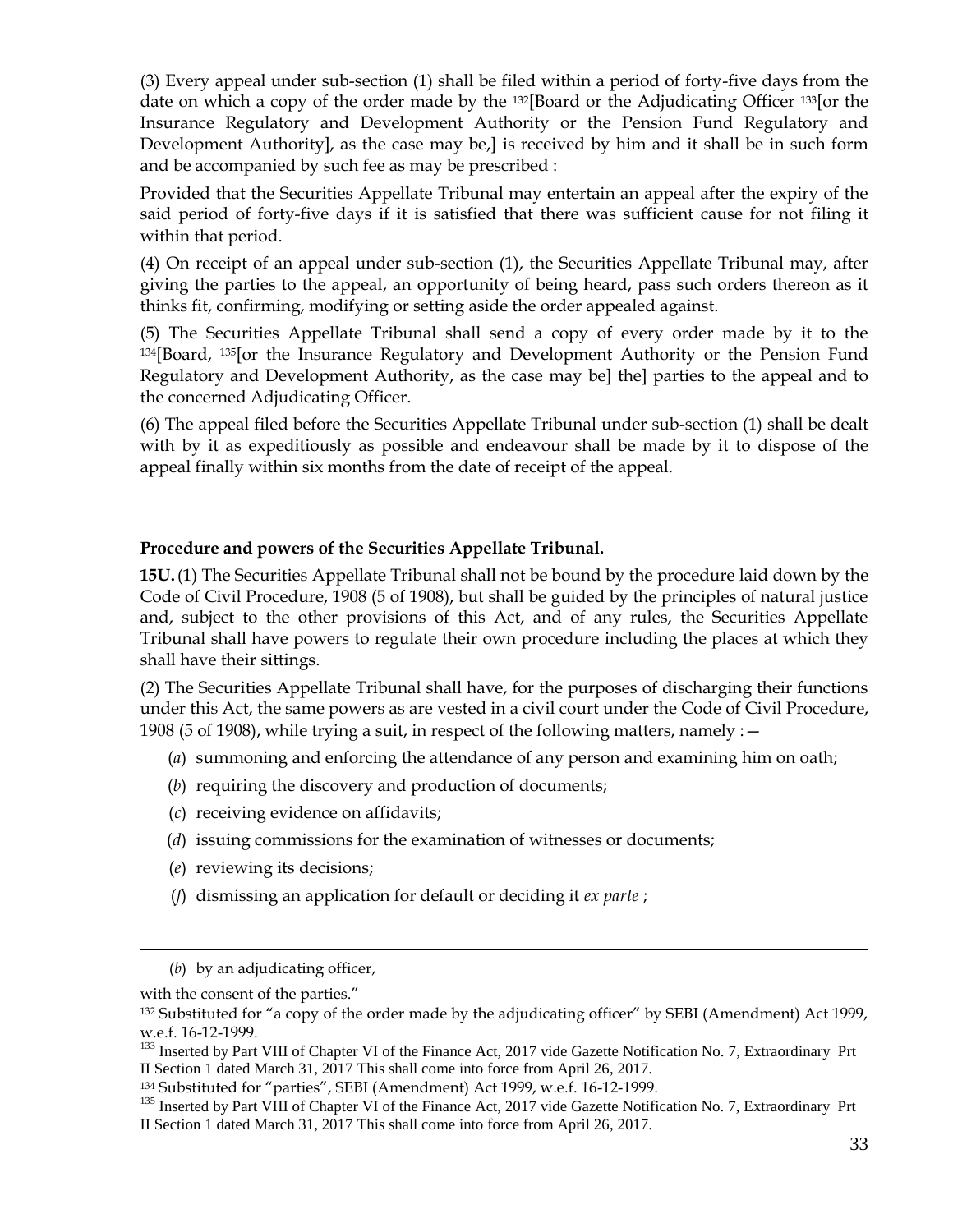- (*g*) setting aside any order of dismissal of any application for default or any order passed by it *ex parte* ;
- (*h*) any other matter which may be prescribed.

(3) Every proceeding before the Securities Appellate Tribunal shall be deemed to be a judicial proceeding within the meaning of sections 193 and 228, and for the purposes of section 196 of the Indian Penal Code (45 of 1860), and the Securities Appellate Tribunal shall be deemed to be a civil court for all the purposes of section 195 and Chapter XXVI of the Code of Criminal Procedure, 1973 (2 of 1974).

<sup>136</sup>[(4) Where Benches are constituted, the Presiding Officer of the Securities Appellate Tribunal may, from time to time make provisions as to the distribution of the business of the Securities Appellate Tribunal amongst the Benches and also provide for the matters which may be dealt with, by each Bench.

(5) On the application of any of the parties and after notice to the parties, and after hearing such of them as he may desire to be heard, or on his own motion without such notice, the Presiding Officer of the Securities Appellate Tribunal may transfer any case pending before one Bench, for disposal, to any other Bench.

(6) If a Bench of the Securities Appellate Tribunal consisting of two members differ in opinion on any point, they shall state the point or points on which they differ, and make a reference to the Presiding Officer of the Securities Appellate Tribunal who shall either hear the point or points himself or refer the case for hearing only on such point or points by one or more of the other members of the Securities Appellate Tribunal and such point or points shall be decided according to the opinion of the majority of the members of the Securities Appellate Tribunal who have heard the case, including those who first heard it.]

# <sup>137</sup>[**Right to legal representation.**

**15V.**The appellant may either appear in person or authorise one or more chartered accountants or company secretaries or cost accountants or legal practitioners or any of its officers to present his or its case before the Securities Appellate Tribunal.

*Explanation.—*For the purposes of this section,—

- (*a*) "chartered accountant" means a chartered accountant as defined in clause (*b*) of subsection (1) of section 2 of the Chartered Accountants Act, 1949 (38 of 1949) and who has obtained a certificate of practice under sub-section (1) of section 6 of that Act;
- (*b*) "company secretary" means a company secretary as defined in clause (*c*) of sub-section (1) of section 2 of the Company Secretaries Act, 1980 (56 of 1980) and who has obtained a certificate of practice under sub-section (1) of section 6 of that Act;
- (*c*) "cost accountant" means a cost accountant as defined in clause (*b*) of sub-section (1) of section 2 of the Cost and Works Accountants Act, 1959 (23 of 1959) and who has obtained a certificate of practice under sub-section (1) of section 6 of that Act;

 $\overline{a}$ <sup>136</sup> Inserted by Part VIII of Chapter VI of the Finance Act, 2017 vide Gazette Notification No. 7, Extraordinary Prt II Section 1 dated March 31, 2017 This shall come into force from April 26, 2017.

<sup>137</sup> Substituted for S. 15V by the SEBI (Amendment) Act 1999, w.e.f. 16-12-1999. Prior to their substitution, S. 15V read as under:-

<sup>&</sup>quot;15V. The appellant may either appear in person or authorise one or more legal practitioners or any of its officers to present his or its case before the Securities Appellate Tribunal."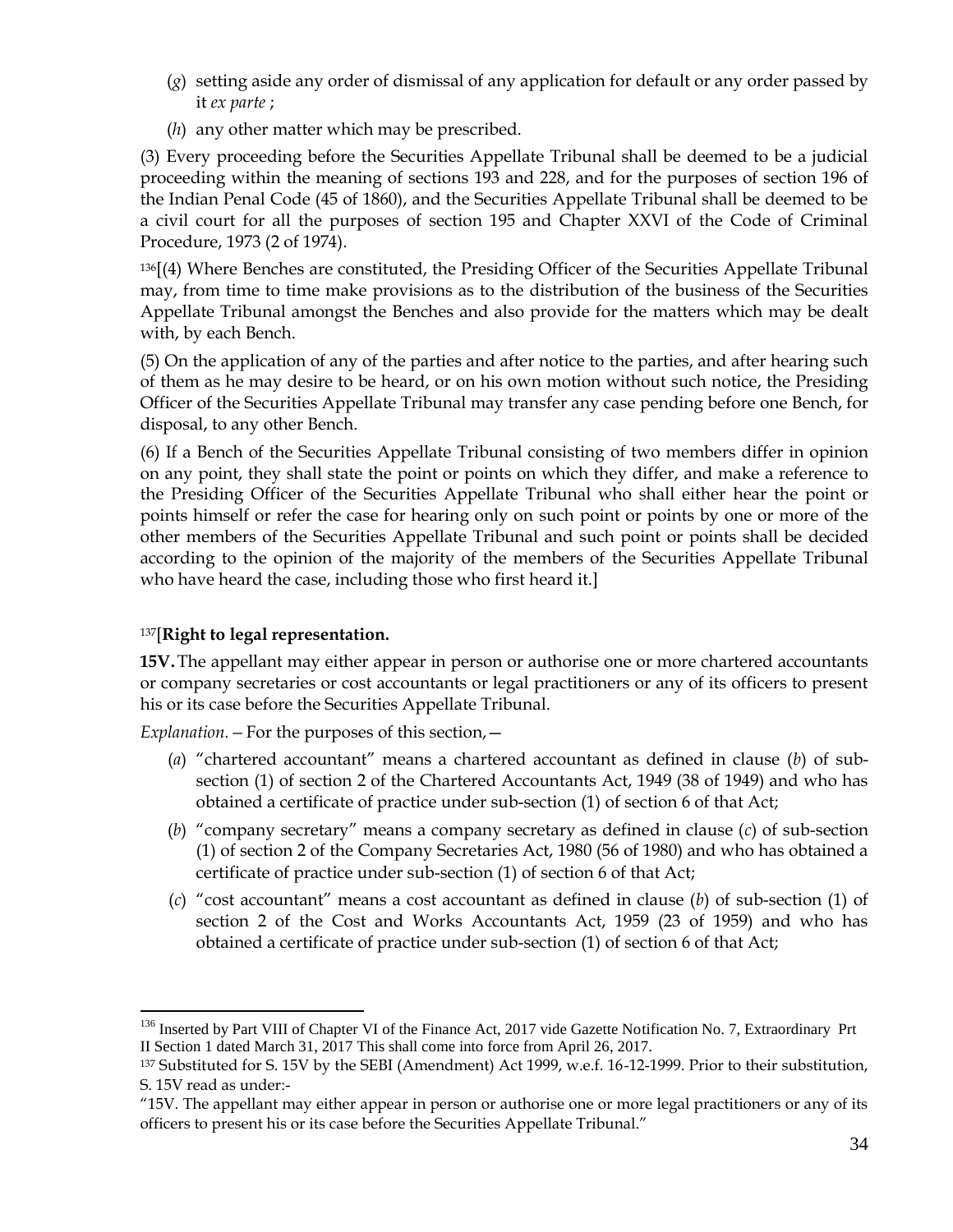(*d*) "legal practitioner" means an advocate, vakil or any attorney of any High Court, and includes a pleader in practice.]

## **Limitation.**

**15W.** The provisions of the Limitation Act, 1963 (36 of 1963), shall, as far as may be, apply to an appeal made to a Securities Appellate Tribunal.

# <sup>138</sup>**[Presiding Officer, Members and staff of Securities Appellate Tribunals to be public servants.**

**15X.** The Presiding Officer, Members and other officers and employees of a Securities Appellate Tribunal shall be deemed to be public servants within the meaning of section 21 of the Indian Penal Code (45 of 1860).]

# **Civil Court not to have jurisdiction.**

**15Y.** No civil court shall have jurisdiction to entertain any suit or proceeding in respect of any matter which an adjudicating officer appointed under this Act or a Securities Appellate Tribunal constituted under this Act is empowered by or under this Act to determine and no injunction shall be granted by any court or other authority in respect of any action taken or to be taken in pursuance of any power conferred by or under this Act.

## **<sup>139</sup>[Appeal to Supreme Court.**

 $\overline{a}$ 

**15Z.** Any person aggrieved by any decision or order of the Securities Appellate Tribunal may file an appeal to the Supreme Court within sixty days from the date of communication of the decision or order of the Securities Appellate Tribunal to him on any question of law arising out of such order :

Provided that the Supreme Court may, if it is satisfied that the applicant was prevented by sufficient cause from filing the appeal within the said period, allow it to be filed within a further period not exceeding sixty days.]

<sup>138</sup> Substituted for S. 15X by the SEBI (Amendment) Act, 2002, w.e.f. 29-10-2002. Prior to its substitution, it read as under: -

<sup>&</sup>quot;15X. The Presiding Officer and other officers and employees of a Securities Appellate Tribunal shall be deemed to be public servants within the meaning of section 21 of the Indian penal Code( 45 of 1860)".

<sup>139</sup> Substituted for section15Z by the SEBI (Amendment) Act, 2002, w.e.f. 29-10-2002. Prior to its substitution, it read as under:-

<sup>&</sup>quot;15Z. Appeal to High Court.- Any person aggrieved by any decision or order of the Securities Appellate Tribunal may file an appeal to the High Court within sixty days from the date of communication of the decision or order of the Securities Appellate Tribunal to him on any question of fact or law arising out of such order:

Provided that the High Court may, if it is satisfied that the appellant was prevented by sufficient cause from filing the appeal within the said period, allow it to be filed within a further period not exceeding sixty days."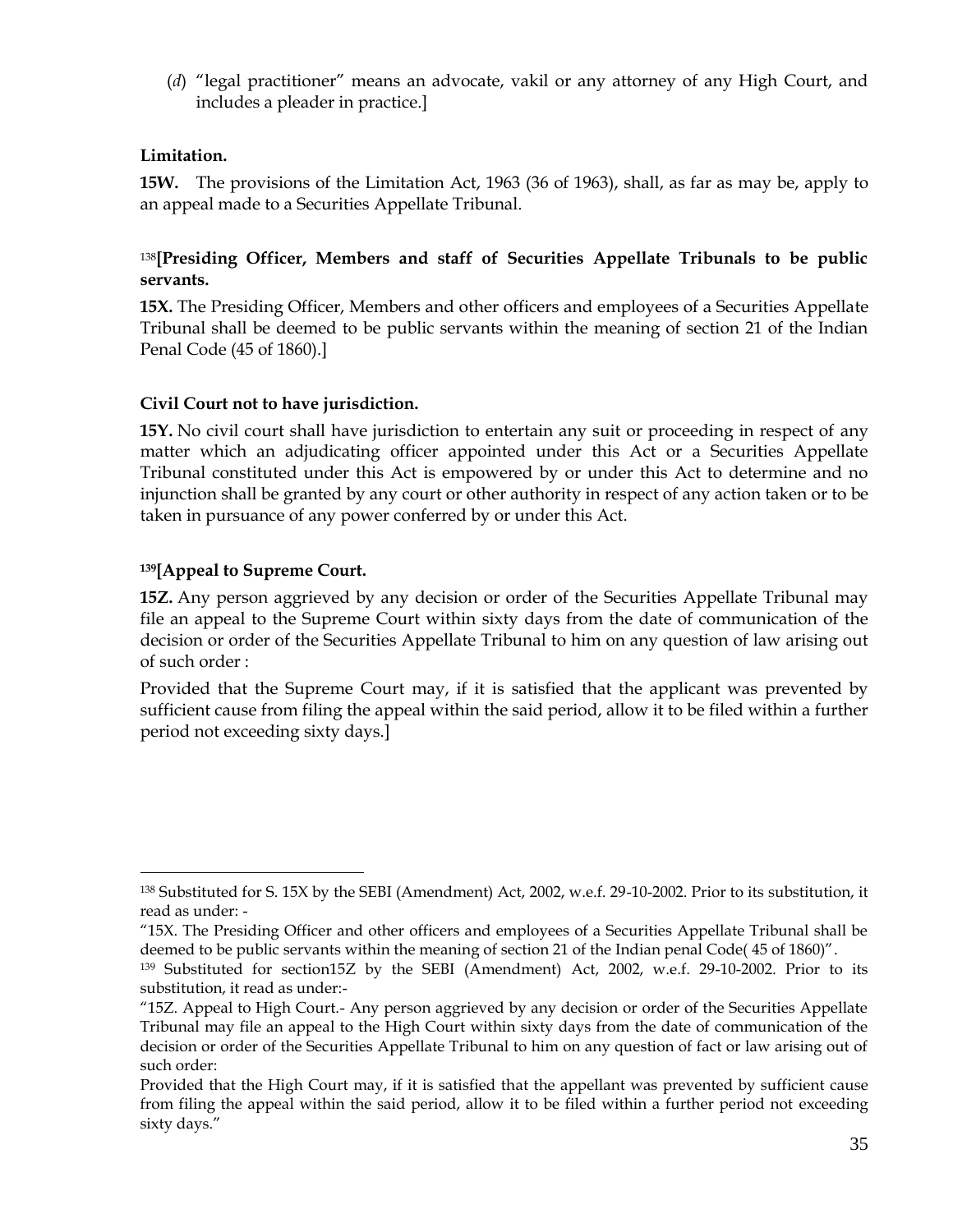# **CHAPTER VII MISCELLANEOUS**

#### **Power of Central Government to issue directions.**

**16.** (1) Without prejudice to the foregoing provisions of this Act 140[or the Depositories Act, 1996], the Board shall, in exercise of its powers or the performance of its functions under this Act, be bound by such directions on questions of policy as the Central Government may give in writing to it from time to time :

Provided that the Board shall, as far as practicable, be given an opportunity to express its views before any direction is given under this sub-section.

(2) The decision of the Central Government whether a question is one of policy or not shall be final.

### **Power of Central Government to supersede the Board.**

**17.** (1) If at any time the Central Government is of opinion—

- (*a*) that on account of grave emergency, the Board is unable to discharge the functions and duties imposed on it by or under the provisions of this Act; or
- (*b*) that the Board has persistently made default in complying with any direction issued by the Central Government under this Act or in the discharge of the functions and duties imposed on it by or under the provisions of this Act and as a result of such default the financial position of the Board or the administration of the Board has deteriorated; or
- (*c*) that circumstances exist which render it necessary in the public interest so to do,

the Central Government may, by notification, supersede the Board for such period, not exceeding six months, as may be specified in the notification.

(2) Upon the publication of a notification under sub-section (1) superseding the Board,  $-$ 

- (*a*) all the members shall, as from the date of supersession, vacate their offices as such;
- (*b*) all the powers, functions and duties which may, by or under the provisions of this Act, be exercised or discharged by or on behalf of the Board, shall until the Board is reconstituted under sub-section (3), be exercised and discharged by such person or persons as the Central Government may direct; and
- (*c*) all property owned or controlled by the Board shall, until the Board is reconstituted under sub-section (3), vest in the Central Government.

(3) On the expiration of the period of supersession specified in the notification issued under sub-section (1), the Central Government may reconstitute the Board by a fresh appointment and in such case any person or persons who vacated their offices under clause (*a*) of sub-section (2), shall not be deemed disqualified for appointment :

Provided that the Central Government may, at any time, before the expiration of the period of supersession, take action under this sub-section.

(4) The Central Government shall cause a notification issued under sub-section (1) and a full report of any action taken under this section and the circumstances leading to such action to be laid before each House of Parliament at the earliest.

<sup>140</sup> Substituted for "this Act" by the Depositories Act 1996, w.r.e.f. 20-9-1995.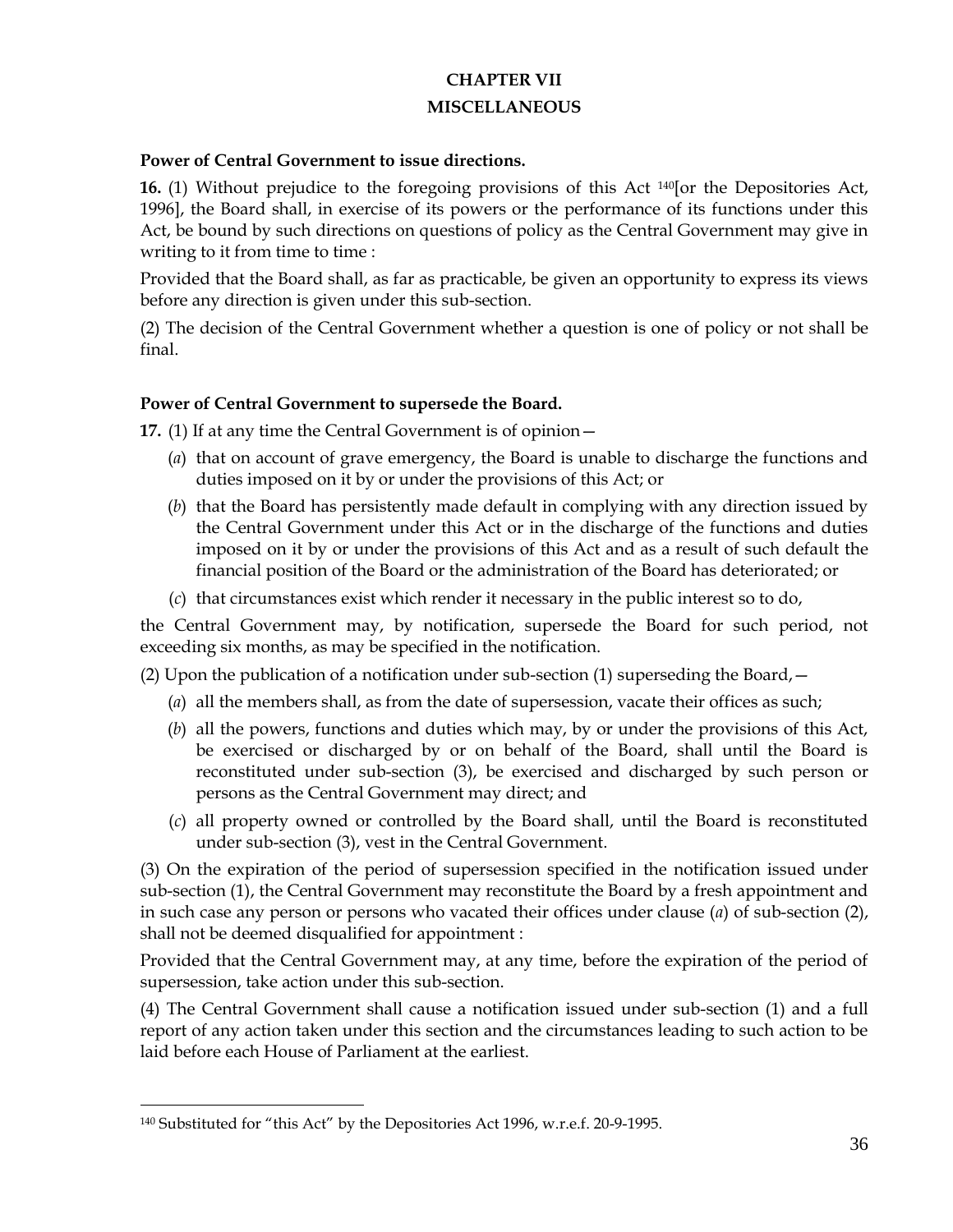## **Returns and reports.**

**18.** (1) The Board shall furnish to the Central Government at such time and in such form and manner as may be prescribed or as the Central Government may direct, such returns and statements and such particulars in regard to any proposed or existing programme for the promotion and development of the securities market, as the Central Government may, from time to time, require.

(2) Without prejudice to the provisions of sub-section  $(1)$ , the Board shall, within  $141$ [ninety] days after the end of each financial year, submit to the Central Government a report in such form, as may be prescribed, giving a true and full account of its activities, policy and programmes during the previous financial year.

(3) A copy of the report received under sub-section (2) shall be laid, as soon as may be after it is received, before each House of Parliament.

# **Delegation.**

**19.** The Board may, by general or special order in writing delegate to any member, officer of the Board or any other person subject to such conditions, if any, as may be specified in the order, such of its powers and functions under this Act (except the powers under section 29) as it may deem necessary.

## **Appeals.**

**20.** (1) Any person aggrieved by an order of the Board made 142[, before the commencement of the Securities Laws (Second Amendment) Act, 1999,] under this Act, or the rules or regulations made thereunder may prefer an appeal to the Central Government within such time as may be prescribed.

(2) No appeal shall be admitted if it is preferred after the expiry of the period prescribed therefor:

Provided that an appeal may be admitted after the expiry of the period prescribed therefor if the appellant satisfies the Central Government that he had sufficient cause for not preferring the appeal within the prescribed period.

(3) Every appeal made under this section shall be made in such form and shall be accompanied by a copy of the order appealed against and by such fees as may be prescribed.

(4) The procedure for disposing of an appeal shall be such as may be prescribed:

Provided that before disposing of an appeal, the appellant shall be given a reasonable opportunity of being heard.

# <sup>143</sup>[**Bar of jurisdiction.**

 $\overline{a}$ 

20A. No order passed by the Board <sup>144</sup>[or the Adjudicating Officer] under this Act shall be appealable except as provided in 145[section 15T or] section 20 and no civil court shall have

<sup>141</sup> Substituted for "sixty days" by Securities Laws (Amendment) Act 1995, w.e.f. 25-1-1995.

<sup>142</sup> Substituted for "an order of the Board made" by Securities Laws (Second Amendment) Act 1999, w.e.f. 16-12-1999.

<sup>143</sup> Inserted by the Securities Laws (Amendment) Act 1995, w.e.f. 25-1-1995.

<sup>144</sup> Substituted for "Board" by the SEBI (Amendment) Act 1999, w.e.f. 16-12-1999.

<sup>145</sup> Substituted for "Section 20", by the SEBI (Amendment) Act 1999, w.e.f. 16-12-1999.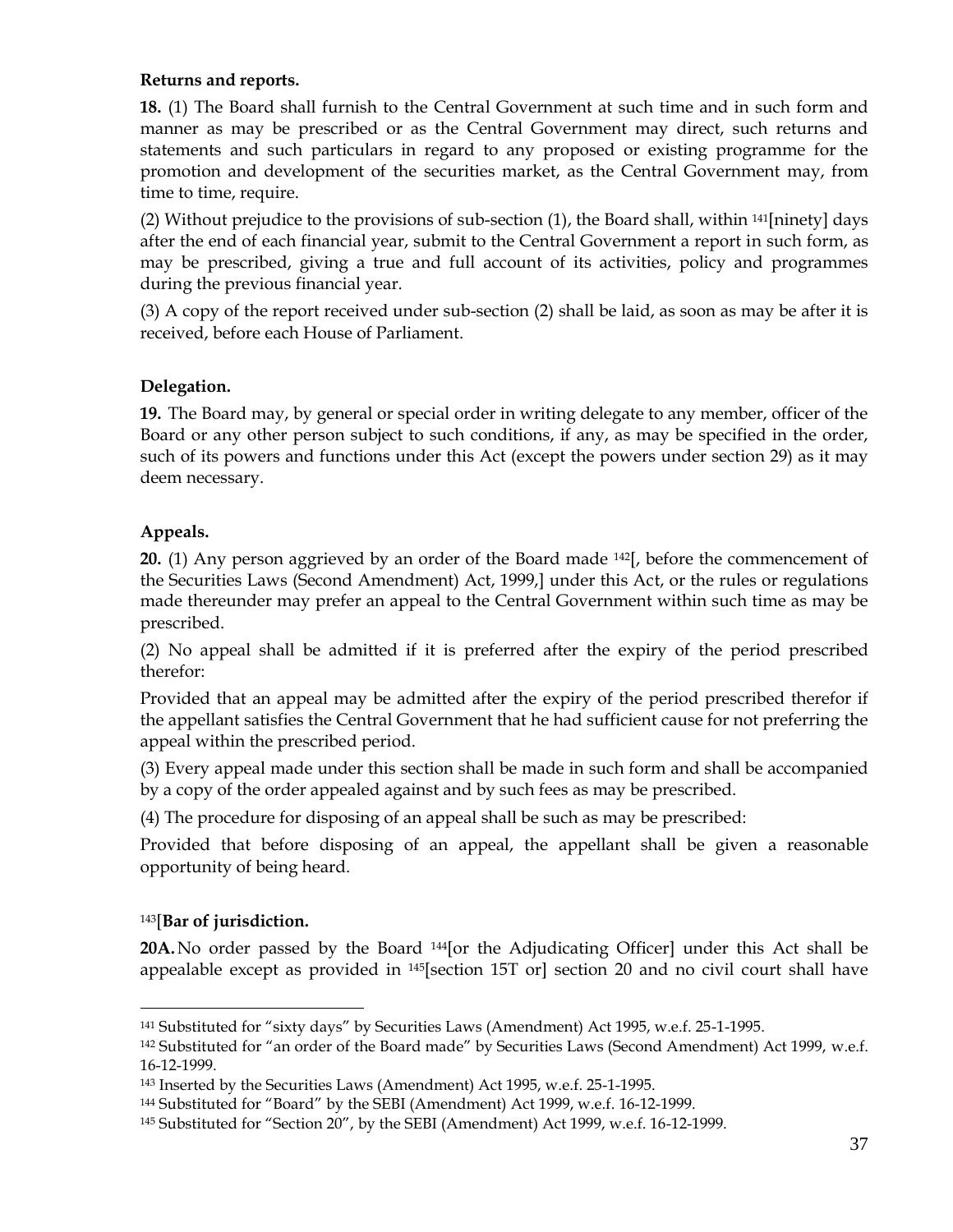jurisdiction in respect of any matter which the Board 146[or the Adjudicating Officer] is empowered by, or under, this Act to pass any order and no injunction shall be granted by any court or other authority in respect of any action taken or to be taken in pursuance of any order passed by the Board 147[or the Adjudicating Officer] by, or under, this Act.]

## **Savings.**

**21.** Nothing in this Act shall exempt any person from any suit or other proceedings which might, apart from this Act, be brought against him.

## **Members, officers and employees of the Board to be public servants.**

**22.** All members, officers and other employees of the Board shall be deemed, when acting or purporting to act in pursuance of any of the provisions of this Act, to be public servants within the meaning of section 21 of the Indian Penal Code (45 of 1860).

## **Protection of action taken in good faith.**

**23.** No suit, prosecution or other legal proceedings shall lie against the Central Government <sup>148</sup>[or Board] or any officer of the Central Government or any member, officer or other employee of the Board for anything which is in good faith done or intended to be done under this Act or the rules or regulations made thereunder.

## <sup>149</sup>[**Offences.**

 $\overline{a}$ 

**24.** (1) Without prejudice to any award of penalty by the adjudicating officer <sup>150</sup>[or the Board] under this Act, if any person contravenes or attempts to contravene or abets the contravention of the provisions of this Act or of any rules or regulations made thereunder, he shall be punishable with imprisonment for a term which may extend to 151[ten years, or with fine, which may extend to twenty-five crore rupees or with both].

(2) If any person fails to pay the penalty imposed by the adjudicating officer <sup>152</sup>[or the Board] or fails to comply with any  $153$ [\*\*\*] directions or orders, he shall be punishable with imprisonment

<sup>146</sup> Substituted for "Board", by the SEBI (Amendment) Act 1999, w.e.f. 16-12-1999.

<sup>147</sup> Substituted for "Board", by the SEBI (Amendment) Act 1999, w.e.f. 16-12-1999.

<sup>148</sup> Inserted by the Securities Laws (Amendment) Act 1995, w.e.f. 25-1-1995.

<sup>149</sup> Substituted by for section 24 by the Securities Laws (Amendment) Act 1995, w.e.f. 25-1-1995*.* Prior to its substitution section 24 read as under:

<sup>&</sup>quot;24. Penalty.- Whoever contravenes or attempts to contravene or abets the contravention of the provisions of this Act or of any rules or regulations made thereunder, shall be punishable with imprisonment for a term which may extend to one year, or with fine, or with both."

<sup>&</sup>lt;sup>150</sup> Inserted by the Finance Act, 2018 w.e.f. 08-03-2019.

<sup>151</sup> Substituted for "one year, or with fine, or with both" by the SEBI (Amendment) Act, 2002, w.e.f. 29-10- 2002.

 $152$  Inserted by the Finance Act, 2018 w.e.f. 08-03-2019.

<sup>&</sup>lt;sup>153</sup> Omitted the words "of his " by the Finance Act, 2018 w.e.f. 08-03-2019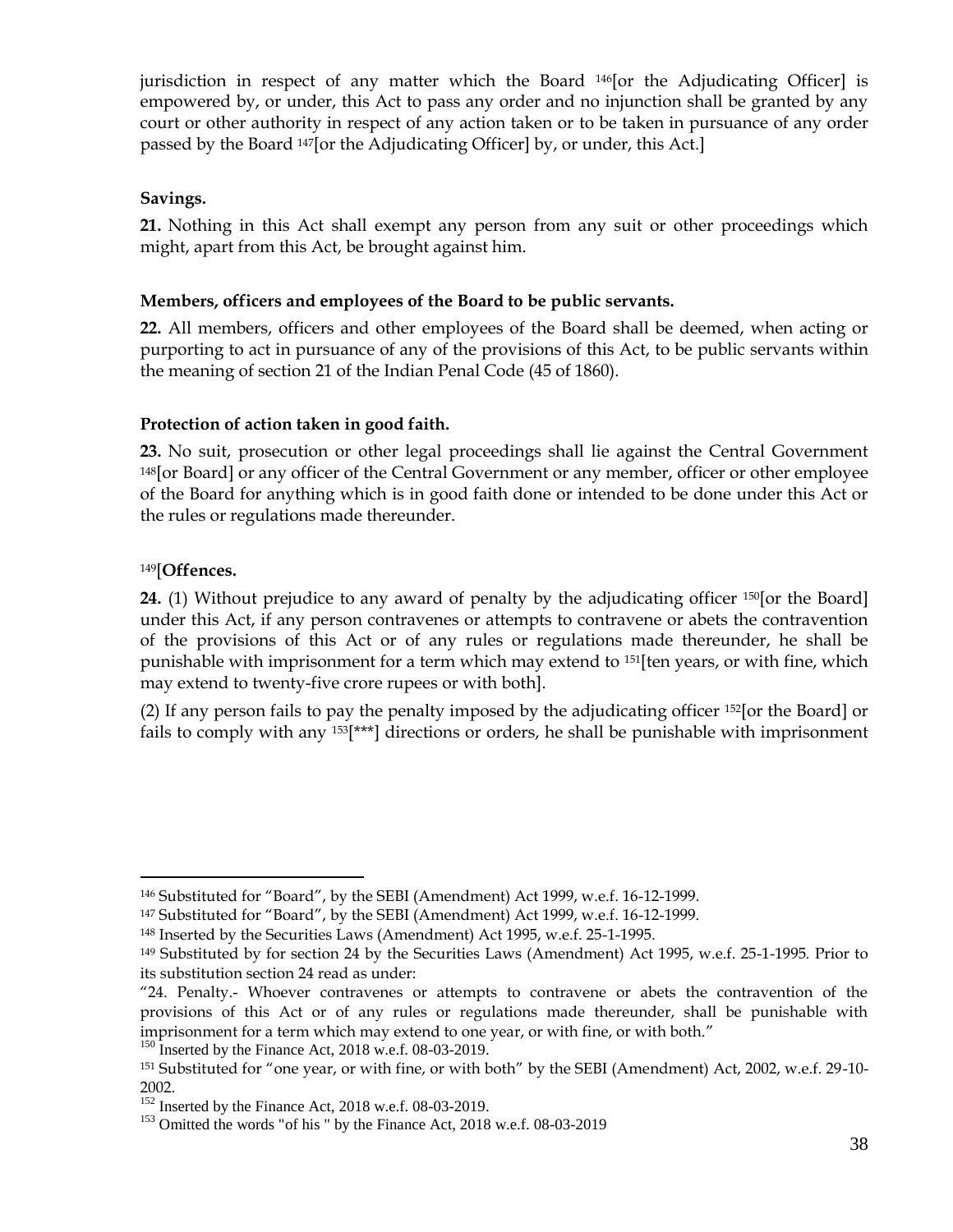for a term which shall not be less than one month but which may extend to <sup>154</sup>[ten years, or with fine, which may extend to twenty-five crore rupees or with both].

## <sup>155</sup>[**Composition of certain offences.**

**24A.** Notwithstanding anything contained in the Code of Criminal Procedure, 1973 (2 of 1974), any offence punishable under this Act, not being an offence punishable with imprisonment only, or with imprisonment and also with fine, may either before or after the institution of any proceeding, be compounded by a Securities Appellate Tribunal or a court before which such proceedings are pending.

## **Power to grant immunity.**

**24B.** (1) The Central Government may, on recommendation by the Board, if the Central Government is satisfied, that any person, who is alleged to have violated any of the provisions of this Act or the rules or the regulations made thereunder, has made a full and true disclosure in respect of the alleged violation, grant to such person, subject to such conditions as it may think fit to impose, immunity from prosecution for any offence under this Act, or the rules or the regulations made thereunder or also from the imposition of any penalty under this Act with respect to the alleged violation:

Provided that no such immunity shall be granted by the Central Government in cases where the proceedings for the prosecution for any such offence have been instituted before the date of receipt of application for grant of such immunity:

Provided further that recommendation of the Board under this sub-section shall not be binding upon the Central Government.

(2) An immunity granted to a person under sub-section (1) may, at any time, be withdrawn by the Central Government, if it is satisfied that such person had, in the course of the proceedings, not complied with the condition on which the immunity was granted or had given false evidence, and thereupon such person may be tried for the offence with respect to which the immunity was granted or for any other offence of which he appears to have been guilty in connection with the contravention and shall also become liable to the imposition of any penalty under this Act to which such person would have been liable, had not such immunity been granted.]

## **Exemption from tax on wealth and income.**

**25.** Notwithstanding anything contained in the Wealth-tax Act, 1957 (27 of 1957), the Incometax Act, 1961 (43 of 1961) or any other enactment for the time being in force relating to tax on wealth, income, profits or gains—

(*a*) the Board;

 $\overline{a}$ 

(*b*) the existing Securities and Exchange Board from the date of its constitution to the date of establishment of the Board,

<sup>154</sup> Substituted for "three years or with fine which shall not be less than two thousand rupees but which may extend to ten thousand rupees or with both" by the SEBI (Amendment) Act, 2002 w.e.f. 29-10-2002, for "three years or with fine which shall not be less than two thousand rupees but which may extend to ten thousand rupees or with both".

<sup>155</sup> Inserted by the SEBI (Amendment) Act, 2002, w.e.f. 29-10-2002.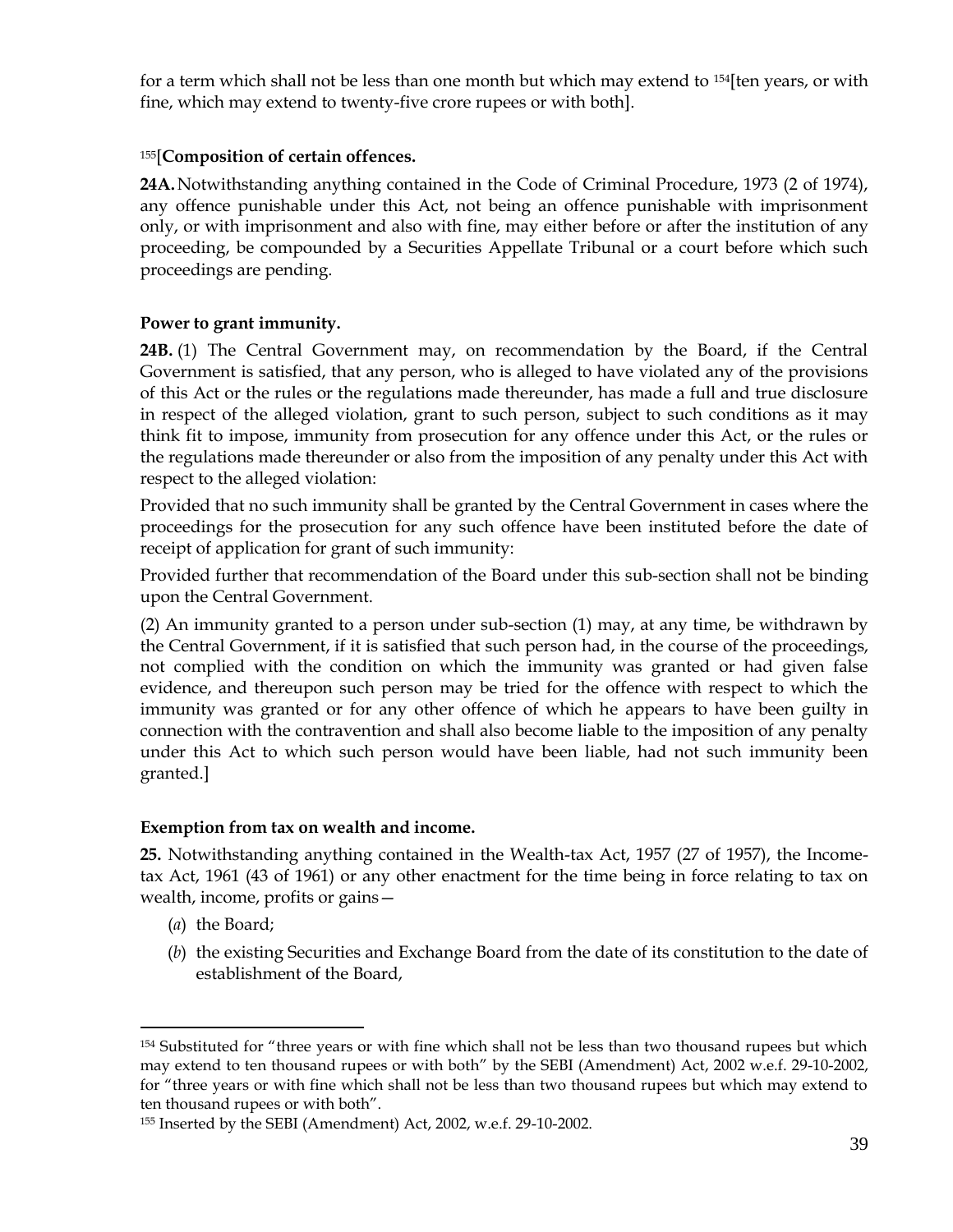shall not be liable to pay wealth-tax, income-tax or any other tax in respect of their wealth, income, profits or gains derived.

# **Cognizance of offences by courts.**

**26.** (1) No court shall take cognizance of any offence punishable under this Act or any rules or regulations made thereunder, save on a complaint made by the Board  $156$ [\* \* \*]. **<sup>157</sup>[(2) \*\*\*\*\*]**

# **<sup>158</sup>[ Establishment of Special Courts.**

**26A.** (1) The Central Government may, for the purpose of providing speedy trial of offences under this Act, by notification, establish or designate as many Special Courts as may be necessary.

(2) A Special Court shall consist of a single judge who shall be appointed by the Central Government with the concurrence of the Chief Justice of the High Court within whose jurisdiction the judge to be appointed is working.

(3) A person shall not be qualified for appointment as a judge of a Special Court unless he is, immediately before such appointment, holding the office of a Sessions Judge or an Additional Sessions Judge, as the case may be.

# **Offences triable by Special Courts.**

**26B.** Notwithstanding anything contained in the Code of Criminal Procedure, 1973, all offences under this Act committed prior to the date of commencement of the Securities Laws (Amendment) Act, 2014 or on or after the date of such commencement, shall be taken cognizance of and tried by the Special Court established for the area in which the offence is committed or where there are more Special Courts than one for such area, by such one of them as may be specified in this behalf by the High Court concerned.

# **Appeal and revision.**

 $\overline{a}$ 

**26C.** The High Court may exercise, so far as may be applicable, all the powers conferred by Chapters XXIX and XXX of the Code of Criminal Procedure, 1973 on a High Court, as if a Special Court within the local limits of the jurisdiction of the High Court were a Court of Session trying cases within the local limits of the jurisdiction of the High Court.

# **Application of Code to proceedings before Special Court.**

**26D.** (1) Save as otherwise provided in this Act, the provisions of the Code of Criminal Procedure, 1973 shall apply to the proceedings before a Special Court and for the purposes of the said provisions, the Special Court shall be deemed to be a Court of Session and the person

<sup>156</sup> The words "with the previous sanction of the Central Government" omitted by Securities Laws (Amendment) Act 1995, w.e.f. 25-1-1995.

<sup>157</sup> Omitted by the Securities Laws (Amendment) Act, 2014, w.r.e.f. 18-07-2013. Prior to the omission, subsection (2) read as under:

<sup>&</sup>quot;(2) No court inferior to that of a Court of Session shall try any offence punishable under this Act."

<sup>158</sup> Inserted by the Securities Laws (Amendment) Act, 2014, w.r.e.f. 18-07-2013.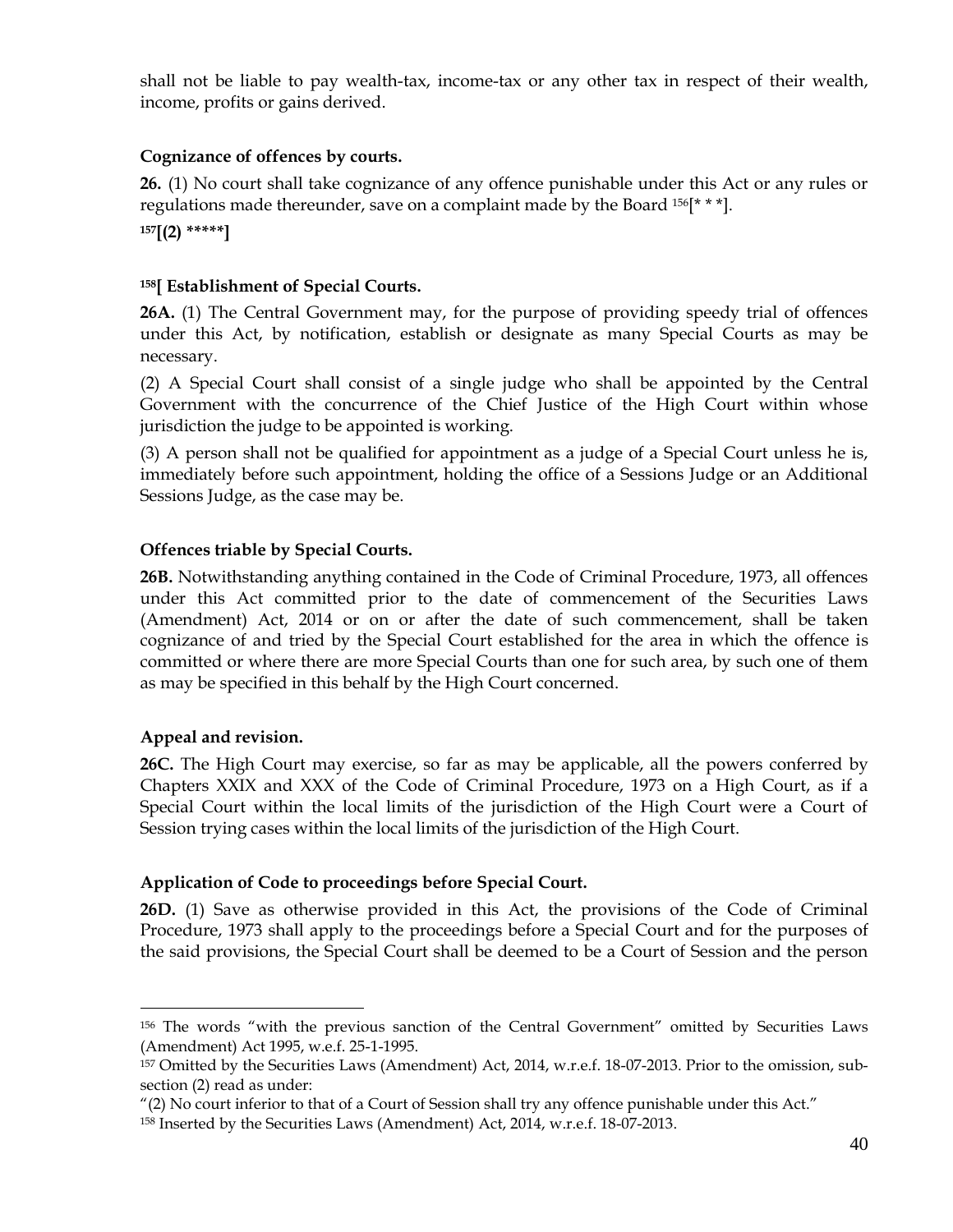conducting prosecution before a Special Court shall be deemed to be a Public Prosecutor within the meaning of clause (u) of section 2 of the Code of Criminal Procedure, 1973.

(2) The person conducting prosecution referred to in sub-section (1) should have been in practice as an advocate for not less than seven years or should have held a post, for a period of not less than seven years, under the Union or a State, requiring special knowledge of law.

## **Transitional provisions.**

**26E.** Any offence committed under this Act, which is triable by a Special Court shall, until a Special Court is established, be taken cognizance of and tried by a Court of Session exercising jurisdiction over the area, notwithstanding anything contained in the Code of Criminal Procedure, 1973:

Provided that nothing contained in this section shall affect the powers of the High Court under section 407 of the Code of Criminal Procedure, 1973 to transfer any case or class of cases taken cognizance by a Court of Session under this section.]

## **<sup>159</sup>[Contravention by companies.]**

**27.** (1) Where 160[a contravention of any of the provisions of this Act or any rule, regulation, direction or order made thereunder] has been committed by a company, every person who at the time the 161[contravention] was committed was in charge of, and was responsible to, the company for the conduct of the business of the company, as well as the company, shall be deemed to be guilty of the 162[contravention] and shall be liable to be proceeded against and punished accordingly:

Provided that nothing contained in this sub-section shall render any such person liable to any punishment provided in this Act, if he proves that the 163[contravention] was committed without his knowledge or that he had exercised all due diligence to prevent the commission of such 164[contravention].

(2) Notwithstanding anything contained in sub-section (1), where an 165[contravention] under this Act has been committed by a company and it is proved that the <sup>166</sup>[contravention] has been committed with the consent or connivance of, or is attributable to any neglect on the part of, any director, manager, secretary or other officer of the company, such director, manager, secretary or other officer shall also be deemed to be guilty of the 167[contravention] and shall be liable to be proceeded against and punished accordingly.

*Explanation* : For the purposes of this section,—

- (*a*) "company" means any body corporate and includes a firm or other association of individuals; and
- (*b*) "director", in relation to a firm, means a partner in the firm.

<sup>&</sup>lt;sup>159</sup> Substituted for the words "Offences by companies." by the Finance Act, 2018 w.e.f. 08-03-2019.

<sup>&</sup>lt;sup>160</sup> Substituted for the words "an offence under this Act" by the Finance Act, 2018 w.e.f. 08-03-2019.

<sup>&</sup>lt;sup>161</sup> Substituted for the word "offence" by the Finance Act, 2018 w.e.f. 08-03-2019.

<sup>&</sup>lt;sup>162</sup> Substituted for the word "offence" by the Finance Act, 2018 w.e.f. 08-03-2019.

<sup>&</sup>lt;sup>163</sup> Substituted for the word "offence" by the Finance Act, 2018 w.e.f. 08-03-2019.

<sup>&</sup>lt;sup>164</sup> Substituted for the word "offence" by the Finance Act, 2018 w.e.f. 08-03-2019.

<sup>&</sup>lt;sup>165</sup> Substituted for the word "offence" by the Finance Act, 2018 w.e.f. 08-03-2019.

<sup>&</sup>lt;sup>166</sup> Substituted for the word "offence" by the Finance Act, 2018 w.e.f. 08-03-2019.

<sup>&</sup>lt;sup>167</sup> Substituted for the word "offence" by the Finance Act, 2018 w.e.f. 08-03-2019.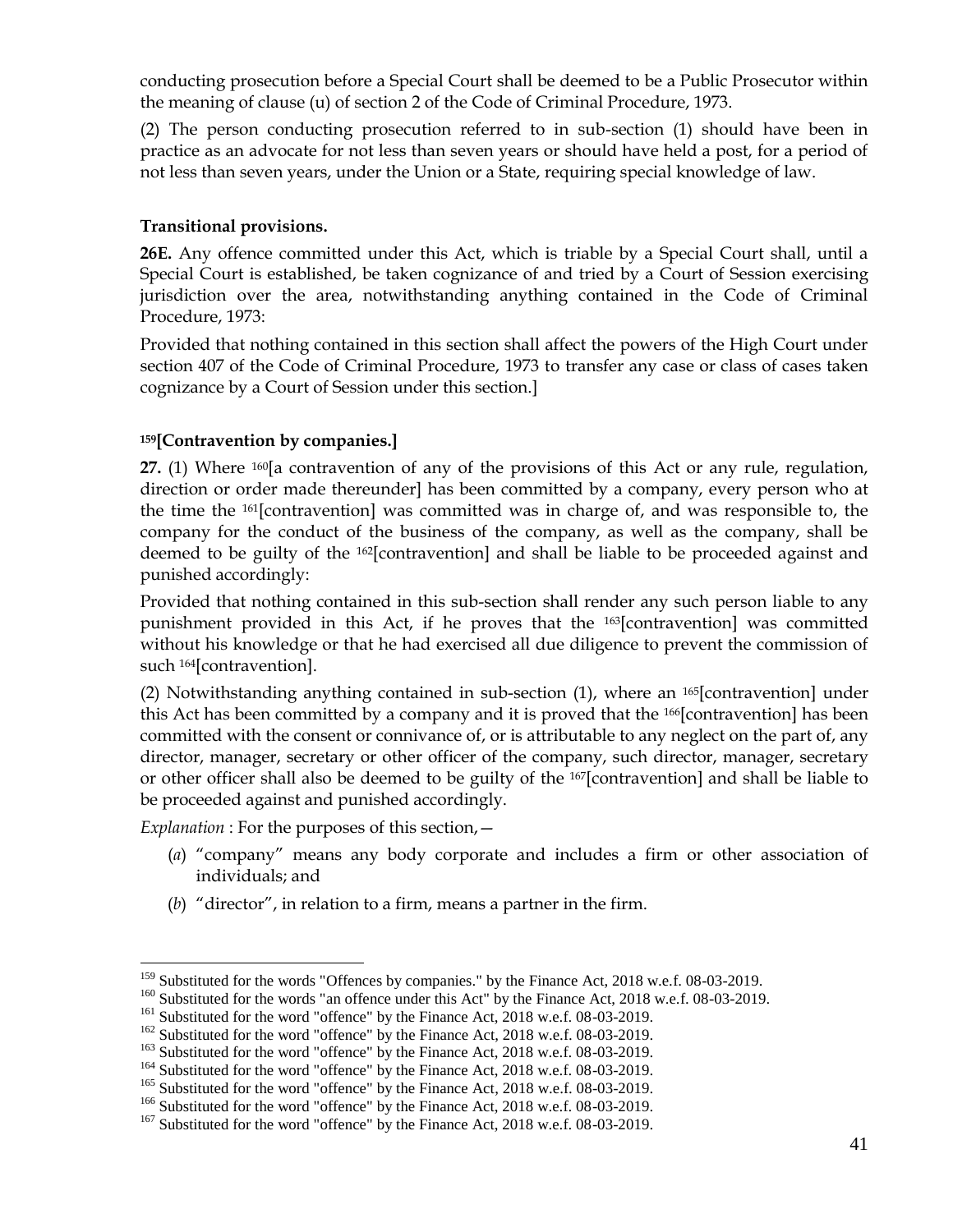#### **Power to exempt.**

**28.** <sup>168</sup>[\*\*\*]

 $\overline{a}$ 

### **<sup>169</sup>[ Recovery of amounts.**

28A. (1) If a person fails to pay the penalty imposed <sup>170</sup>[under this Act] or fails to comply with any direction of the Board for refund of monies or fails to comply with a direction of disgorgement order issued under section 11B or fails to pay any fees due to the Board, the Recovery Officer may draw up under his signature a statement in the specified form specifying the amount due from the person (such statement being hereafter in this Chapter referred to as certificate) and shall proceed to recover from such person the amount specified in the certificate by one or more of the following modes, namely:—

(a) attachment and sale of the person's movable property;

(b) attachment of the person's bank accounts;

(c) attachment and sale of the person's immovable property;

(d) arrest of the person and his detention in prison;

(e) appointing a receiver for the management of the person's movable and immovable properties,

and for this purpose, the provisions of sections 220 to 227, 228A, 229, 232, the Second and Third Schedules to the Income-tax Act, 1961 and the Income-tax (Certificate Proceedings) Rules, 1962, as in force from time to time, in so far as may be, apply with necessary modifications as if the said provisions and the rules made thereunder were the provisions of this Act and referred to the amount due under this Act instead of to income-tax under the Income-tax Act, 1961.

*Explanation 1*.— For the purposes of this sub-section, the person's movable or immovable property or monies held in bank accounts shall include any property or monies held in bank accounts which has been transferred directly or indirectly on or after the date when the amount specified in certificate had become due, by the person to his spouse or minor child or son's wife or son's minor child, otherwise than for adequate consideration, and which is held by, or stands in the name of, any of the persons aforesaid; and so far as the movable or immovable property or monies held in bank accounts so transferred to his minor child or his son's minor child is concerned, it shall, even after the date of attainment of majority by such minor child or son's minor child, as the case may be, continue to be included in the person's movable or immovable property or monies held in bank accounts for recovering any amount due from the person under this Act.

*Explanation 2*.— Any reference under the provisions of the Second and Third Schedules to the Income-tax Act, 1961 and the Income-tax (Certificate Proceedings) Rules, 1962 to the assessee shall be construed as a reference to the person specified in the certificate.

<sup>169</sup> Inserted by the Securities Laws (Amendment) Act, 2014, w.e.f. 18-07-2013.

<sup>168</sup> Omitted by the Securities Laws (Amendment) Act, 1995, w.e.f. 25-1-1995. Prior to its omission, Section 28 read as under:

<sup>&</sup>quot;28. *Power to exempt*- If the central government if of the opinion that it is necessary or expedient so to do in public interest, it may, by order published in the Official gazette, exempt any person or class of persons buying or selling securities or otherwise dealing with the securities market from the operation of sub-section 91) of Section 12."

<sup>&</sup>lt;sup>170</sup> Substituted for the words "by the adjudicating officer" by the Finance Act, 2018 w.e.f. 08-03-2019.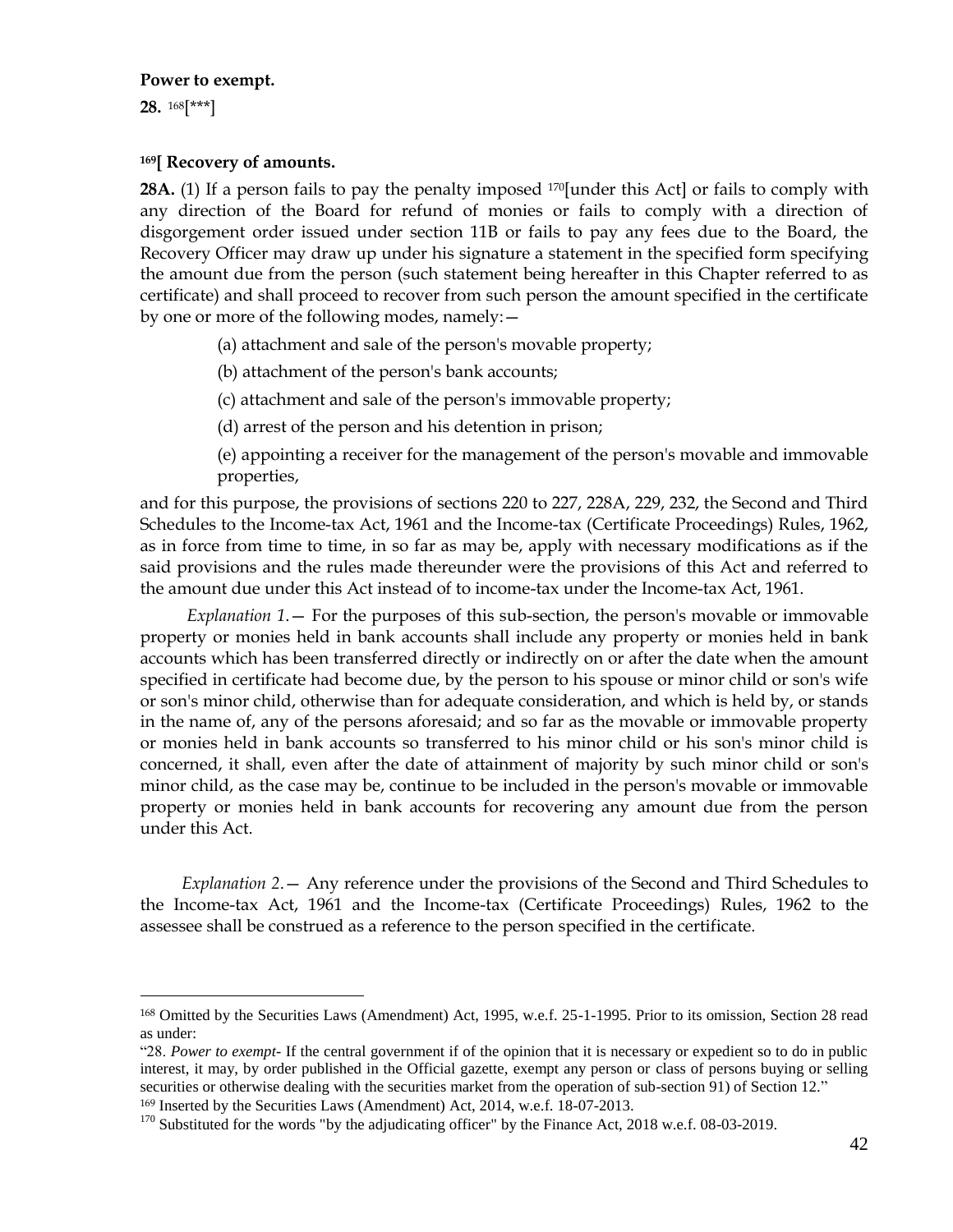*Explanation 3.*— Any reference to appeal in Chapter XVIID and the Second Schedule to the Income-tax Act, 1961, shall be construed as a reference to appeal before the Securities Appellate Tribunal under section 15T of this Act.

<sup>171</sup>[*Explanation 4*.— The interest referred to in section 220 of the Income-tax Act, 1961 shall commence from the date the amount became payable by the person]

(2) The Recovery Officer shall be empowered to seek the assistance of the local district administration while exercising the powers under sub-section (1).

(3) Notwithstanding anything contained in any other law for the time being in force, the recovery of amounts by a Recovery Officer under sub-section (1), pursuant to non-compliance with any direction issued by the Board under section 11B, shall have precedence over any other claim against such person.

(4) For the purposes of sub-sections (1), (2) and (3), the expression ''Recovery Officer'' means any officer of the Board who may be authorised, by general or special order in writing, to exercise the powers of a Recovery Officer.]

## **<sup>172</sup>[Continuance of proceedings.**

**28B.** (1) Where a person dies, his legal representative shall be liable to pay any sum which the deceased would have been liable to pay, if he had not died, in the like manner and to the same extent as the deceased:

Provided that, in case of any penalty payable under this Act, a legal representative shall be liable only in case the penalty has been imposed before the death of the deceased person.

(2) For the purposes of sub-section  $(1)$ ,  $-$ 

(a) any proceeding for disgorgement, refund or an action for recovery before the Recovery Officer under this Act, except a proceeding for levy of penalty, initiated against the deceased before his death, shall be deemed to have been initiated against the legal representative, and may be continued against the legal representative from the stage at which it stood on the date of the death of the deceased and all the provisions of this Act shall apply accordingly;

(b) any proceeding for disgorgement, refund or an action for recovery before the Recovery Officer under this Act, except a proceeding for levy of penalty, which could have been initiated against the deceased if he had survived, may be initiated against the legal representative and all the provisions of this Act shall apply accordingly.

(3) Every legal representative shall be personally liable for any sum payable by him in his capacity as legal representative if, while his liability for such sum remains undischarged, he creates a charge on or disposes of or parts with any assets of the estate of the deceased, which are in, or may come into, his possession, but such liability shall be limited to the value of the asset so charged, disposed of or parted with.

(4) The liability of a legal representative under this section shall be limited to the extent to which the estate of the deceased is capable of meeting the liability.

*Explanation.*—For the purposes of this section "legal representative" means a person who in law represents the estate of a deceased person, and includes any person who intermeddles with the estate of the deceased and where a party sues or is sued in a

<sup>&</sup>lt;sup>171</sup> Inserted by the Banning of Unregulated Deposit Schemes Ordinance, 2019 [No. 7 of 2019] w.e.f 21-2-2019.

<sup>&</sup>lt;sup>172</sup> Inserted by the Finance Act, 2018 w.e.f. 08-03-2019.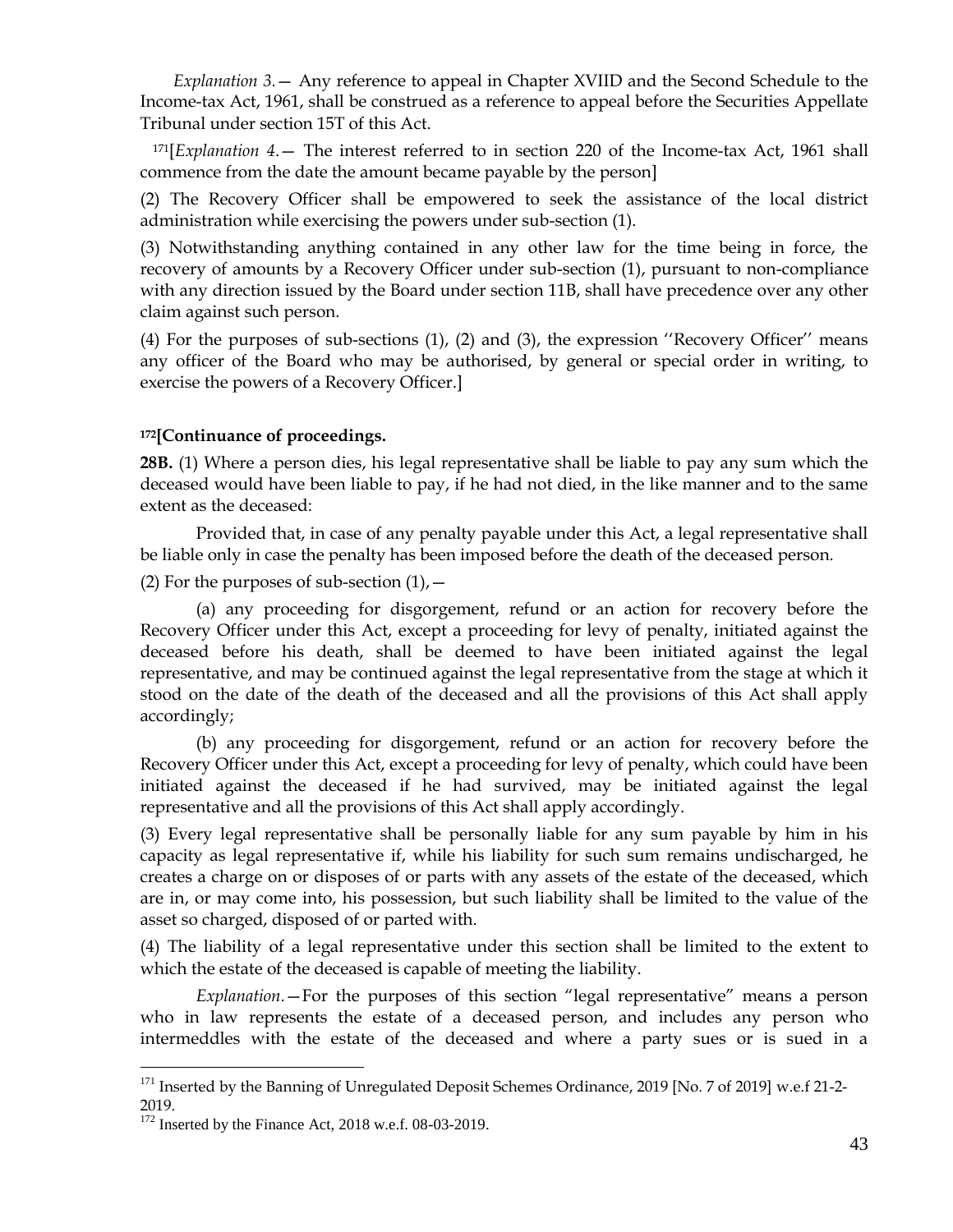representative character, the person on whom the estate devolves on the death of the party so suing or sued.]

## **Power to make rules.**

**29.** (1) The Central Government may, by notification, make rules for carrying out the purposes of this Act.

(2) In particular, and without prejudice to the generality of the foregoing power, such rules may provide for all or any of the following matters, namely :—

- (*a*) the term of office and other conditions of service of the Chairman and the members under sub-section (1) of section 5;
- (*b*) the additional functions that may be performed by the Board under section 11;
- (*c*) <sup>173</sup>[\* \* \*]
- (*d*) the manner in which the accounts of the Board shall be maintained under section 15;
- <sup>174</sup>[(*da*) the manner of inquiry under sub-section (1) of section 15-I;
- (*db*) the salaries and allowances and other terms and conditions of service of the 175[Presiding Officers, Members] and other officers and employees of the Securities Appellate Tribunal under section 15-O and sub-section (3) of section 15S;
- (*dc*) the procedure for the investigation of misbehaviour or incapacity of the 176[Presiding Officers, or other Members] of the Securities Appellate Tribunal under sub-section (3) of section 15Q;
- (*dd*) the form in which an appeal may be filed before the Securities Appellate Tribunal under section 15T and the fees payable in respect of such appeal;]
- (*e*) the form and the manner in which returns and report to be made to the Central Government under section 18;
- (*f*) any other matter which is to be, or may be, prescribed, or in respect of which provision is to be, or may be, made by rules.

## **Power to make regulations.**

 $\overline{a}$ 

**30.** (1) The Board may, 177[\*\*\*] by notification, make regulations consistent with this Act and the rules made thereunder to carry out the purposes of this Act.

(2) In particular, and without prejudice to the generality of the foregoing power, such regulations may provide for all or any of the following matters, namely :—

(*a*) the times and places of meetings of the Board and the procedure to be followed at such meetings under sub-section (1) of section 7 including quorum necessary for the transaction of business;

<sup>173</sup> Clause (c) omitted by Securities laws (Amendment) Act 1995, w.e.f. 25-1-1995. Prior to its omission, clause (c) it read as under:

<sup>&</sup>quot;(c) the conditions subject to which registration certificate is to be issued under sub-section (1) of section 12".

<sup>174</sup> Inserted by Securities Laws (Amendment) Act, 1995, w.e.f. 25-1-1995.

<sup>175</sup> Substituted for "Presiding Officers" by the SEBI (Amendment) Act, 2002, w.e.f. 29-10-2002.

<sup>176</sup> Substituted for "Presiding Officers", by the SEBI (Amendment) Act, 2002, w.e.f. 29-10-2002.

<sup>&</sup>lt;sup>177</sup> The words "with the previous approval of the Central Government" omitted by Securities Laws (Amendment) Act 1995 w.e.f. 25-1-1995.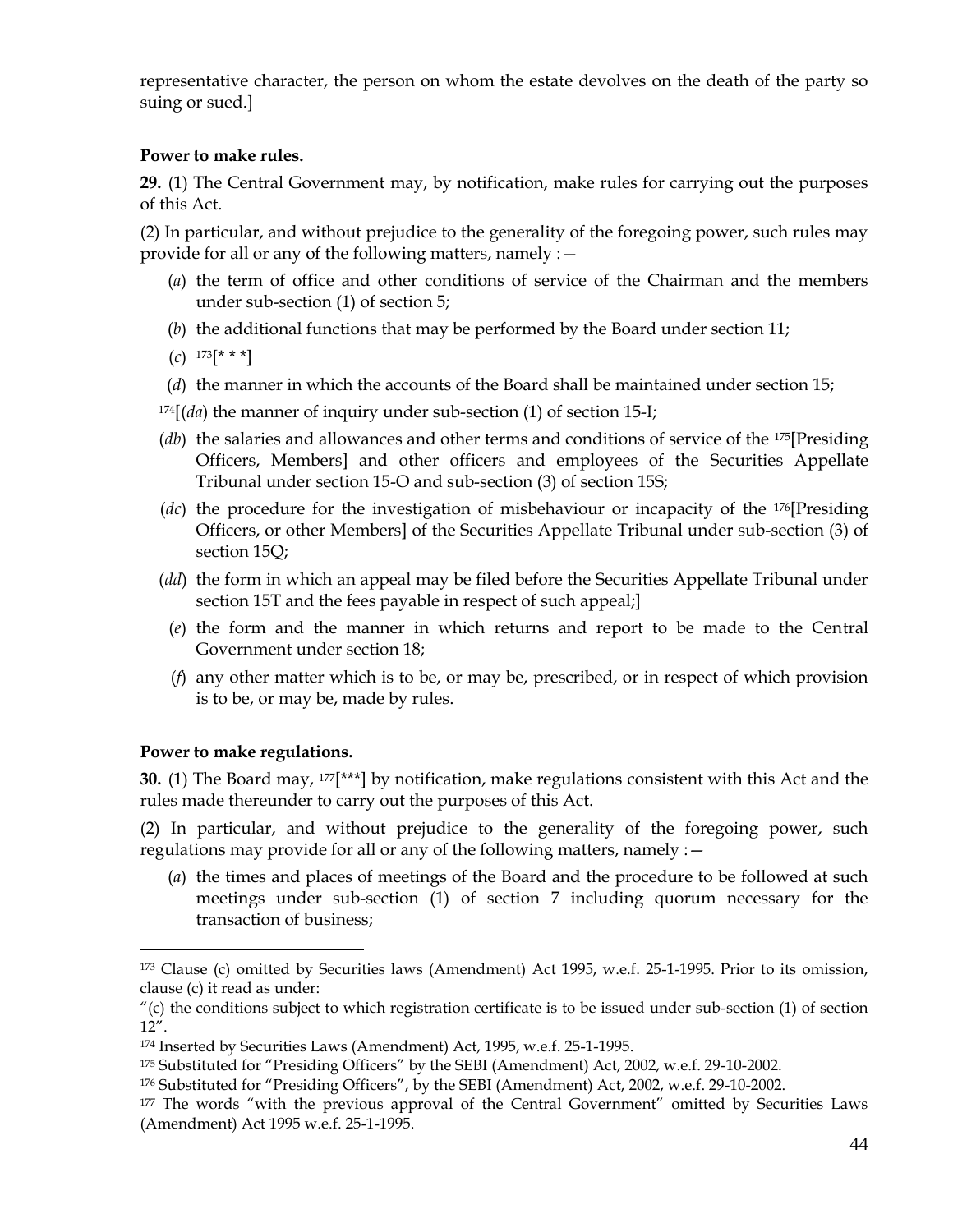- (*b*) the terms and other conditions of service of officers and employees of the Board under sub-section (2) of section 9;
- $178[(c)$  the matters relating to issue of capital, transfer of securities and other matters incidental thereto and the manner in which such matters shall be disclosed by the companies under section 11A;
- $179$ [(ca) the utilisation of the amount credited under sub-section (5) of section 11;
- (cb) the fulfilment of other conditions relating to collective investment scheme under subsection (2A) of section 11AA;]
- **(**(*d*) the conditions subject to which certificate of registration is to be issued, the amount of fee to be paid for certificate of registration and the manner of suspension or cancellation of certificate of registration under section 12.]
- <sup>180</sup>[(da) the terms determined by the Board for settlement of proceedings under sub-section (2) and the procedure for conducting of settlement proceedings under sub-section (3) of section 15JB;
- (db) any other matter which is required to be, or may be, specified by regulations or in respect of which provision is to be made by regulations.]

### **Rules and regulations to be laid before Parliament.**

**31.** Every rule and every regulation made under this Act shall be laid, as soon as may be after it is made, before each House of Parliament, while it is in session, for a total period of thirty days which may be comprised in one session or in two or more successive sessions, and if, before the expiry of the session immediately following the session or the successive sessions aforesaid, both Houses agree in making any modification in the rule or regulation or both Houses agree that the rule or regulation should not be made, the rule or regulation shall thereafter have effect only in such modified form or be of no effect, as the case may be; so, however, that any such modification or annulment shall be without prejudice to the validity of anything previously done under that rule or regulation.

#### **Application of other laws not barred.**

**32.** The provisions of this Act shall be in addition to, and not in derogation of, the provisions of any other law for the time being in force.

#### **Amendment of certain enactments.**

**33.** [*Repealed by Repealing & Amending Act, 2001.*]

#### **Power to remove difficulties.**

 $\overline{a}$ 

**34.** (1) If any difficulty arises in giving effect to the provisions of this Act, the Central Government may, by order, published in the Official Gazette, make such provisions not

<sup>178</sup> Substituted for the existing clause (c) by the Securities Laws (Amendment) Act 1995 w.e.f. 25-1-1995. Prior to substitution this clause read as under:

<sup>&</sup>quot;(c) the amount of fee to be paid for registration certificate and manner of suspension or cancellation of registration certificate under sub-section (2) and (3) of section 12."

<sup>179</sup> Inserted by the Securities Laws (Amendment) Act, 2014, w.r.e.f. 18-07-2013.

<sup>180</sup> Inserted by the Securities Laws (Amendment) Act, 2014, w.r.e.f. 18-07-2013.